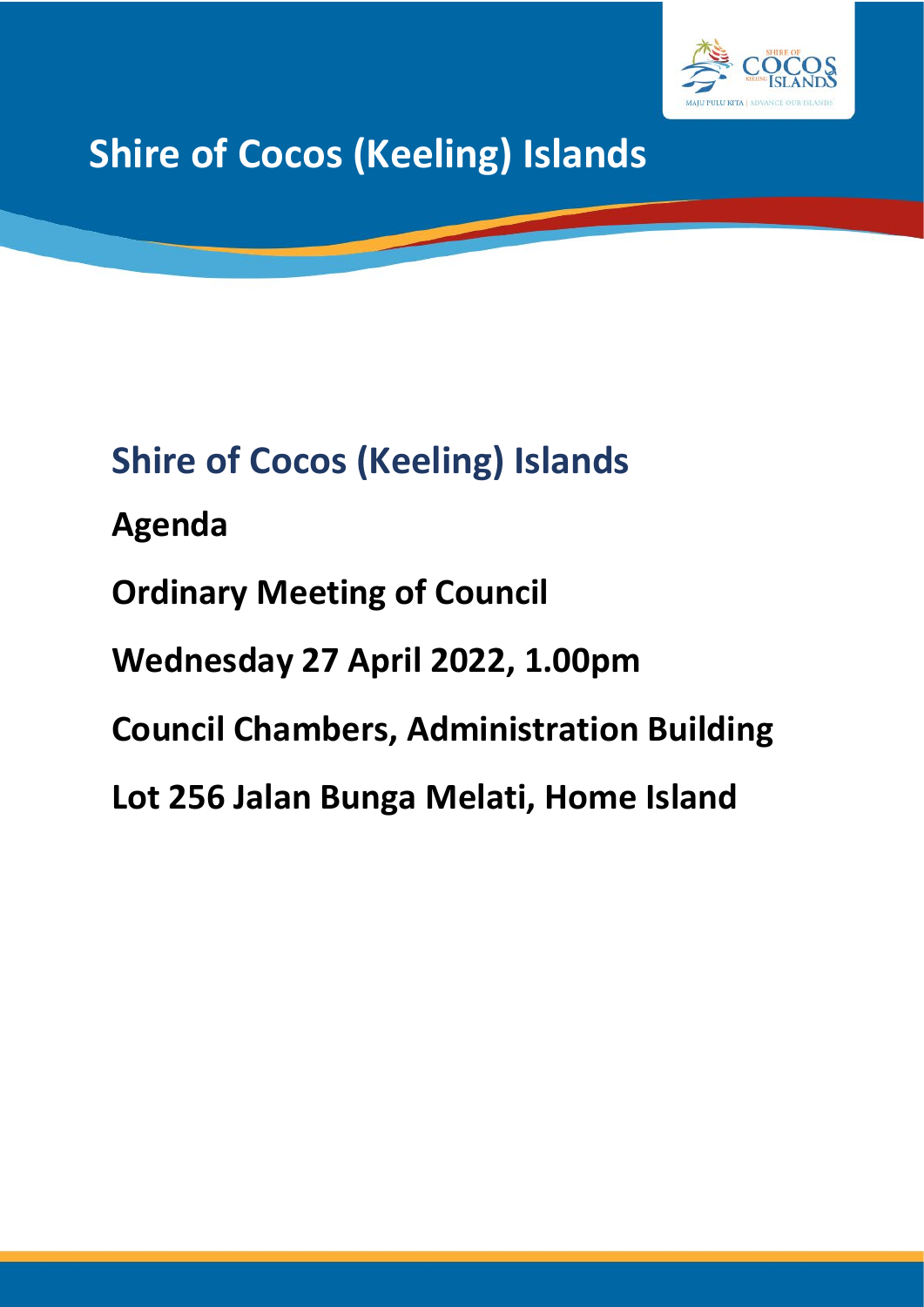

## **Disclaimer**

Members of the public should note that in any discussion regarding any planning or other application that any statement or intimation of approval made by any member or officer of the Shire during the course of any meeting is not intended to be and is not to be taken as notice of approval from the Shire. No action should be taken on any item discussed at a Council meeting prior to written advice on the resolution of the Council being received. Any plans or documents contained in this document may be subject to copyright law provisions (Copyright Act 1968, as amended) and the express permission of the copyright owner(s) should be sought prior to the reproduction.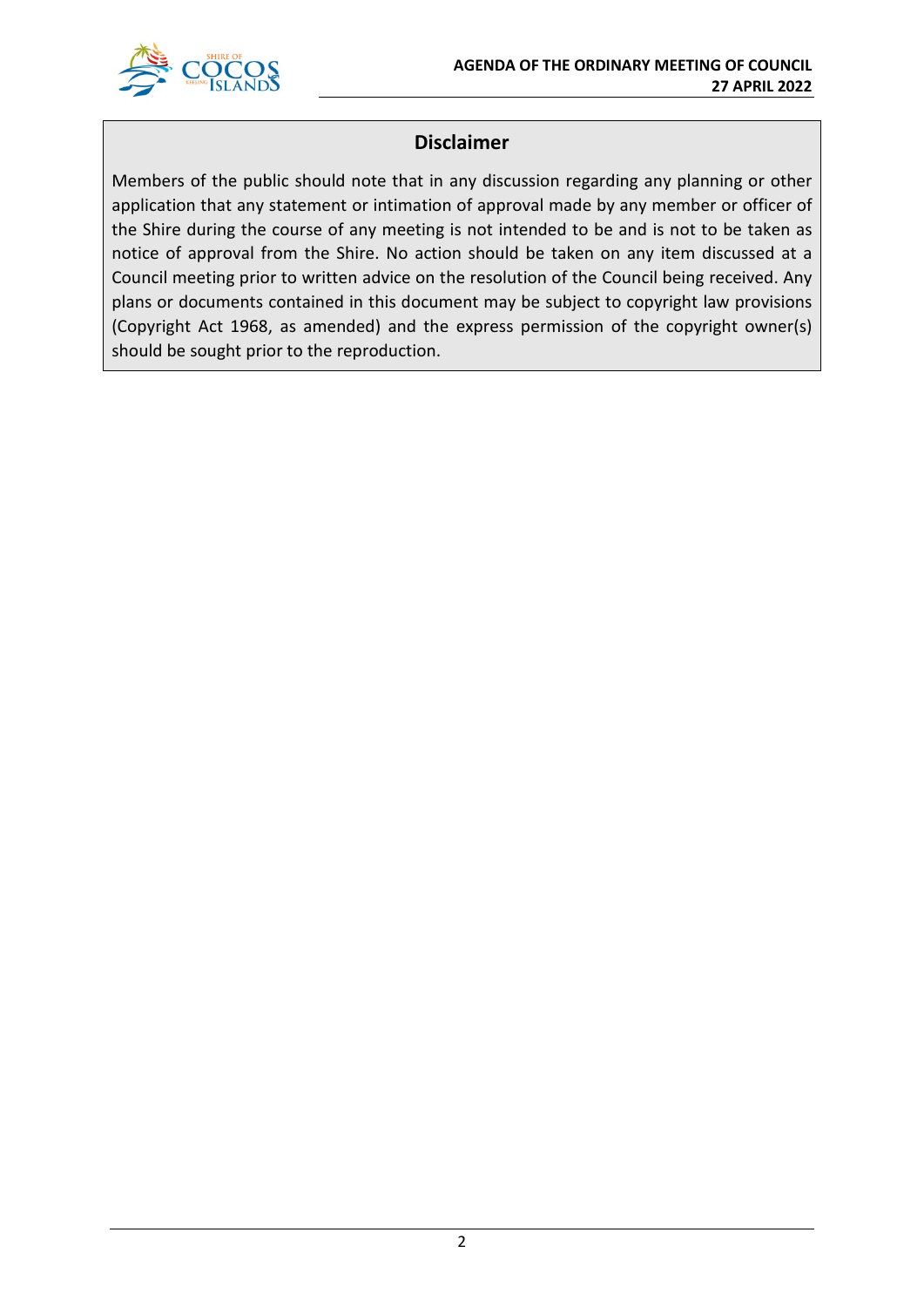

## **OUR VALUES**

**Service**

Provide the best service we can.

We serve the community and each other.

#### **Accountability**

We take responsibility for our own actions.

We do what we say we will do.

Mistakes are an opportunity to learn.

#### **Support**

We support our team and our community.

Look for opportunities to help each other.

#### **Respect**

We respect and value others.

Our interactions are always respectful towards others.

#### **Integrity**

We will be honest and transparent with all our dealings.

Maintain confidentiality.

Trust each other.

#### **Achievement**

Being proactive and enabling the outcomes.

Be creative and think outside the square.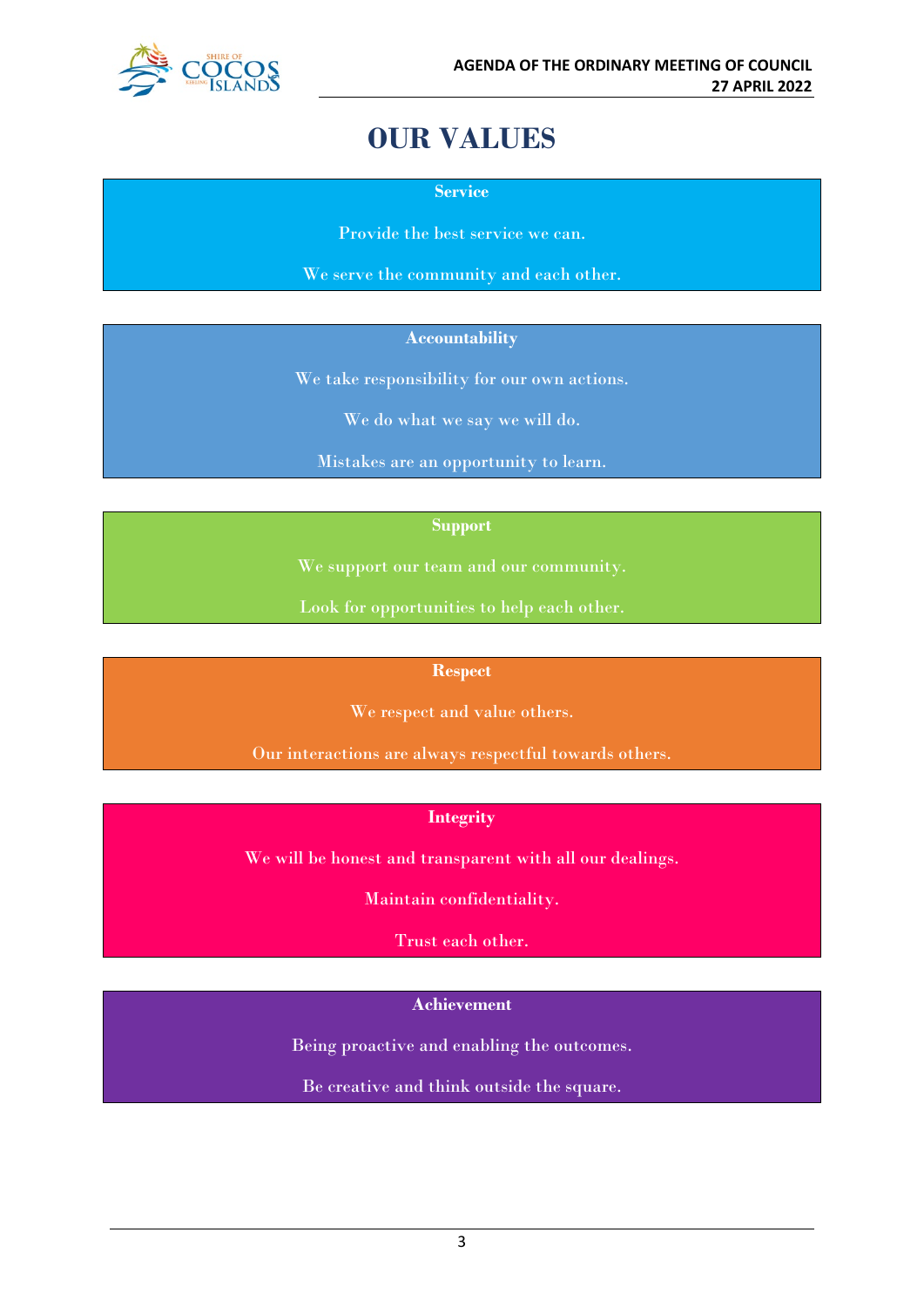

#### **TABLE OF CONTENTS**

| <b>ITEM</b>             | <b>SUBJECT</b>                                                                   | <b>PAGE</b>             |  |  |
|-------------------------|----------------------------------------------------------------------------------|-------------------------|--|--|
| 1                       | <b>OPENING/ANNOUNCEMENTS OF VISITORS</b>                                         | 6                       |  |  |
| $\overline{2}$          | ATTENDANCE/APOLOGIES/LEAVE OF ABSENCE (PREVIOUSLY<br><b>APPROVED)</b>            |                         |  |  |
| $\overline{\mathbf{3}}$ | <b>RESPONSE TO PREVIOUS PUBLIC QUESTIONS TAKEN ON NOTICE</b>                     |                         |  |  |
| 4                       | <b>PUBLIC QUESTION TIME</b>                                                      | 6                       |  |  |
| 5                       | <b>LEAVE OF ABSENCE</b>                                                          | 7                       |  |  |
| 5.1                     | LEAVE OF ABSENCE (PREVIOUSLY APPROVED)                                           | $\overline{7}$          |  |  |
| 5.2                     | <b>APPLICATION FOR LEAVE OF ABSENCE</b>                                          | 7                       |  |  |
| 6                       | PETITIONS/DEPUTATIONS/PRESENTATIONS                                              | $\overline{\mathbf{z}}$ |  |  |
| $\overline{ }$          | <b>CONFIRMATION OF MINUTES OF PREVIOUS MEETINGS</b>                              | 7                       |  |  |
| 7.1                     | ORDINARY COUNCIL MEETING HELD ON 23 MARCH 2022                                   | $\overline{7}$          |  |  |
| 8                       | ANNOUNCEMENTS BY THE PRESIDING MEMBER AND COUNCILLORS                            | 7                       |  |  |
| 9                       | <b>DECLARATION OF INTERESTS</b>                                                  | 7                       |  |  |
| 10                      | <b>REPORT AND RECOMMENDATIONS FROM COMMITEES</b>                                 | 8                       |  |  |
|                         | <b>REPORTS OF OFFICERS</b>                                                       |                         |  |  |
| 10.1                    | <b>FINANCE</b>                                                                   | 8                       |  |  |
| 10.1.1                  | <b>MONTHLY FINANCIAL REPORT - MARCH 2022</b>                                     | 8                       |  |  |
| 10.1.2                  | SCHEDULE OF ACCOUNTS PAID FOR THE PERIOD 1 MARCH 2022 TO 31<br><b>MARCH 2022</b> | 11                      |  |  |
| 10.1.3                  | DIFFERENTIAL RATING 2022/2023 FINANCIAL YEAR                                     | 14                      |  |  |
| 10.2                    | <b>LEASES</b>                                                                    | 21                      |  |  |
| <b>NIL</b>              |                                                                                  | 21                      |  |  |
| 10.3                    | <b>PLANNING/BUILDING</b>                                                         | 21                      |  |  |
| 10.3.1                  | SHIRE OF COCOS (KEELING) ISLANDS REPORT OF REVIEW - LPS1 SCHEME<br><b>REVIEW</b> | 21                      |  |  |
| 10.4                    | <b>ADMINISTRATION</b>                                                            | 28                      |  |  |
| 10.4.1                  | <b>VACANT OFFICE OF COUNCIL MEMBER</b>                                           | 28                      |  |  |
| 10.4.2                  | POLICY MANUAL REVIEW 2022 - PART ONE                                             | 33                      |  |  |
| 11                      | <b>MINUTES TO BE RECEIVED</b>                                                    | 38                      |  |  |
| 11.1                    | MINUTES FROM CEO RECRUITMENT AND SELECTION COMMITTEE<br>MEETING - 1 MARCH 2022   | 38                      |  |  |
| 12                      | <b>ELECTED MEMBERS MOTIONS OF WHICH PREVIOUS NOTICE HAS BEEN</b><br><b>GIVEN</b> | 41                      |  |  |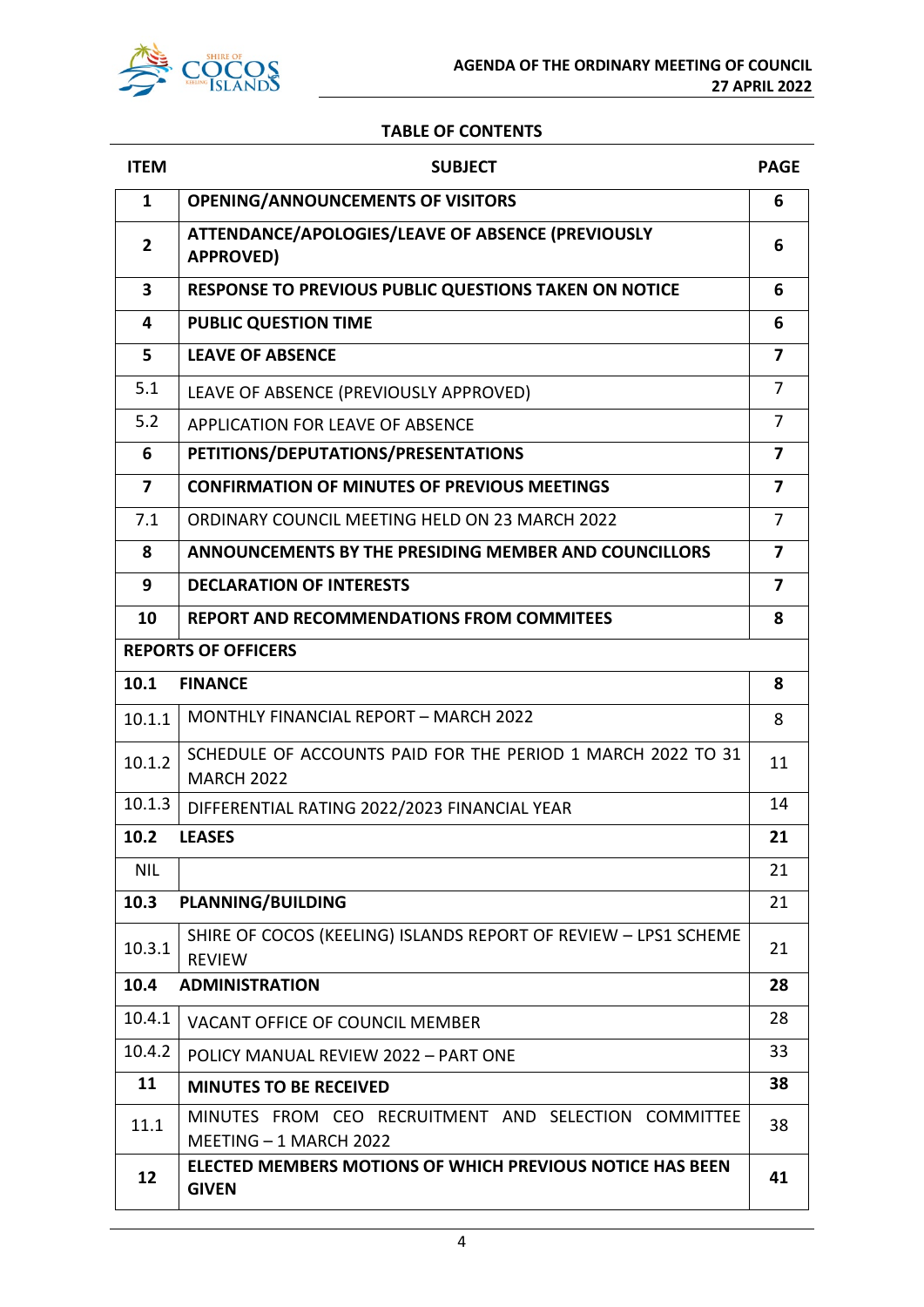

| 13         | <b>MOTIONS WITHOUT NOTICE WITH LEAVE OF COUNCIL</b>                                      | 41 |
|------------|------------------------------------------------------------------------------------------|----|
| 14         | <b>MATTERS BEHIND CLOSED DOORS</b>                                                       | 41 |
| 15         | <b>MATTERS RELATING TO THE LAND TRUSTS</b>                                               | 41 |
| 15.1       | <b>TRUSTS ADMINISTRATION</b>                                                             | 43 |
| <b>NIL</b> |                                                                                          | 43 |
| 15.2       | <b>TRUSTS LEASES</b>                                                                     | 43 |
| <b>NIL</b> |                                                                                          | 43 |
| 15.3       | <b>TRUSTS FINANCE</b>                                                                    | 43 |
| <b>NIL</b> |                                                                                          | 43 |
| 16         | NEW BUSINESS OF AN URGENT NATURE INTRODUCED BY DECISION OF<br><b>MEETING (LATE ITEM)</b> | 43 |
| 17         | <b>CLOSURE</b>                                                                           | 43 |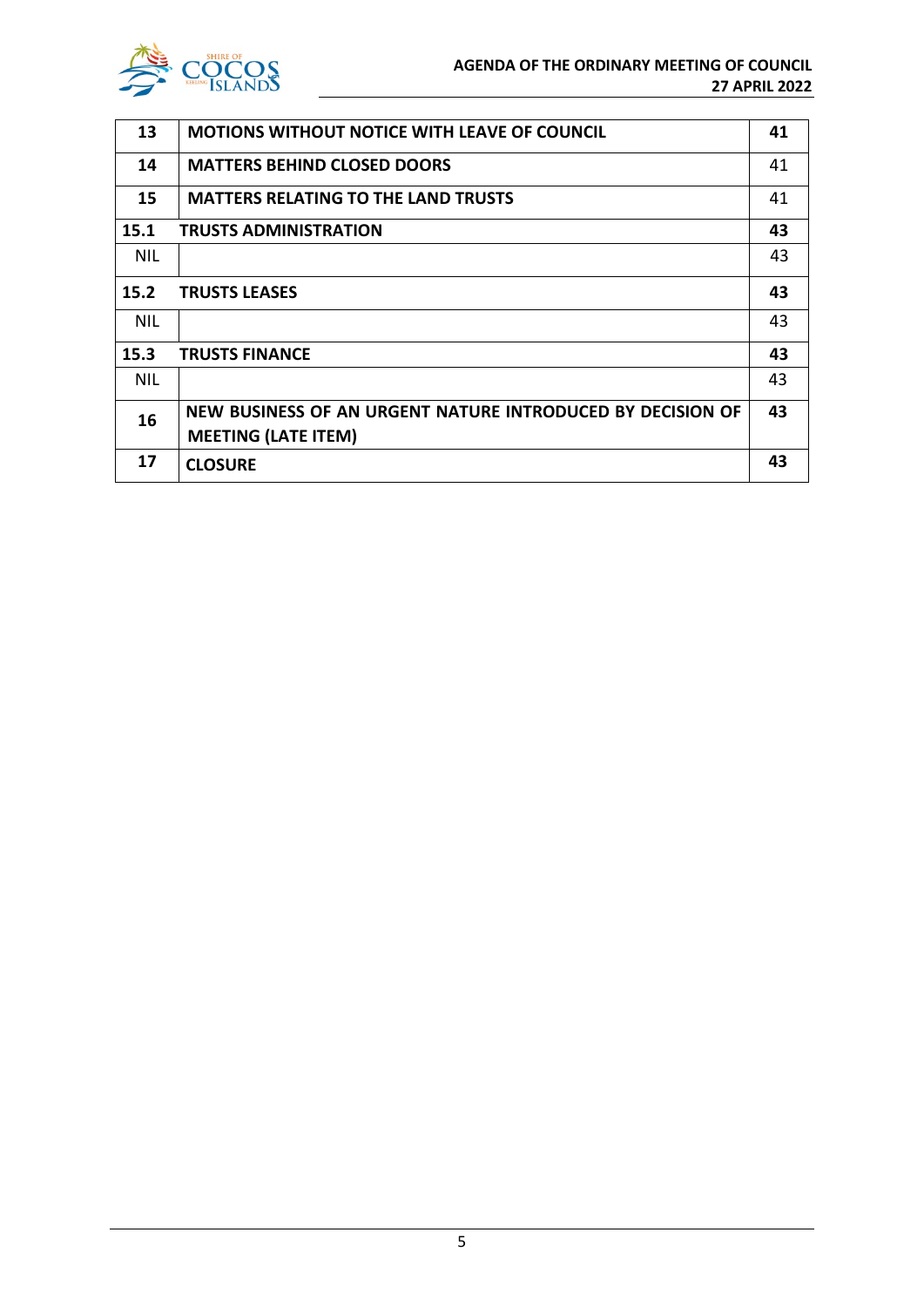

## **1. OPENING/ANNOUNCEMENTS OF VISITORS**

## **2. ATTENDANCE/APOLOGIES/LEAVE OF ABSENCE**

## **3. RESPONSE TO PREVIOUS PUBLIC QUESTIONS TAKEN ON NOTICE**

## **4. PUBLIC QUESTION TIME**

In accordance with section 5.24(1) (a) of the Local Government Act 1995, time is allocated for questions to be raised by members of the public, as follows:

(1) The minimum time to be allocated for the asking of and responding to questions raised by members of the public at ordinary meetings of councils and meetings referred to in regulation 5 is 15 minutes.

(2) Once all the questions raised by members of the public have been asked and responded to at a meeting referred to in sub regulation (1), nothing in these regulations prevents the unused part of the minimum question time period from being used for other matters.

Pursuant to regulation 7(4) (a) of the Local Government (Administration) Regulations 1996, questions from the public must relate to a matter affecting the local government.

In accordance with section 5.25 (1) (f) of the Local Government Act 1995 and the Local Government (Administration) Regulations 1996 regulation 11(e) a summary of each question raised by members of the public at the meeting and a summary of the response to the question will be included in the minutes of the meeting.

Where a question is taken on notice at the meeting, a summary of the response to the question will be included in the agenda for the following Council meeting.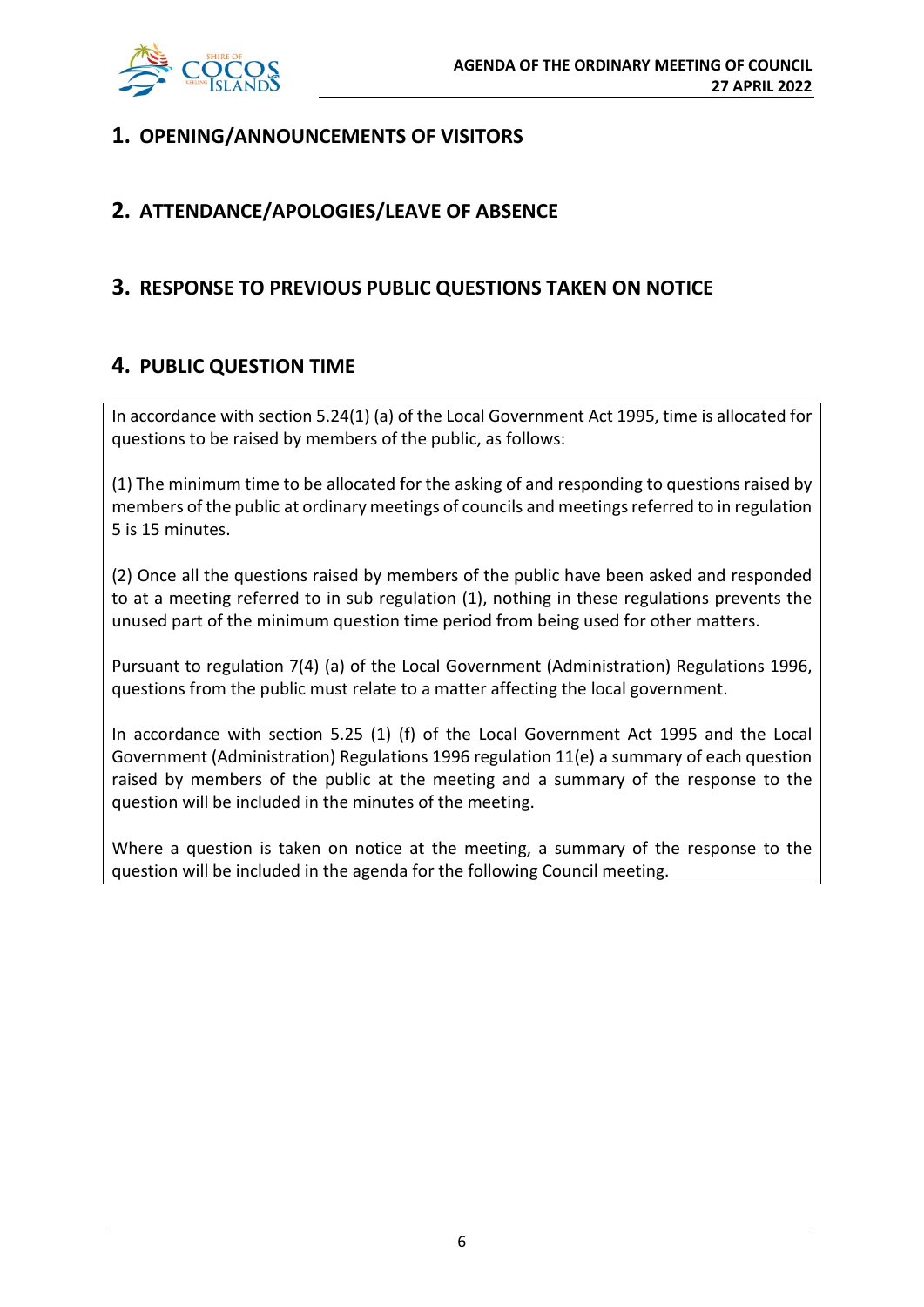

## **5. LEAVE OF ABSENCE**

The Local Government Act 1995 (Section 2.25) provides that a Council may, by resolution, grant leave of absence to a member for Ordinary Council Meetings. A member who is absent, without first obtaining leave of the Council, throughout three consecutive Ordinary meetings of the Council is disqualified from continuing his or her membership of the Council. Disqualification from membership of the Council for failure to attend Ordinary Meetings of the Council will be avoided so long as the Council grants leave prior to the member being absent. The leave cannot be granted retrospectively. An apology for non-attendance at a meeting is not an application for leave of absence.

## **5.1 LEAVE OF ABSENCE (PREVIOUSLY APPROVED)**

| <b>Councillor</b> | Date of Leave | <b>Approved by Council</b> |
|-------------------|---------------|----------------------------|
| <b>NIL</b>        |               |                            |

## **5.2 APPLICATION FOR LEAVE OF ABSENCE**

## **6. PETITIONS/DEPUTATIONS/PRESENTATIONS**

## **7. CONFIRMATION OF MINUTES OF PREVIOUS MEETING(S)**

7.1 Ordinary Council Meeting held on 23 March 2022 - Attachment 7.1

#### **OFFICER RECOMMENDATION**

**THAT COUNCIL BY SIMPLE MAJORITY, PURSUANT TO SECTIONS 5.22(2) AND 3.18 OF THE**  *LOCAL GOVERNMENT ACT 1995 (WA) (CKI),* **RESOLVES THAT THE MINUTES OF THE ORDINARY COUNCIL MEETING HELD ON 23 MARCH 2022, AS PRESENTED IN ATTACHMENT 7.1 BE CONFIRMED AS A TRUE AND CORRECT RECORD OF PROCEEDINGS.**

## **8. ANNOUNCEMENTS BY THE PRESIDING MEMBER AND COUNCILLORS**

## **9. DECLARATION OF INTERESTS**

Councillors are to complete a Disclosure of Interest Form for each item they are required to disclose an interest in. The Form should be given to the Presiding Member before the meeting commences. After the meeting, the Form is to be provided to the Governance and Risk Coordinator for inclusion in the Disclosures Register.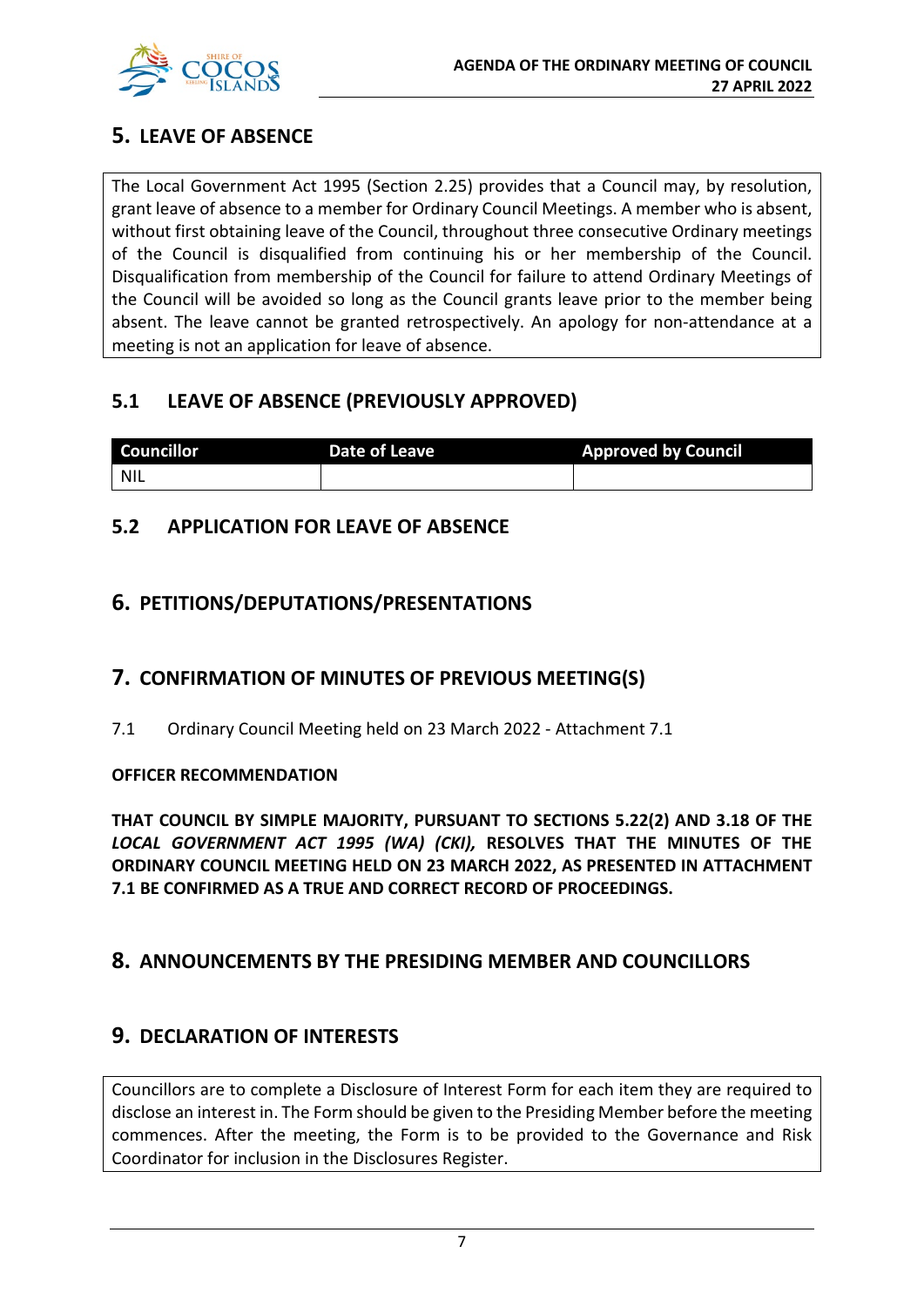

| <b>Name</b> | Item No. Interest Nature |  |
|-------------|--------------------------|--|
|             |                          |  |

#### **10. REPORT AND RECOMMENDATIONS OF COMMITTEE**

#### **10.1 FINANCE**

#### **10.1.1 MONTHLY FINANCIAL REPORT – MARCH 2022**

#### **Report Information**

| Date:                     | 27 April 2022                                    |
|---------------------------|--------------------------------------------------|
| Location:                 | Not Applicable                                   |
| Applicant:                | Not Applicable                                   |
| File Ref:                 |                                                  |
| Disclosure of Interest:   |                                                  |
| <b>Reporting Officer:</b> | Manager Finance & Corporate Services             |
| Island:                   | Shire Wide                                       |
| Attachments:              | 10.1.1.1 - Monthly Financial Report - March 2022 |

#### **Authority / Discretion**

#### **Definition**

|          | Advocacy       | When Council advocates on its own behalf or on behalf of its<br>community to another level of government/body/agency.                                                                                                                                                                                                                                        |
|----------|----------------|--------------------------------------------------------------------------------------------------------------------------------------------------------------------------------------------------------------------------------------------------------------------------------------------------------------------------------------------------------------|
| $\times$ | Executive      | The substantial direction setting and oversight role of the<br>Council. E.g. adopting plans and reports, accepting tenders,<br>directing operations, setting and amending budgets.                                                                                                                                                                           |
|          | Legislative    | Includes adopting local laws, town planning schemes and<br>policies. Review when Council reviews decisions made by<br>officers.                                                                                                                                                                                                                              |
|          | Quasi-Judicial | When Council determines an application / matter that directly<br>affects a person's right and interest. The judicial character arises<br>from the obligations to abide by the principles of natural justice.<br>Examples of Quasi-Judicial authority include town planning<br>applications, building licenses, applications for other permits /<br>licenses. |
|          | Information    | Includes items provides to Council for information purposes only<br>that do not require a decision of Council (i.e. $-$ for noting).                                                                                                                                                                                                                         |

#### **Report Purpose**

The purpose of this report is to provide a monthly financial report for March 2022, which includes rating, investment, reserve, debtor, and general financial information to Elected Members in accordance with Section 6.4 of the *Local Government Act 1995 (WA) (CKI)*.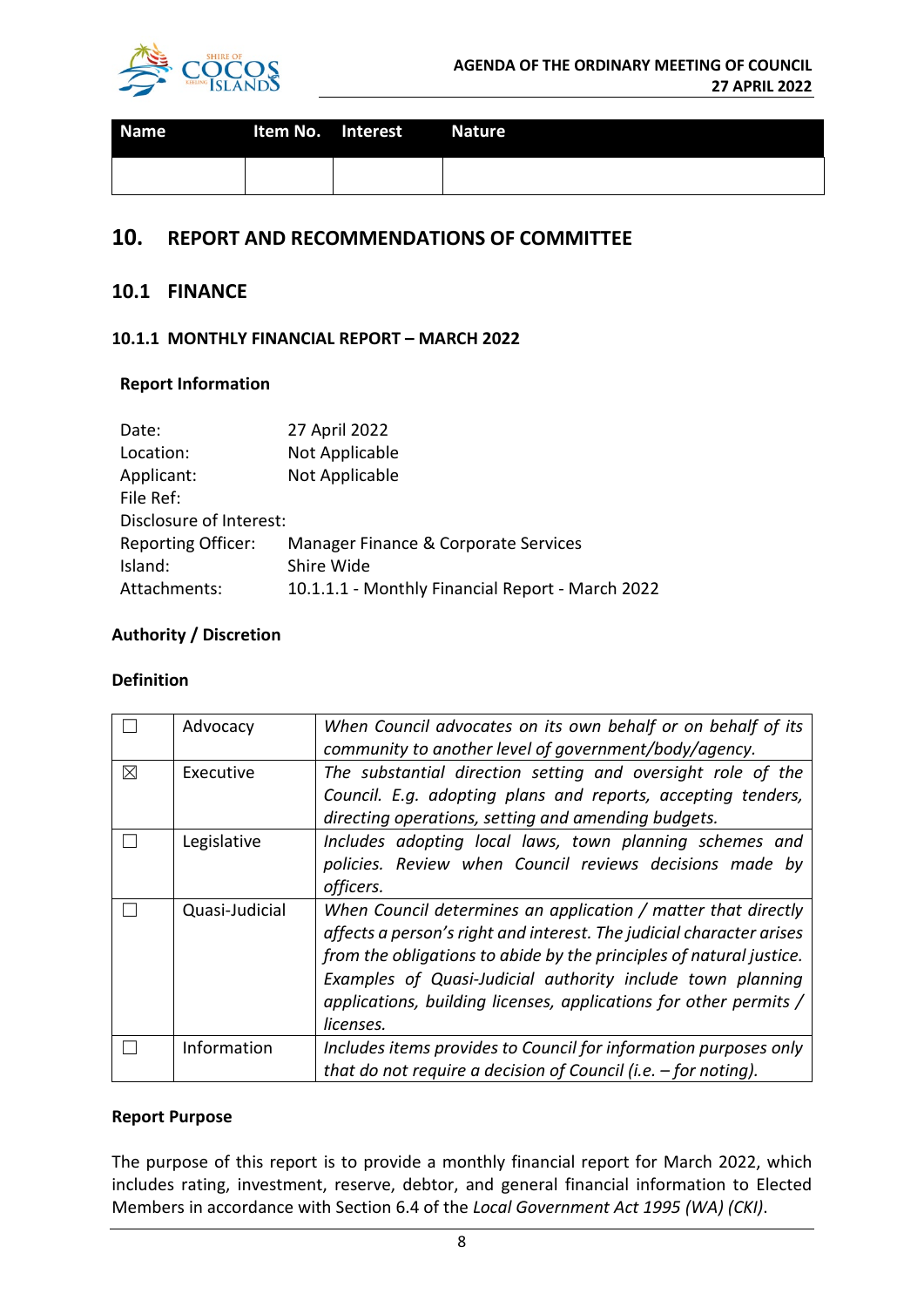

#### **Relevant Documents**

Available for viewing at the meeting. Nil

#### **Background**

The reporting of monthly financial information is a requirement under section 6.4 of the *Local Government Act 1995 (WA) (CKI)*, and Regulation 34 of the *Local Government (Financial Management) Regulations 1996* and provides oversight of the Shire's finances to Council.

#### **Comment**

The period of review is March 2022. The current closing municipal surplus for this period is \$2,411,042 compared to a budget position of \$1,825,916. This is considered a satisfactory result for the Shire as it is maintaining a healthy surplus position.

Income for the March 2022 period year to date is \$6,871,509 which is made up \$6,265,070 in operating revenues and \$606,439 in non-operating grants, contributions, and subsidies. The budget estimated \$6,813,009 would be received for the same period. The variance to budget is \$58,500.

Expenditure for the March 2022 period year to date is \$6,284,686. This is made up of \$4,910,635 in operating expenditure and \$1,374,041 in capital expenditure. The budget estimated \$6,829,418 would be spent for the same period. The variance to budget is \$544,732.

Details of all significant variances against the current budget are provided in the notes to the Monthly Financial Report contained within Attachment 10.1.1.1.

#### **Policy and Legislative Implications**

Regulation 34 of the *Local Government (Financial Management) Regulations 1996* requires all Local Governments to prepare each month a Statement of Financial Activity reporting on the revenue and expenditure for the month.

Financial Management Regulation 34 also requires this statement to be accompanied by:

- a. An explanation of the composition of the net current assets, less committal assets and restricted assets;
- b. An explanation of material variances; and
- c. Such supporting information that is relevant to the Local Government

#### **Strategic Implications**

Nil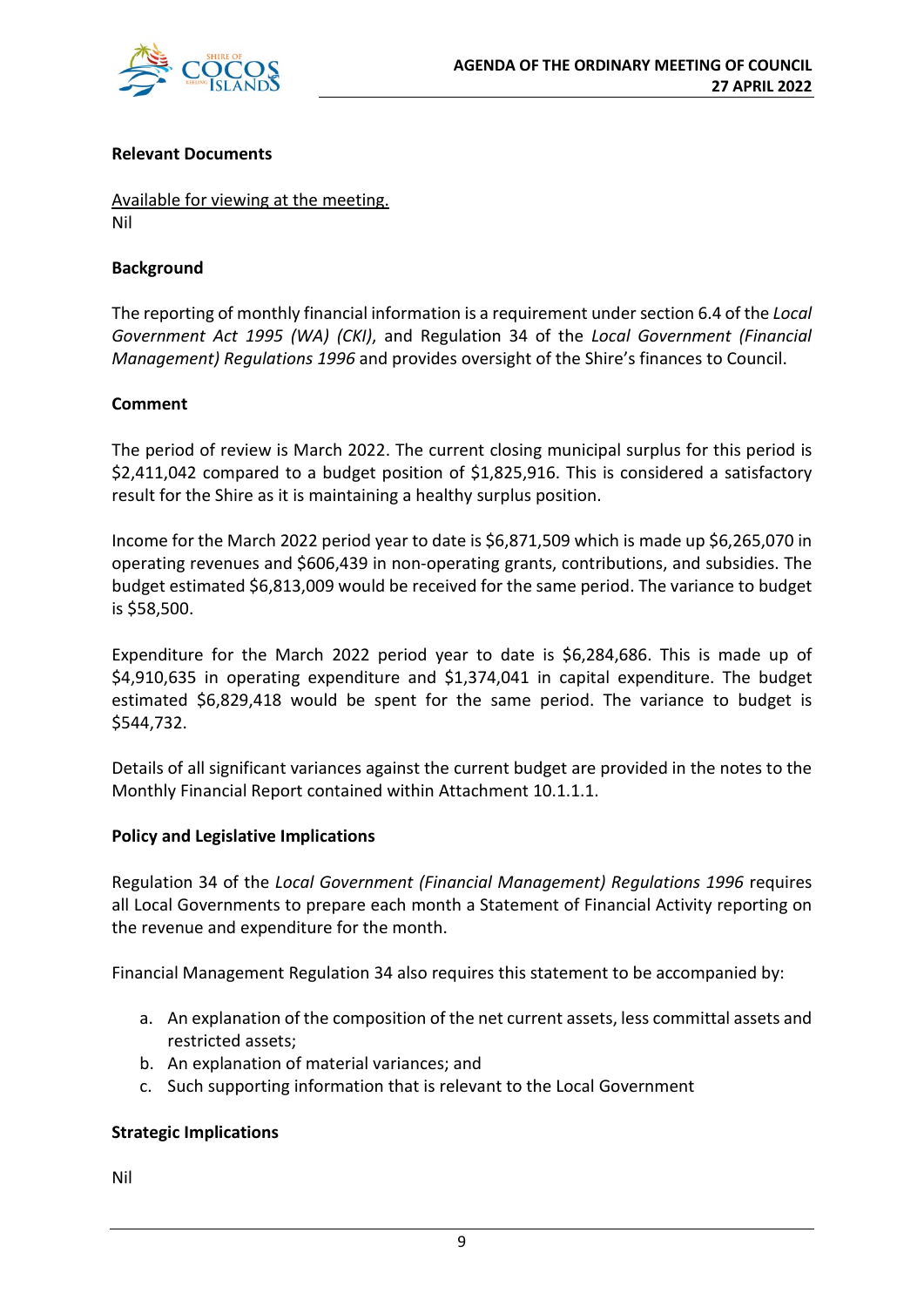

#### **Risk Implications**

| <b>Risk Category</b> | <b>Description</b>                                                                                                   | <b>Rating (consequence x</b><br>likelihood) | <b>Mitigation Action</b>                                                                                       |
|----------------------|----------------------------------------------------------------------------------------------------------------------|---------------------------------------------|----------------------------------------------------------------------------------------------------------------|
| Financial            | That budget allocations<br>significantly<br>are<br>exceeded.                                                         | Moderate (6)                                | Variances<br>are<br>monitored<br>and<br>highlighted to Council<br>on a monthly basis for<br>corrective action. |
| Reputation           | The monthly financial<br>statements are open to<br>public scrutiny.                                                  | Low $(3)$                                   | Procedures in place to<br>ensure all expenditure<br>is justifiable.                                            |
| Compliance           | The report is to be<br>presented to Council<br>within two months in<br>order to comply with<br>relevant legislation. | Low $(3)$                                   | There are processes in<br>place<br>to<br>ensure<br>compliance<br>with<br>legislation.                          |
| Fraud                | That the report is<br>manipulated.                                                                                   | Low $(3)$                                   | Interim and end of year<br>audits.                                                                             |

#### **Risk Matrix**

| Consequence /<br><b>Likelihood</b> | Insignificant (1) | Minor (2)    | Medium (3)       | Major (4)        | Extreme (5)      |
|------------------------------------|-------------------|--------------|------------------|------------------|------------------|
| <b>Almost Certain (5)</b>          | Moderate (5)      | High $(10)$  | <b>High (15)</b> | Extreme (20)     | Extreme (25)     |
| Likely (4)                         | Low(4)            | Moderate (8) | High $(12)$      | <b>High (16)</b> | Extreme (20)     |
| Possible (3)                       | Low(3)            | Moderate (6) | Moderate (9)     | <b>High (12)</b> | <b>High (15)</b> |
| Unlikely (2)                       | Low(2)            | Low $(4)$    | Moderate (6)     | Moderate (8)     | <b>High (10)</b> |
| Rare (1)                           | Low(1)            | Low $(2)$    | Low $(3)$        | Low $(4)$        | Moderate (5)     |

#### **Conclusion**

That the Monthly Financial Report for the period ending 31 March 2022, including explanations of material variances, be received.

#### **OFFICER RECOMMENDATION – ITEM NO 10.1.1**

#### **THAT COUNCIL:**

- **1. BY SIMPLE MAJORITY, PURSUANT TO THE** *LOCAL GOVERNMENT (FINANCIAL MANAGEMENT) REGULATIONS 1996* **RECEIVES THE MONTHLY FINANCIAL REPORT FOR THE PERIOD ENDING 31 MARCH 2022, AS CONTAINED IN ATTACHMENT 10.1.1.1; AND**
- **2. ACCEPTS THE EXPLANATIONS FOR MATERIAL VARIANCES FOR THE PERIOD ENDING 31 MARCH 2022, AS CONTAINED IN ATTACHMENT 10.1.1.1.**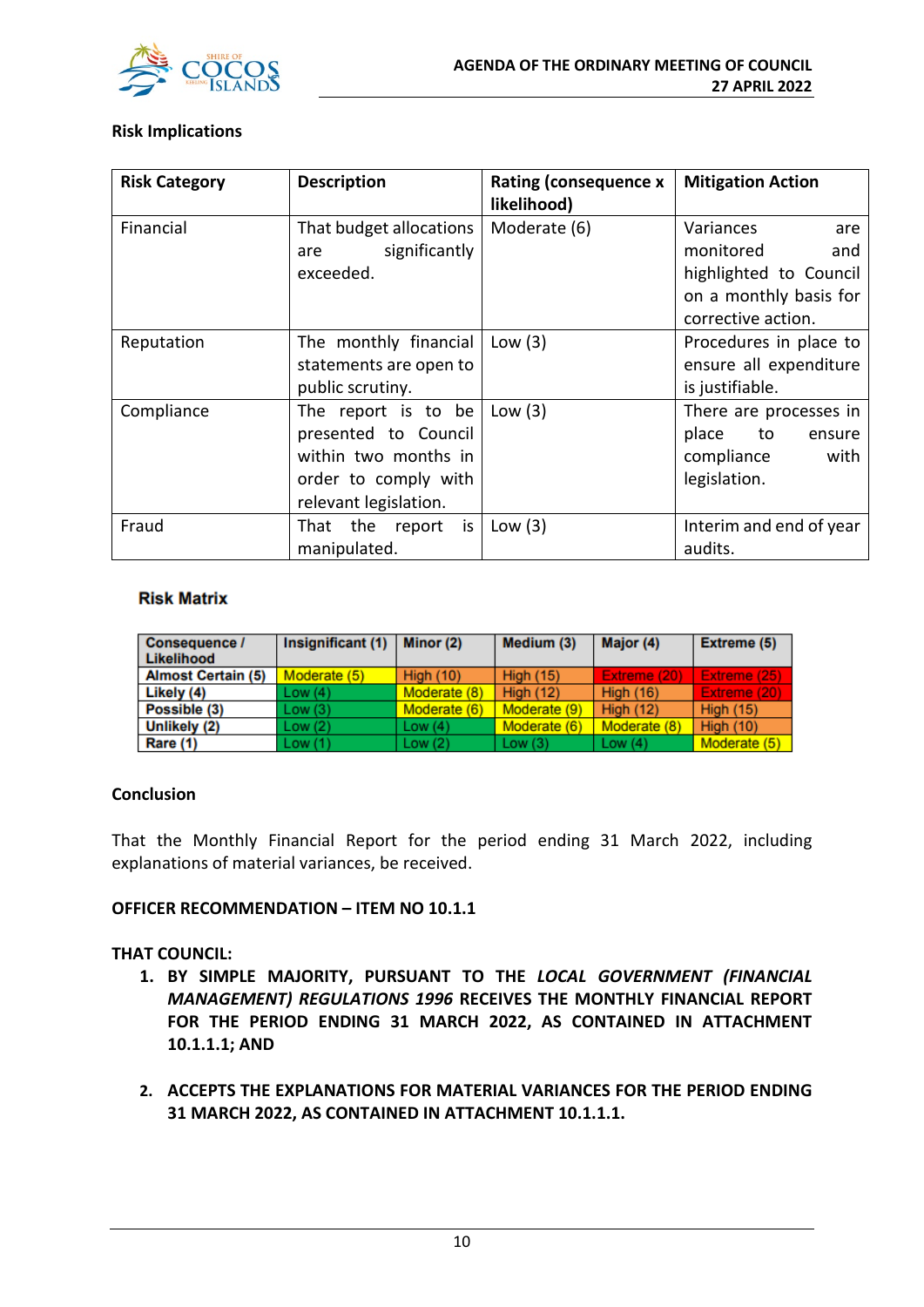

#### **10.1.2 SCHEDULE OF ACCOUNTS PAID FOR THE PERIOD 1 MARCH 2022 TO 31 MARCH 2022**

#### **Report Information**

| Date:                     | 14 April 2022                        |
|---------------------------|--------------------------------------|
| Location:                 | Not applicable                       |
| Applicant:                | Not Applicable                       |
| File Ref:                 |                                      |
| Disclosure of Interest:   |                                      |
| <b>Reporting Officer:</b> | Senior Finance Officer               |
| Island:                   | Shire Wide                           |
| Attachments:              | 10.1.2.1 - Schedule of Accounts paid |

#### **Authority / Discretion**

#### **Definition**

|             | Advocacy       | When Council advocates on its own behalf or on behalf of its<br>community to another level of government/body/agency.                                                                                                                                                                                                                                        |
|-------------|----------------|--------------------------------------------------------------------------------------------------------------------------------------------------------------------------------------------------------------------------------------------------------------------------------------------------------------------------------------------------------------|
|             | Executive      | The substantial direction setting and oversight role of the<br>Council. E.g. adopting plans and reports, accepting tenders,<br>directing operations, setting and amending budgets.                                                                                                                                                                           |
| $\boxtimes$ | Legislative    | Includes adopting local laws, town planning schemes and<br>policies. Review when Council reviews decisions made by<br>officers.                                                                                                                                                                                                                              |
|             | Quasi-Judicial | When Council determines an application / matter that directly<br>affects a person's right and interest. The judicial character arises<br>from the obligations to abide by the principles of natural justice.<br>Examples of Quasi-Judicial authority include town planning<br>applications, building licenses, applications for other permits /<br>licenses. |
|             | Information    | Includes items provides to Council for information purposes only<br>that do not require a decision of Council (i.e. $-$ for noting).                                                                                                                                                                                                                         |

#### **Report Purpose**

The purpose of this report is to present to Council a list of accounts paid under delegated authority for the period 1 March 2022 to 31 March 2022, as required by the *Local Government (Financial Management) Regulations 1996*.

#### **Relevant Documents**

Available for viewing at the meeting Nil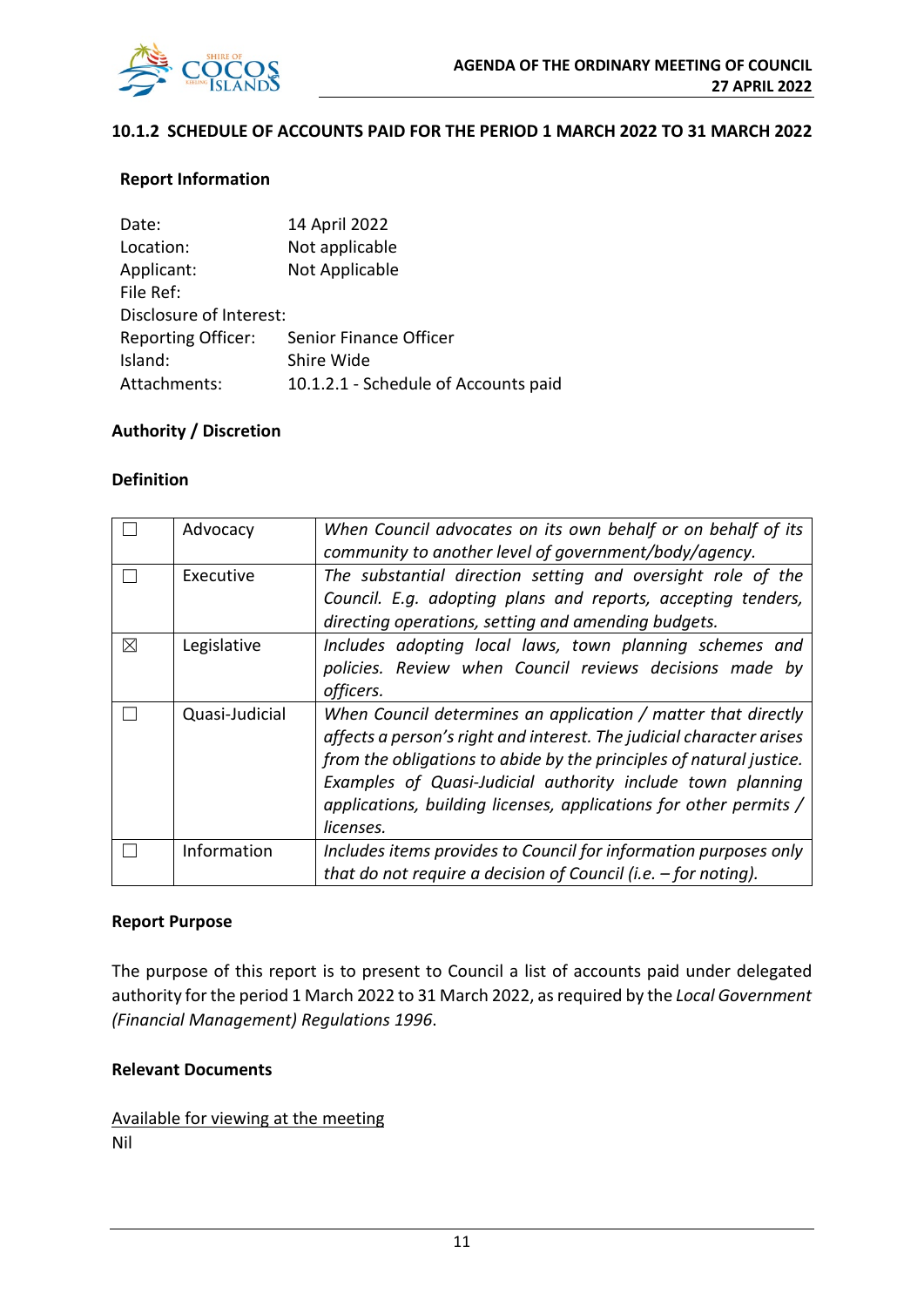

#### **Background**

Council has delegated, to the Chief Executive Officer, the exercise of its power to make payments from the Shire's Municipal and Trust funds. In accordance with Regulation 13 of the *Local Government (Financial Management) Regulations 1996* a list of accounts paid is to be provided to Council, where such delegation is made.

#### **Comment**

The following table summarises the payments for the period by payment type, with full details of the accounts paid contained within Attachment 10.1.2.1.

| <b>Payment Type</b>         | Amount (\$)  |
|-----------------------------|--------------|
| EFT Payments #8707 to #8755 | \$322,716.69 |
| Direct Debit Payment        | \$48,188.38  |
| Cheque Payment              | \$687.70     |
| <b>Total Payments</b>       | \$371,592.77 |

Contained within Attachment 10.1.2.1 is a detailed transaction listing of credit card expenditure for the period ended 31 March 2022. This amount is included within the total payments, listed above.

#### **Policy and Legislative Implications**

Nil

**Strategic Implications:**

Nil

#### **Risk Implications**

| <b>Risk Category</b> | <b>Description</b>       | <b>Rating (consequence x</b><br>likelihood) | <b>Mitigation Action</b> |
|----------------------|--------------------------|---------------------------------------------|--------------------------|
| Financial            | That budget allocations  | Moderate (6)                                | Variances<br>are         |
|                      | significantly<br>are     |                                             | monitored<br>and         |
|                      | exceeded.                |                                             | highlighted to Council   |
|                      |                          |                                             | monthly for corrective   |
|                      |                          |                                             | action.                  |
| Reputation           | The<br>paid<br>accounts  | Low $(3)$                                   | Procedures in place to   |
|                      | report is open to public |                                             | ensure all expenditure   |
|                      | scrutiny.                |                                             | is justifiable.          |
| Compliance           | The report is to be      | Low $(3)$                                   | There are processes in   |
|                      | presented to Council in  |                                             | place<br>to<br>ensure    |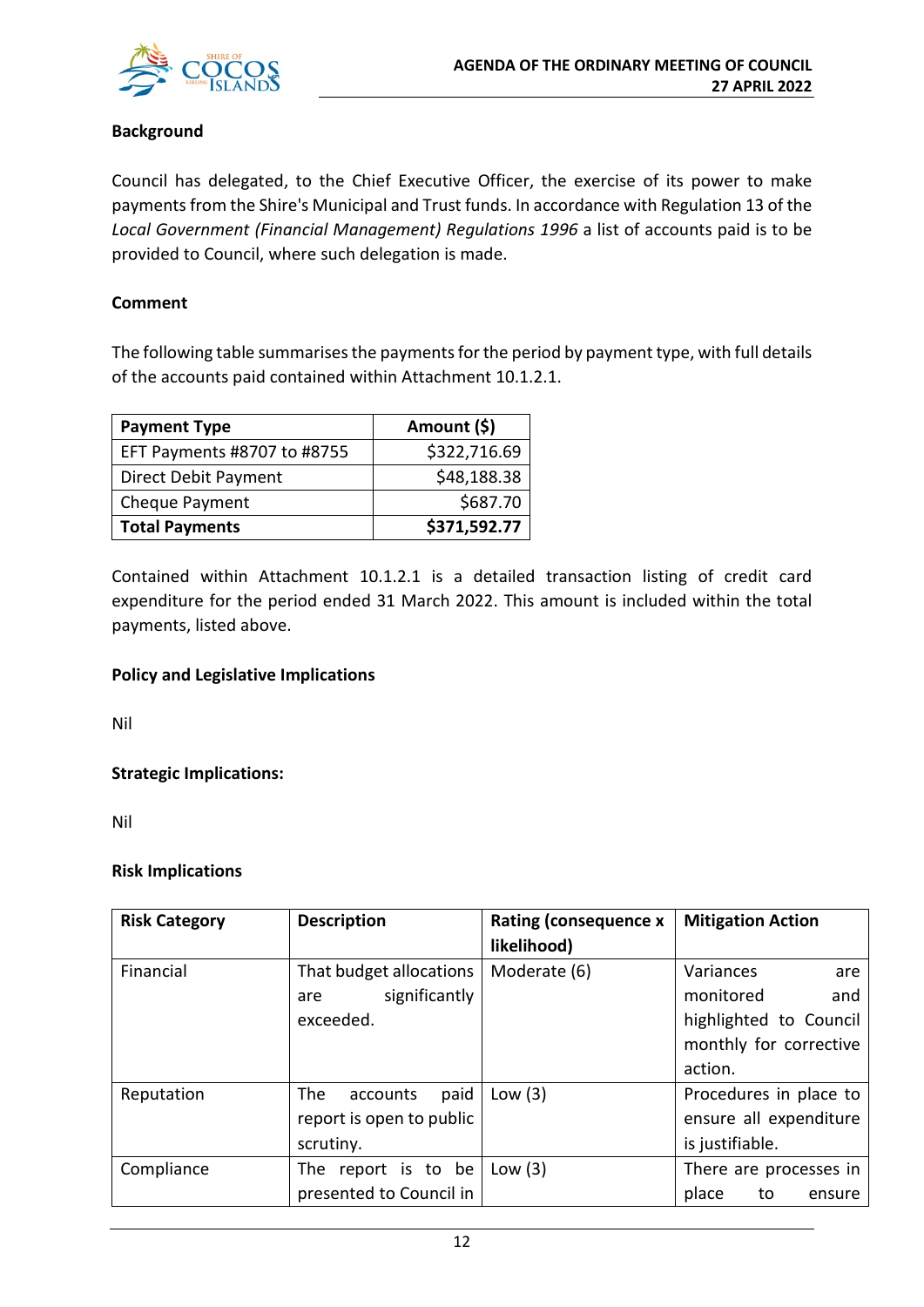

|       | order to comply with               |  | compliance              |       | with |  |  |
|-------|------------------------------------|--|-------------------------|-------|------|--|--|
|       | relevant legislation.              |  | legislation.            |       |      |  |  |
| Fraud | That the report is $\vert$ Low (3) |  | Interim and end of year |       |      |  |  |
|       | manipulated.                       |  | audits                  | along | with |  |  |
|       |                                    |  | sequence checks.        |       |      |  |  |

#### **Risk Matrix**

| Consequence /<br>Likelihood | Insignificant (1) | Minor $(2)$      | Medium (3)       | Major (4)        | Extreme (5)      |
|-----------------------------|-------------------|------------------|------------------|------------------|------------------|
| <b>Almost Certain (5)</b>   | Moderate (5)      | <b>High (10)</b> | <b>High (15)</b> | Extreme (20)     | Extreme (25)     |
| Likely (4)                  | Low(4)            | Moderate (8)     | <b>High (12)</b> | <b>High (16)</b> | Extreme (20)     |
| Possible (3)                | Low(3)            | Moderate (6)     | Moderate (9)     | <b>High (12)</b> | <b>High (15)</b> |
| Unlikely (2)                | Low(2)            | Low $(4)$        | Moderate (6)     | Moderate (8)     | <b>High (10)</b> |
| <b>Rare (1)</b>             | Low(1)            | Low $(2)$        | Low $(3)$        | Low $(4)$        | Moderate (5)     |

#### **Conclusion**

It is recommended that Council receives the reports provided for the period ended 31 March 2022.

#### **OFFICER RECOMMENDATION – ITEM NO 10.1.2.1**

#### **THAT COUNCIL:**

- **1. BY SIMPLE MAJORITY, PURSUANT TO REGULATION 13(1) OF THE** *LOCAL GOVERNMENT (FINANCIAL MANAGEMENT) REGULATIONS 1996* **RECEIVES THE REPORT FROM THE CHIEF EXECUTIVE OFFICER ON THE EXERCISE OF DELEGATED AUTHORITY IN RELATION TO PAYMENTS MADE FROM MUNICIPAL OR TRUST FUNDS FOR THE PERIOD 1 MARCH 2022 TO 31 MARCH 2022 TOTALLING \$371,592.77 AS CONTAINED IN ATTACHMENT 10.1.2.1.**
- **2. RECEIVES THE DETAILED TRANSACTION LISTING OF CREDIT CARD EXPENDITURE FOR THE PERIOD ENDED 31 MARCH 2022, AS CONTAINED IN ATTACHMENT 10.1.2.1.**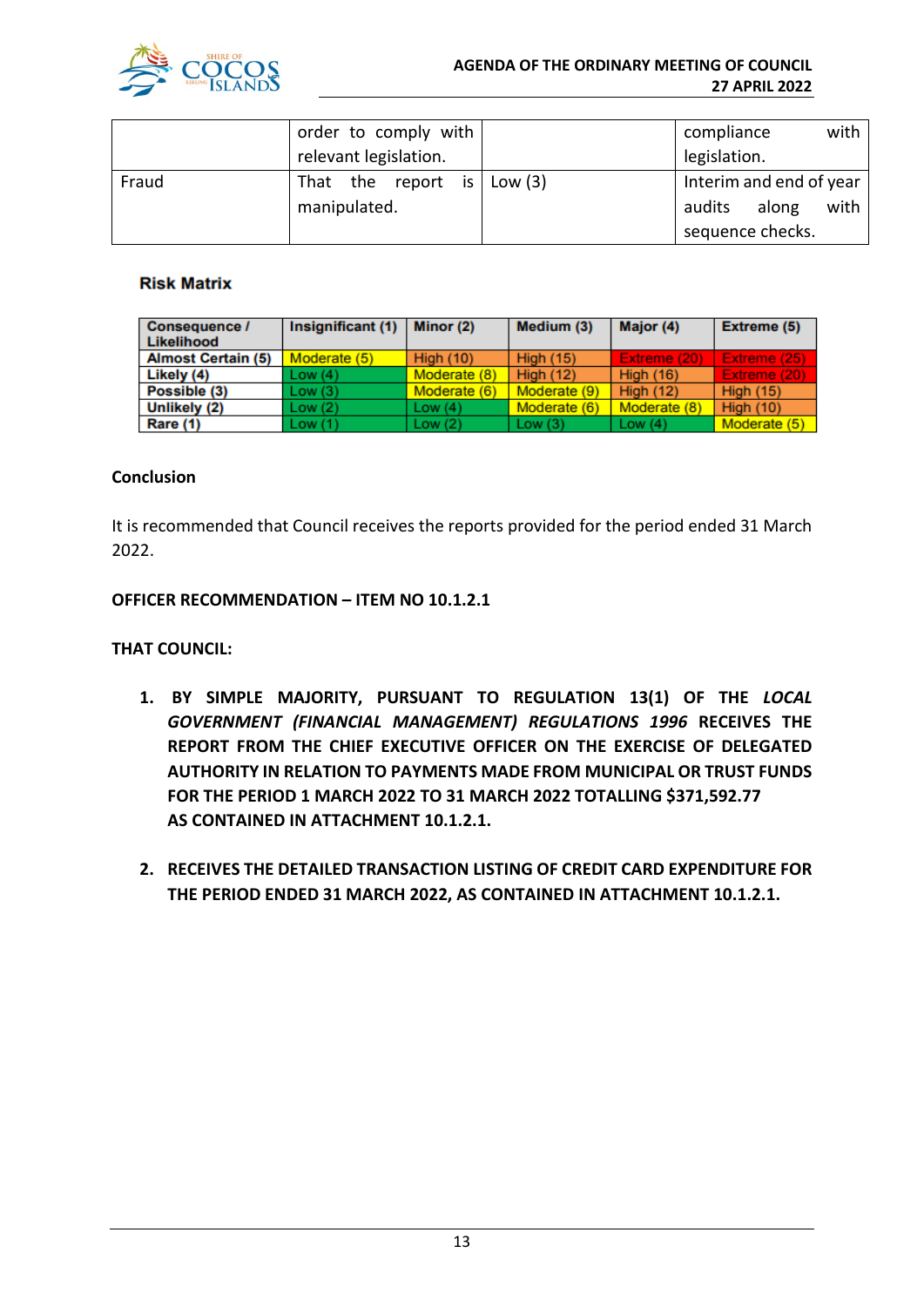

#### **10.1.3 DIFFERENTIAL RATING 2022/2023 FINANCIAL YEAR**

#### **Report Information**

| Date:                     | 20 April 2022                                                       |
|---------------------------|---------------------------------------------------------------------|
| Location:                 | Not Applicable                                                      |
| Applicant:                | Shire of Cocos (Keeling) Islands                                    |
| File Ref:                 |                                                                     |
| Disclosure of Interest:   |                                                                     |
| <b>Reporting Officer:</b> | Manager Finance & Corporate Services                                |
| Island:                   | Shire Wide                                                          |
| Attachments:              | 10.1.3.1 – Statement of Objectives and Reasons – Differential Rates |
|                           | 2022-2023                                                           |

#### **Authority / Discretion**

#### **Definition**

|   | Advocacy       | When Council advocates on its own behalf or on behalf of its<br>community to another level of government/body/agency.                                                                                                                                                                                                                                        |
|---|----------------|--------------------------------------------------------------------------------------------------------------------------------------------------------------------------------------------------------------------------------------------------------------------------------------------------------------------------------------------------------------|
| 冈 | Executive      | The substantial direction setting and oversight role of the<br>Council. E.g., adopting plans and reports, accepting tenders,<br>directing operations, setting and amending budgets.                                                                                                                                                                          |
|   | Legislative    | Includes adopting local laws, town planning schemes and<br>policies. Review when Council reviews decisions made by<br>officers.                                                                                                                                                                                                                              |
|   | Quasi-Judicial | When Council determines an application / matter that directly<br>affects a person's right and interest. The judicial character arises<br>from the obligations to abide by the principles of natural justice.<br>Examples of Quasi-Judicial authority include town planning<br>applications, building licenses, applications for other permits /<br>licenses. |
|   | Information    | Includes items provides to Council for information purposes only<br>that do not require a decision of Council (i.e. $-$ for noting).                                                                                                                                                                                                                         |

#### **Report Purpose**

This report is provided for Council to consider the Statement of Objects and Reasons and the proposed differential rates and minimum payments for the 2022/2023 financial year for the purpose of advertising and seeking public submissions as required by the *Local Government Act 1995 (WA)(CKI).*

#### **Relevant Documents**

Available for viewing at the meeting. Nil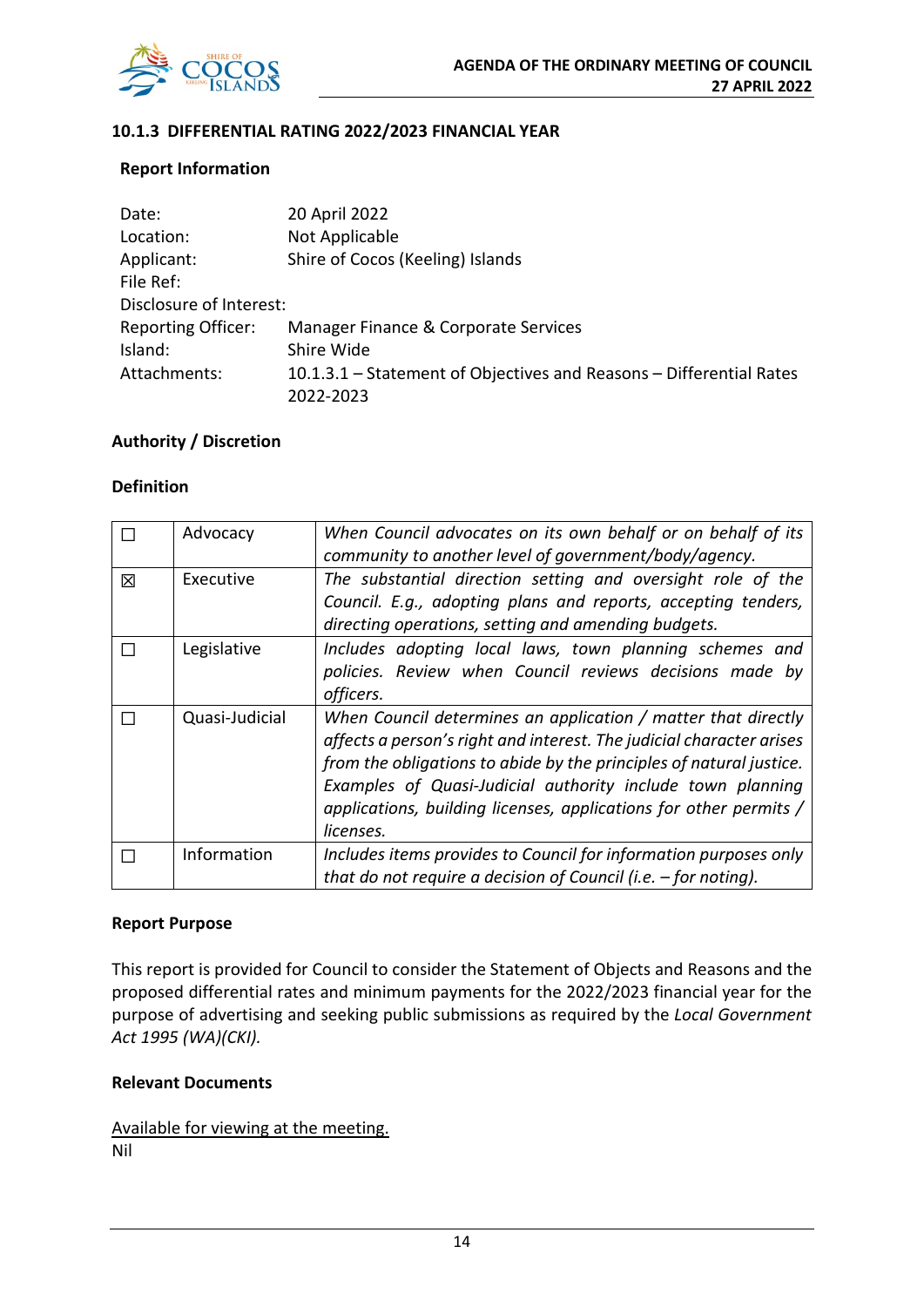

#### **Background**

The *Local Government Act 1995 (WA) (CKI)* (the Act) provides, that before imposing differential general rates or a minimum payment applying to a differential rate category, a local government is to give 21 days' local public notice of the intention to do so. Where a local government proposes to modify the proposed rates or minimum payments after considering any submissions received during the advertising period, it is not required to give local public notice of the modified rate or minimum payment.

The Act provides that a local government may impose differential general rates according to any, or a combination, of the following characteristics:

- A. The purpose for which the land is zoned under a town planning scheme in force under the *Planning and Development Act 2005 (WA)(CKI).*
- B. A purpose for which the land is held or used as determined by the local government.
- C. Whether or not the land is vacant; or
- D. Any other characteristic or combination of characteristics prescribed.

Section 6.33 of the Act also dictates that without the approval of the Minister, a local government is not to impose a differential general rate that is more than twice the lowest differential rate.

Section 6.35 of the Act provides that a local government may impose on any rateable land a minimum payment which is greater than the general rate which would otherwise be payable on that land. A minimum payment is not to be imposed on more than 50% of the total number of properties for each category, unless the general minimum does not exceed the prescribed amount (\$200).

#### **Comment**

Every four years the Office of the Valuer General undertakes a revaluation of all properties on Cocos (Keeling) Islands. The last valuation was completed in August 2018 and took effect 1 July 2019, thus there will be no change to the overall valuations until the rate year beginning 1 July 2023. Without a change in valuations, an increase to rate revenue is only achieved by increasing the rate in the dollar. An increase in Rate revenue is required to assist in maintaining the current level of services as well as meeting compliance requirements in an environment of ever-increasing costs.

The Local Government Cost Index issued by WALGA forecasts costs to increase 5.7% over 2021/22 and a further 2.5% for 2022/23. This index is based on cost increases across Local Governments within Western Australia without taking into account further Cocos Island specific costs such as shipping, that has increased approximately 14% since February.

With the exception of 2020/21, rates have been increased 3% year on year between 2014/15 – 2019/20. Due to the COVID-19 Pandemic Council rates were frozen for 2020/21 as well as reducing the rate in the dollar for Holiday Accommodation in response to the travel ban that was in place. The travel ban was lifted in August 2020 and the tourism industry has seen high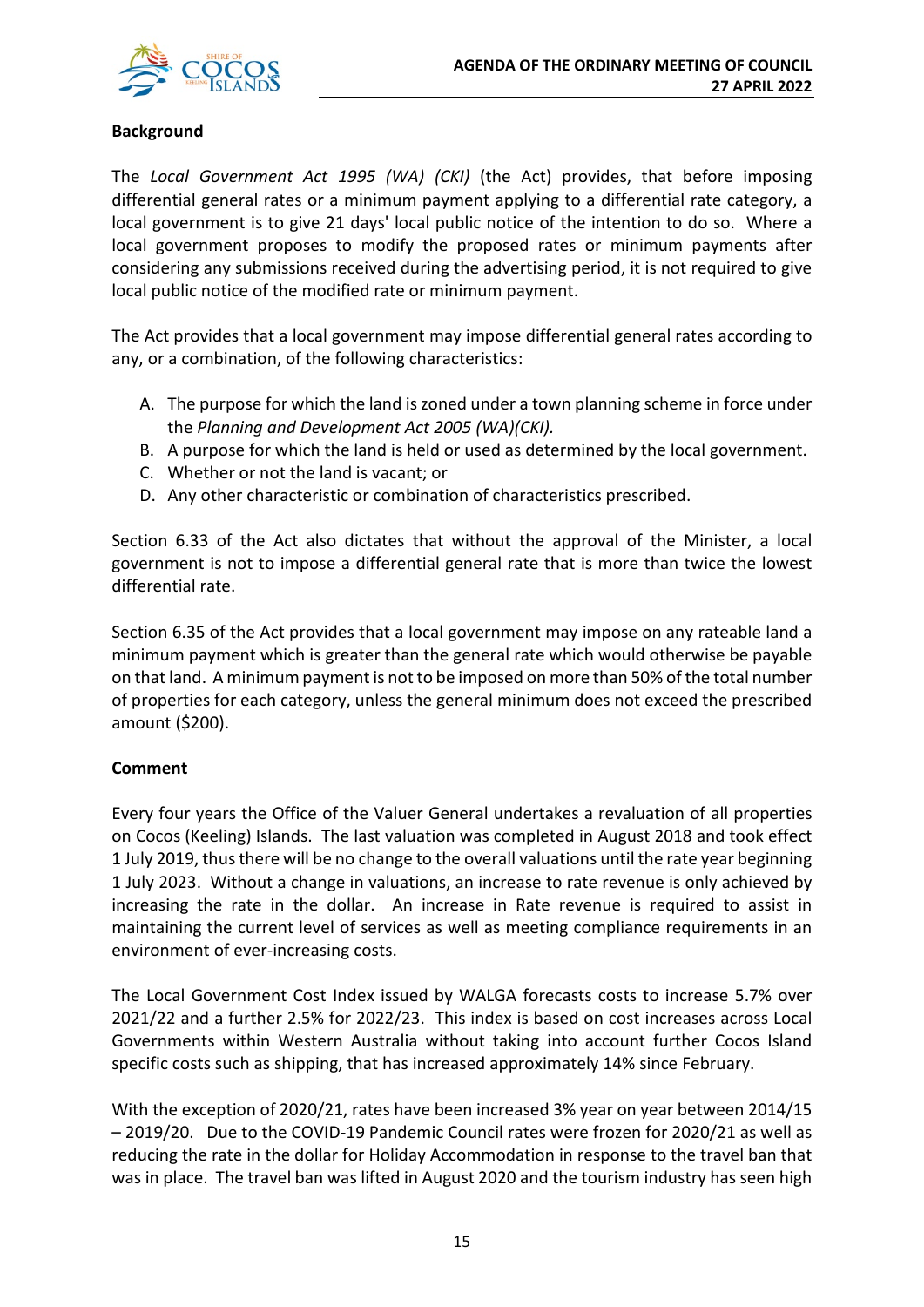

levels of visitation since. The reduction in Holiday Accommodation was reversed in 2021/22, and rates on all categories were again increased by 3%.

The application of differential rates aims to provide an equitable solution for the rates charged according to the use of the property. The land use is the recommended way to determine the categories. Historically, the Shire of Cocos (Keeling) Islands has applied rates across 4 different categories, with the current year 2021/22 Adopted categories and Rate in the Dollar (RiD) outlined below:

|                                 | 2021/22    | #                 |   | 2021/22 | #  | <b>Total</b>                         | $%$ on         |
|---------------------------------|------------|-------------------|---|---------|----|--------------------------------------|----------------|
| <b>RATING CATEGORY</b>          | <b>RID</b> | <b>Properties</b> |   |         |    | <b>Minimum Properties Properties</b> | <b>Min Pmt</b> |
| <b>GRV General Developed</b>    | 0.1122     | 128               | S | 725     | 3  | 131                                  | 2.3%           |
| <b>GRV Vacant Land</b>          | 0.2240     | 11                | S | 825     | 4  | 15                                   | 26.7%          |
| <b>GRV Business</b>             | 0.1184     | 25                |   | 725     | 24 | 49                                   | 49.0%          |
| <b>GRV Holiday Accomodation</b> | 0.1665     | 16                |   | 725     | 0  | 16                                   | 0.0%           |
|                                 |            | 180               |   |         | 31 |                                      |                |

With the addition of a number of small commercial leases this year, the number of properties in the GRV Business category is expected to increase and exceed the allowable percentage of properties on the Minimum rate (50%). To avoid non-compliance with the Act, it is recommended that the GRV Holiday Accommodation and GRV Business categories are amalgamated. In accordance with the proposed Objects and Reasons the two categories place a similar demand on the Shire services such as waste, infrastructure and economic and tourism promotion. The proposed Objects and Reasons for Differential Rates have been reviewed and are outlined in Attachment 10.1.3.1.

For the purposes of amalgamation, the RiD for GRV Holiday Accommodation was reduced, equal to the GRV Business RiD (rather than unfairly increasing the RiD for GRV Business). This results in a reduction of \$14,330 to the base Rate revenue, partially offset by the additional properties included in the valuation as outlined in the table below:

|                                 | <b>Number of</b>      |    |                                               |    | <b>Rate in</b> |     | <b>Total Rate</b><br>Revenue |     | Average<br><b>Increase</b> | Increase | <b>Number of</b>  |                         | Rateable    |              | <b>Rate in</b> |     | <b>Total Rate</b><br><b>Revenue</b> |    | <b>Average</b><br>Rates \$ |
|---------------------------------|-----------------------|----|-----------------------------------------------|----|----------------|-----|------------------------------|-----|----------------------------|----------|-------------------|-------------------------|-------------|--------------|----------------|-----|-------------------------------------|----|----------------------------|
| <b>RATING CATEGORY</b>          | <b>Properties</b>     |    | <b>Rateable value</b>                         |    | 2022/23        |     | 2022/23                      |     | \$pa                       | %        | <b>Properties</b> |                         | value       |              | 2021/22        |     | 2021/22                             |    | 2021/22                    |
| <b>GRV General Developed</b>    | 129                   | \$ | 2,212,600                                     | \$ | 0.1122         | -S  | 248,254                      | \$  | $\sim$                     | 0.0%     | 128               | Ś.                      | 2,196,740   | Ŝ.           | $0.1122$ \$    |     | 246,474                             | Ŝ. | 1,926                      |
| <b>GRV Vacant Land</b>          | 11                    | \$ | 55,200                                        | Ŝ. | 0.2240         | Ŝ.  | 12,365                       | Ŝ   | $\overline{\phantom{a}}$   | 0.0%     | 11                | Ś.                      | 55,200      | Ŝ.           | 0.2240         | .\$ | 12,365                              | .s | 1,124                      |
| <b>GRV Business</b>             | 25                    | Ś  | 835,595                                       | Ŝ. | 0.1184         | Ŝ.  | 98,934                       | Ŝ.  | $\overline{\phantom{a}}$   | 0.0%     | 25                | Ś                       | 835,595     | $\mathsf{s}$ | $0.1184$ \$    |     | 98,934                              | -Ś | 3,957                      |
| <b>GRV Holiday Accomodation</b> | 16                    | Ś. | 297.920                                       | S. | 0.1184         | Ŝ.  | 35,274                       | -\$ | 895.62                     | $-28.9%$ | 16                |                         | 297.920     | Ŝ.           | 0.1665         | -Ś  | 49,604                              | -Ś | 3,100                      |
|                                 | 181                   | \$ | 3,401,315                                     |    |                | Ś.  | 394,827                      |     |                            |          | 180               | $\overline{\mathsf{s}}$ | 3,385,455   |              |                | Ś   | 407,377                             |    |                            |
| Minimum                         |                       |    |                                               |    | Minimum Value  |     |                              |     |                            |          |                   |                         |             |              | Minimum Value  |     |                                     |    |                            |
| <b>GRV General Developed</b>    | 3                     | \$ | $3,540$ \$                                    |    | 725            | \$  | 2,175                        | \$  | ٠                          | 0.0%     | 3                 | \$                      | $3,540$ \$  |              | 725            | S.  | 2,175                               | \$ | 725                        |
| <b>GRV Vacant Land</b>          | 5                     | \$ | 16,120                                        | 5  | 825            | \$  | 4,125                        | \$  | $\overline{\phantom{a}}$   | 0.0%     | 4                 | Ś.                      | $13,620$ \$ |              | 825            | -\$ | 3,300                               | \$ | 825                        |
| <b>GRV Business</b>             | 34                    | Ś. | 109,064 \$                                    |    | 725            | Ŝ.  | 24,650 \$                    |     | $\overline{\phantom{a}}$   | 0.0%     | 24                | \$                      | 91,564      | S.           | 725            | -Ś  | 17,400 \$                           |    | 725                        |
| <b>GRV Holiday Accomodation</b> |                       |    |                                               |    |                |     |                              |     |                            |          |                   |                         |             |              |                |     |                                     |    |                            |
|                                 | 42                    | \$ | 128,724                                       |    |                | Ś   | 30,950                       |     |                            |          | 31                | Ś                       | 108,724     |              |                | Ś   | 22,875                              |    |                            |
| <b>Interims</b>                 |                       |    |                                               |    |                | Ś   | 500                          |     |                            |          |                   |                         |             |              |                | \$  | 500                                 |    |                            |
|                                 | 223                   | \$ | 3,530,039                                     |    |                | Ś   | 426,277                      |     |                            |          | 211               | \$                      | 3,494,179   |              |                | Ŝ   | 430,752                             |    |                            |
|                                 |                       |    |                                               |    |                |     |                              |     |                            |          |                   |                         |             |              |                |     |                                     |    |                            |
|                                 |                       |    | Net Increase / (Decrease) to Rate Revenue -\$ |    |                |     | 4,475                        |     |                            |          |                   |                         |             |              |                |     |                                     |    |                            |
|                                 | additional properties |    |                                               | -S | 9,854          |     |                              |     |                            |          |                   |                         |             |              |                |     |                                     |    |                            |
|                                 |                       |    | Rate Amalgamation - GRV Holiday Accom         |    |                | -\$ | 14,330                       |     |                            |          |                   |                         |             |              |                |     |                                     |    |                            |
|                                 | Increase in RiD       |    |                                               | -S | 0              |     |                              |     |                            |          |                   |                         |             |              |                |     |                                     |    |                            |
|                                 |                       |    | Net Increase / (Decrease) to Rate Revenue -\$ |    |                |     | 4,475                        |     |                            |          |                   |                         |             |              |                |     |                                     |    |                            |
|                                 |                       |    |                                               |    |                |     |                              |     |                            |          |                   |                         |             |              |                |     |                                     |    |                            |

#### **No Increase to RiD (variance shown for Category Amalgamation):**

The tables below present the sensitivity of each Rate Category to various percentage (%) increases to the RiD & Minimum Payments (post amalgamation).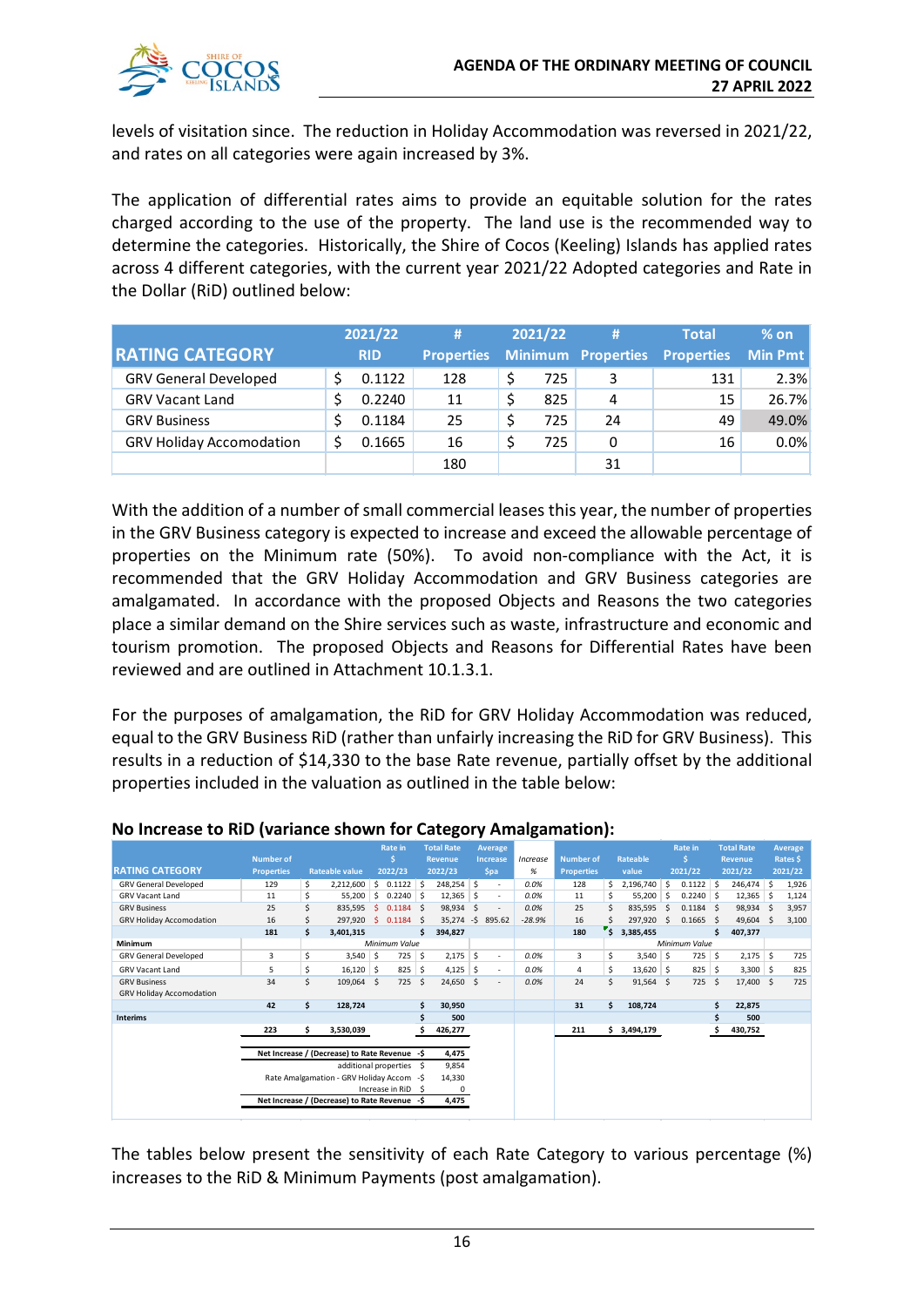

#### **2.5% Increase to RiD and Minimum Payments:**

|                                 |                                           |                                           |             | <b>Rate in</b> |                       | <b>Total Rate</b> |                | Average |            | Average |                  | <b>Average</b><br>increase |         | <b>Highest</b> |                          |
|---------------------------------|-------------------------------------------|-------------------------------------------|-------------|----------------|-----------------------|-------------------|----------------|---------|------------|---------|------------------|----------------------------|---------|----------------|--------------------------|
|                                 | <b>Number of</b>                          |                                           | Rateable    |                | Ś                     |                   | <b>Revenue</b> |         | Rates \$   |         | <b>Increase</b>  |                            |         |                | <b>increase</b>          |
| <b>RATING CATEGORY</b>          | <b>Properties</b>                         |                                           | value       | 2022/23        |                       |                   | 2022/23        | 2022/23 |            |         | <b>Spa</b>       |                            | \$/week |                | \$/week                  |
| <b>GRV General Developed</b>    | 129                                       |                                           | \$2,212,600 |                | \$0.1150              | Ŝ.                | 254,449        |         | \$1,972.47 | Ś.      | 48.03            | \$                         | 0.92    | Ś.             | 1.25                     |
| <b>GRV Vacant Land</b>          | 11                                        | Ś                                         | 55,200      | \$             | 0.2296                | Ŝ.                | 12,674         |         | \$1,152.17 | \$      | 28.10            | \$                         | 0.54    | \$             | 1.16                     |
| <b>GRV Business</b>             | 25                                        |                                           | 835,595     | Ŝ.             | 0.1214                | Ŝ                 | 101,441        |         | \$4,057.65 | Ś.      | 100.27           | Ś.                         | 1.93    |                | \$10.29                  |
| <b>GRV Holiday Accomodation</b> | 16                                        |                                           | 297,920     |                | \$0.1214              | Ŝ                 | 36,167         |         | \$2,260.47 |         | $-5$ 839.76 $-5$ |                            | 16.15   |                | $\overline{\phantom{a}}$ |
|                                 | 181                                       |                                           | \$3,401,315 |                |                       | \$                | 404,732        |         |            |         |                  |                            |         |                |                          |
| Minimum                         |                                           |                                           |             |                | Minimum Value         |                   |                |         |            |         |                  |                            |         |                |                          |
| <b>GRV General Developed</b>    | 3                                         | \$                                        | 3,540       | -\$            | 744                   | \$                | 2,232          | \$      | 744        | \$      | 19.00            | \$                         | 0.37    |                |                          |
| <b>GRV Vacant Land</b>          | 5                                         | \$                                        | 16,120      | 5              | 846                   | \$                | 4,230          | -S      | 846        | \$      | 21.00            | \$                         | 0.40    |                |                          |
| <b>GRV Business</b>             | 34                                        | Ś                                         | 109,064     | - Ś            | 744                   | Ś                 | 25,296         | Ŝ.      | 744        | \$      | 19.00            | Ś.                         | 0.37    |                |                          |
| <b>GRV Holiday Accomodation</b> |                                           |                                           |             |                |                       |                   |                |         |            |         |                  |                            |         |                |                          |
|                                 | 42                                        | \$                                        | 128,724     |                |                       | \$                | 31,758         |         |            |         |                  |                            |         |                |                          |
| <b>Interims</b>                 |                                           |                                           |             |                |                       | \$                | 500            |         |            |         |                  |                            |         |                |                          |
|                                 | 223                                       |                                           | \$3,530,039 |                |                       | \$                | 436,990        |         |            |         |                  |                            |         |                |                          |
|                                 |                                           |                                           |             |                |                       |                   |                |         |            |         |                  |                            |         |                |                          |
|                                 | Net Increase / (Decrease) to Rate Revenue |                                           |             |                |                       | s                 | 6,237          |         |            |         |                  |                            |         |                |                          |
|                                 |                                           |                                           |             |                | additional properties | Ŝ                 | 9,854          |         |            |         |                  |                            |         |                |                          |
|                                 | Rate Amalgamation - GRV Holiday Accom -\$ |                                           |             |                |                       |                   | 14,330         |         |            |         |                  |                            |         |                |                          |
|                                 | Increase in RiD                           |                                           |             |                |                       | S                 | 10,713         |         |            |         |                  |                            |         |                |                          |
|                                 |                                           | Net Increase / (Decrease) to Rate Revenue |             |                |                       |                   | 6,237          |         |            |         |                  |                            |         |                |                          |
|                                 |                                           |                                           |             |                |                       |                   |                |         |            |         |                  |                            |         |                |                          |

A 2.5% increase results in an overall increase of \$6,237 to Rate Revenue, the highest expected increase being \$10.29 per week (\$1.93 per week on average) for a GRV Business rated property and for GRV General Developed the highest expected increase being \$1.25 per week (\$0.92 per week on average).

#### **3.5% Increase to RiD and Minimum Payments:**

| <b>RATING CATEGORY</b>          | <b>Number of</b><br><b>Properties</b>     | <b>Rateable</b><br>value |                       | <b>Rate in</b><br>2022/23 |               | <b>Total Rate</b><br><b>Revenue</b><br>2022/23 | Average<br>Rates \$<br>2022/23 |    | Average<br><b>Increase</b><br>\$pa |    | Average<br>increase,<br>\$/week |     | <b>Highest</b><br>increase<br>\$/week |    |       |
|---------------------------------|-------------------------------------------|--------------------------|-----------------------|---------------------------|---------------|------------------------------------------------|--------------------------------|----|------------------------------------|----|---------------------------------|-----|---------------------------------------|----|-------|
| <b>GRV General Developed</b>    | 129                                       |                          | \$2,212,600           |                           | \$0.1161      | Ś.                                             | 256,883                        |    | \$1,991.34                         | Ŝ. | 66.89                           | \$  | 1.29                                  | \$ | 1.74  |
| <b>GRV Vacant Land</b>          | 11                                        |                          | 55,200                | Ś.                        | 0.2318        | Ŝ.                                             | 12,795                         |    | \$1,163.21                         | Ŝ  | 39.14                           | \$  | 0.75                                  | Ś  | 1.62  |
| <b>GRV Business</b>             | 25                                        | Ś                        | 835,595               | Ŝ.                        | 0.1225        | Ś                                              | 102,360                        |    | \$4,094.42                         | Ś. | 137.04                          | S.  | 2.64                                  | Ś. | 14.06 |
| <b>GRV Holiday Accomodation</b> | 16                                        | Ś.                       | 297,920               | S.                        | 0.1225        | Ŝ                                              | 36,495                         |    | $$2,280.95$ -\$ 819.28             |    |                                 | l-s | 15.76                                 |    |       |
|                                 | 181                                       |                          | \$3,401,315           |                           |               | \$                                             | 408,534                        |    |                                    |    |                                 |     |                                       |    |       |
| <b>Minimum</b>                  |                                           |                          |                       |                           | Minimum Value |                                                |                                |    |                                    |    |                                 |     |                                       |    |       |
| <b>GRV General Developed</b>    | 3                                         | \$                       | 3,540                 | \$                        | 751           | \$                                             | 2,253                          | \$ | 751                                | \$ | 26.00                           | \$  | 0.50                                  |    |       |
| <b>GRV Vacant Land</b>          | 5                                         | \$                       | 16,120                | Ŝ.                        | 854           | \$                                             | 4,270                          | Ŝ. | 854                                | \$ | 29.00                           | Ŝ.  | 0.56                                  |    |       |
| <b>GRV Business</b>             | 34                                        | Ś                        | 109,064               | Ŝ.                        | 751           | \$                                             | 25,534                         | Ŝ  | 751                                | \$ | 26.00                           | Ŝ.  | 0.50                                  |    |       |
| <b>GRV Holiday Accomodation</b> |                                           |                          |                       |                           |               |                                                |                                |    |                                    |    |                                 |     |                                       |    |       |
|                                 | 42                                        | Ś.                       | 128,724               |                           |               | \$                                             | 32,057                         |    |                                    |    |                                 |     |                                       |    |       |
| <b>Interims</b>                 |                                           |                          |                       |                           |               | \$                                             | 500                            |    |                                    |    |                                 |     |                                       |    |       |
|                                 | 223                                       |                          | \$3,530,039           |                           |               | \$.                                            | 441,091                        |    |                                    |    |                                 |     |                                       |    |       |
|                                 |                                           |                          |                       |                           |               |                                                |                                |    |                                    |    |                                 |     |                                       |    |       |
|                                 | Net Increase / (Decrease) to Rate Revenue |                          |                       |                           |               | S                                              | 10,339                         |    |                                    |    |                                 |     |                                       |    |       |
|                                 |                                           |                          | additional properties |                           |               | S                                              | 9,854                          |    |                                    |    |                                 |     |                                       |    |       |
|                                 | Rate Amalgamation - GRV Holiday Accom -\$ |                          |                       |                           |               |                                                | 14,330                         |    |                                    |    |                                 |     |                                       |    |       |
|                                 | Increase in RiD                           |                          |                       |                           |               |                                                | 14,814                         |    |                                    |    |                                 |     |                                       |    |       |
|                                 | Net Increase / (Decrease) to Rate Revenue |                          |                       |                           |               | Ś                                              | 10,339                         |    |                                    |    |                                 |     |                                       |    |       |
|                                 |                                           |                          |                       |                           |               |                                                |                                |    |                                    |    |                                 |     |                                       |    |       |

A 3.5% increase results in an overall increase of \$10,339 to Rate Revenue, the highest expected increase being \$14.06 per week (\$2.64 per week on average) for a GRV Business rated property and for GRV General Developed the highest expected increase being \$1.74 per week (\$1.29 per week on average).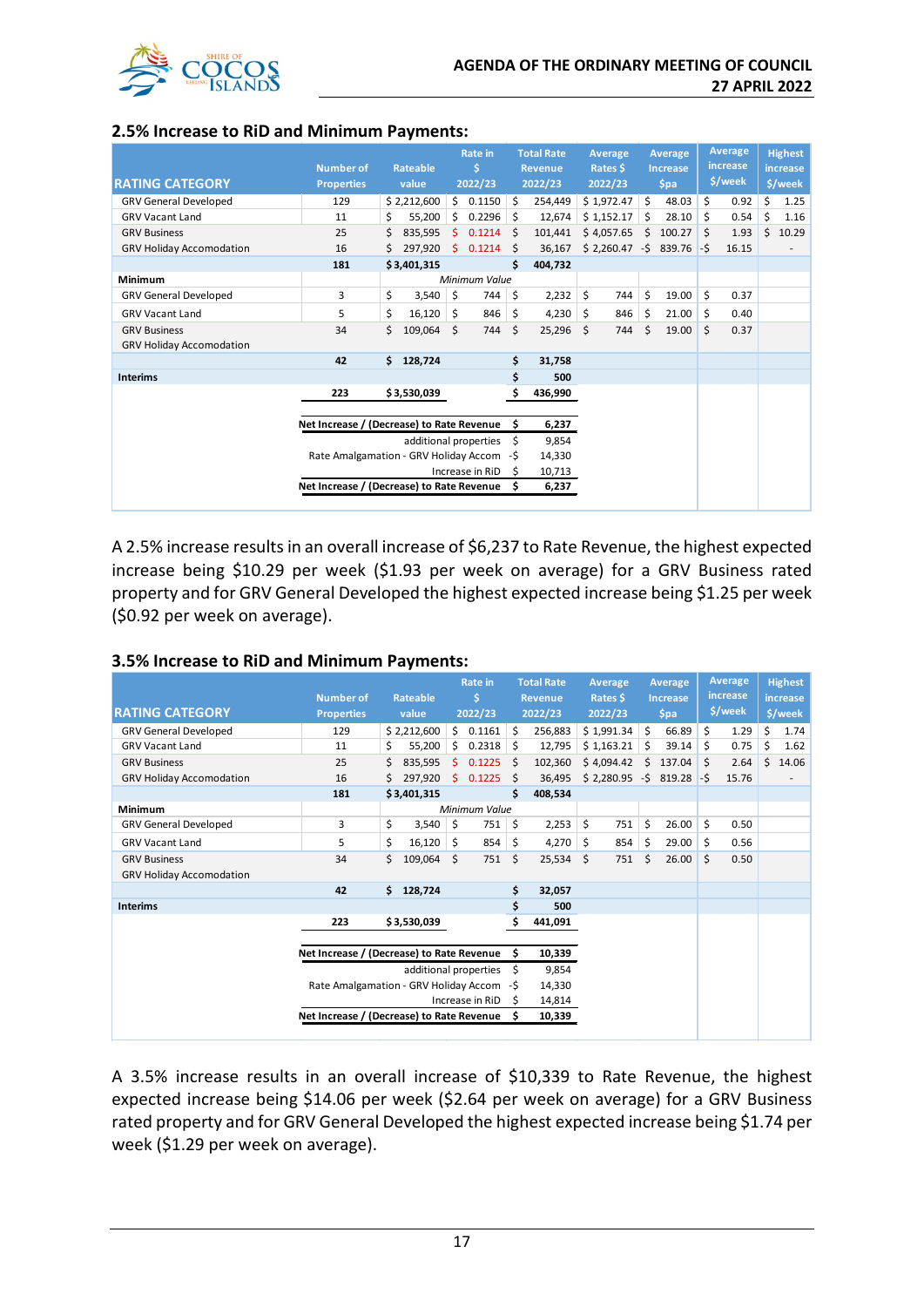

|                                 | <b>Number of</b>                          |                                           | Rateable              | <b>Rate in</b><br>s. |               | <b>Total Rate</b><br><b>Revenue</b> |             | Average<br>Rates \$ |            | Average<br><b>Increase</b> |        | Average<br>increase |         | <b>Highest</b><br><b>increase</b> |         |
|---------------------------------|-------------------------------------------|-------------------------------------------|-----------------------|----------------------|---------------|-------------------------------------|-------------|---------------------|------------|----------------------------|--------|---------------------|---------|-----------------------------------|---------|
| <b>RATING CATEGORY</b>          | <b>Properties</b>                         |                                           | value                 |                      | 2022/23       |                                     | 2022/23     | 2022/23             |            | <b>Spa</b>                 |        |                     | \$/week |                                   | \$/week |
| <b>GRV General Developed</b>    | 129                                       |                                           | \$2,212,600           |                      | \$0.1172      | Ŝ.                                  | 259,317     |                     | \$2,010.21 | Ŝ.                         | 85.76  | Ś.                  | 1.65    | \$                                | 2.23    |
| <b>GRV Vacant Land</b>          | 11                                        | Ś.                                        | 55,200                | Ŝ                    | 0.2341        | Ś                                   | 12,922      |                     | \$1,174.76 | Ś.                         | 50.68  | Ś.                  | 0.97    | \$                                | 2.10    |
| <b>GRV Business</b>             | 25                                        | Ś                                         | 835,595               | Ŝ                    | 0.1237        | Ŝ                                   | 103,363     |                     | \$4,134.52 | Ś.                         | 177.15 | Ś.                  | 3.41    | Ś.                                | 18.18   |
| <b>GRV Holiday Accomodation</b> | 16                                        | Ś                                         | 297,920               | Ŝ                    | 0.1237        | Ś                                   | 36,853      |                     | \$2,303.29 | -\$                        | 796.94 | l-s                 | 15.33   |                                   |         |
|                                 | 181                                       |                                           | \$3,401,315           |                      |               | Ś                                   | 412,455     |                     |            |                            |        |                     |         |                                   |         |
| Minimum                         |                                           |                                           |                       |                      | Minimum Value |                                     |             |                     |            |                            |        |                     |         |                                   |         |
| <b>GRV General Developed</b>    | 3                                         | \$                                        | 3,540                 | -\$                  | 758           | \$                                  | 2,274       | \$                  | 758        | \$                         | 33.00  | \$                  | 0.63    |                                   |         |
| <b>GRV Vacant Land</b>          | 5                                         | \$                                        | $16,120$ \$           |                      | 863           | \$                                  | 4,315       | Ŝ                   | 863        | \$                         | 38.00  | \$                  | 0.73    |                                   |         |
| <b>GRV Business</b>             | 34                                        | Ś                                         | 109,064 \$            |                      | 758           | Ś.                                  | $25,772$ \$ |                     | 758        | Ś                          | 33.00  | Ś                   | 0.63    |                                   |         |
| <b>GRV Holiday Accomodation</b> |                                           |                                           |                       |                      |               |                                     |             |                     |            |                            |        |                     |         |                                   |         |
|                                 | 42                                        | \$                                        | 128,724               |                      |               | \$                                  | 32,361      |                     |            |                            |        |                     |         |                                   |         |
| <b>Interims</b>                 |                                           |                                           |                       |                      |               | \$                                  | 500         |                     |            |                            |        |                     |         |                                   |         |
|                                 | 223                                       |                                           | \$3,530,039           |                      |               | \$                                  | 445,316     |                     |            |                            |        |                     |         |                                   |         |
|                                 | Net Increase / (Decrease) to Rate Revenue |                                           |                       |                      |               | s                                   | 14,564      |                     |            |                            |        |                     |         |                                   |         |
|                                 |                                           |                                           | additional properties |                      |               | S                                   | 9,854       |                     |            |                            |        |                     |         |                                   |         |
|                                 |                                           | Rate Amalgamation - GRV Holiday Accom -\$ |                       |                      |               |                                     | 14,330      |                     |            |                            |        |                     |         |                                   |         |
|                                 | Increase in RiD                           |                                           |                       |                      |               |                                     | 19,039      |                     |            |                            |        |                     |         |                                   |         |
|                                 |                                           | Net Increase / (Decrease) to Rate Revenue |                       |                      |               | 14,564                              |             |                     |            |                            |        |                     |         |                                   |         |
|                                 |                                           |                                           |                       |                      |               |                                     |             |                     |            |                            |        |                     |         |                                   |         |

#### **4.5% Increase to RiD and Minimum Payments:**

A 4.5% increase results in an overall increase of \$14,564 to Rate Revenue, the highest expected increase being \$18.18 per week (\$3.41 per week on average) for a GRV Business rated property and for GRV General Developed the highest expected increase being \$2.23 per week (\$1.65 per week on average).

With costs expected to increase significantly over the current and next financial year, an increase to Rate revenue is recommended. However, it is also recognised that Rates are a very small portion of the Shire's total revenue (<7%) and the increase required to effectively mitigate the expected cost increases would be too large for residents and local businesses to absorb. With this in mind, it is recommended that Rates are increased 3.5% for 2022/23.

Before the Shire of Cocos (Keeling) Islands can impose differential rates, Council must advertise the proposed differential rates for a minimum of 21 days. The advertising period cannot commence before 1 May 2022 which will be 2 months before the adoption of the budget. This period of advertising allows ratepayers the ability to inspect the proposed Objects and Reasons and make a public submission in respect to the proposed differential rates and minimum payments prior to Council's adoption of the rates as part of the 2022/2023 Budget. Council can adopt a different rate in the dollar and minimum payment at the time Council adopts the 2022/2023 Budget.

#### **Policy and Legislative Implications**

Sections 6.33, 6.35 & 6.36 of the *Local Government Act 1995 (WA) (CKI)*.

#### **Financial Implications**

The differential rates model as endorsed by Council will directly influence Council's ability to fund expenditure requirements proposed to be included in the 2022/2023 Budget.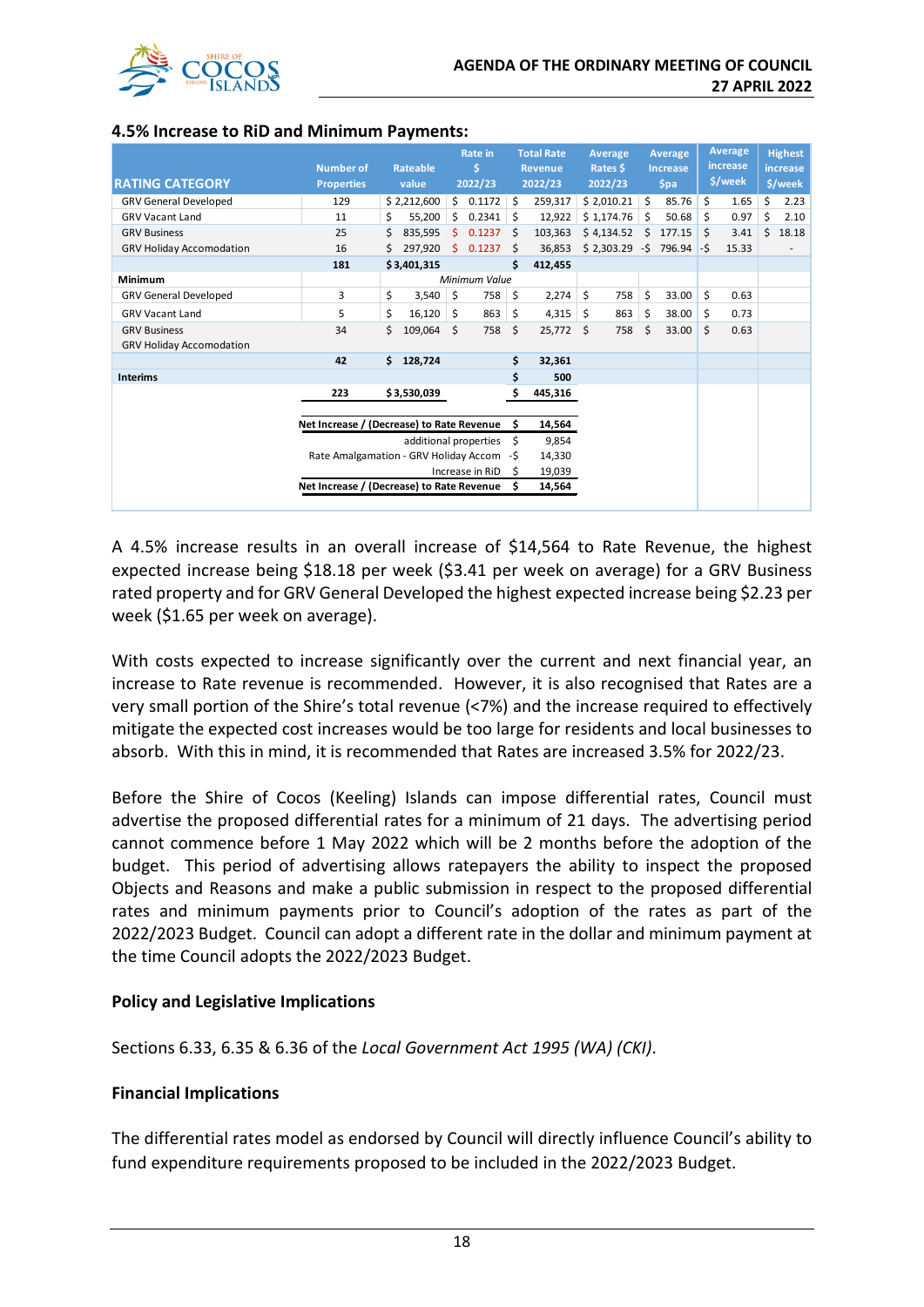

Expenses will be incurred in relation to advertising, which are accommodated within the current budget.

If imposed, the above rates would yield an estimated revenue of \$441,091 compared to the 2021/2022 Adopted Budget Rates of \$430,752.

#### **Strategic Implications**

The level of Rate revenue may have a direct impact the Shires ability to maintain current service levels and meet community expectations.

#### **Risk Implications**

| <b>Risk Category</b> | <b>Description</b>                                                                                                                         | Rating<br>(consequence<br>x likelihood) | <b>Mitigation Action</b>                                                                                                                                                                     |
|----------------------|--------------------------------------------------------------------------------------------------------------------------------------------|-----------------------------------------|----------------------------------------------------------------------------------------------------------------------------------------------------------------------------------------------|
| Reputation           | Ιf<br>rates<br>not<br>are<br>considered fair<br>and<br>equitable, members of<br>the community may<br>develop a poor opinion<br>of Council. | Low $(3)$                               | Consideration has been given to<br>both the historical increases,<br>Shire cost increases as well as the<br>communities ability to meet rate<br>payments when developing the<br>rates model. |
| Compliance           | That the differential<br>rates are not raised as<br>the<br>Local<br>per<br>Government Act 1995<br>(WA) (CKI).                              | Low $(3)$                               | This report is prepared to allow<br>time for the differential rates to<br>be advertised for the statutory<br>period before adoption.                                                         |

#### **Risk Matrix**

| Consequence /<br>Likelihood | Insignificant (1) | Minor (2)        | Medium (3)       | Major (4)        | Extreme (5)      |
|-----------------------------|-------------------|------------------|------------------|------------------|------------------|
| <b>Almost Certain (5)</b>   | Moderate (5)      | <b>High (10)</b> | <b>High (15)</b> | Extreme (20)     | Extreme (25)     |
| Likely (4)                  | Low (4)           | Moderate (8)     | High $(12)$      | <b>High (16)</b> | Extreme (20)     |
| Possible (3)                | Low (3)           | Moderate (6)     | Moderate (9)     | <b>High (12)</b> | <b>High (15)</b> |
| Unlikely (2)                | Low (2)           | Low $(4)$        | Moderate (6)     | Moderate (8)     | <b>High (10)</b> |
| <b>Rare (1)</b>             | Low (1)           | Low(2)           | Low(3)           | Low $(4)$        | Moderate (5)     |

#### **Conclusion**

The officer's recommendation is for the statement of objects and reasons and proposed differential rates and minimum payments be endorsed by Council for advertising as follows:

| <b>RATING CATEGORY</b>       | 2021/22<br><b>RiD</b> | 2021/22<br><b>Minimum</b> | <b>Proposed</b><br>22/23<br><b>RiD</b> | <b>Proposed</b><br>22/23<br><b>Minimum</b> | Increase |
|------------------------------|-----------------------|---------------------------|----------------------------------------|--------------------------------------------|----------|
| <b>GRV General Developed</b> | 0.1122                |                           | $725$ \$ 0.1161 \$                     | 751                                        | 3.5%     |
| <b>GRV Vacant Land</b>       | 0.2240                | 825                       | \$0.2318                               | 854                                        | 3.5%     |
| <b>GRV Business</b>          | 0.1184                | 725                       | \$0.1225                               | 751                                        | 3.5%     |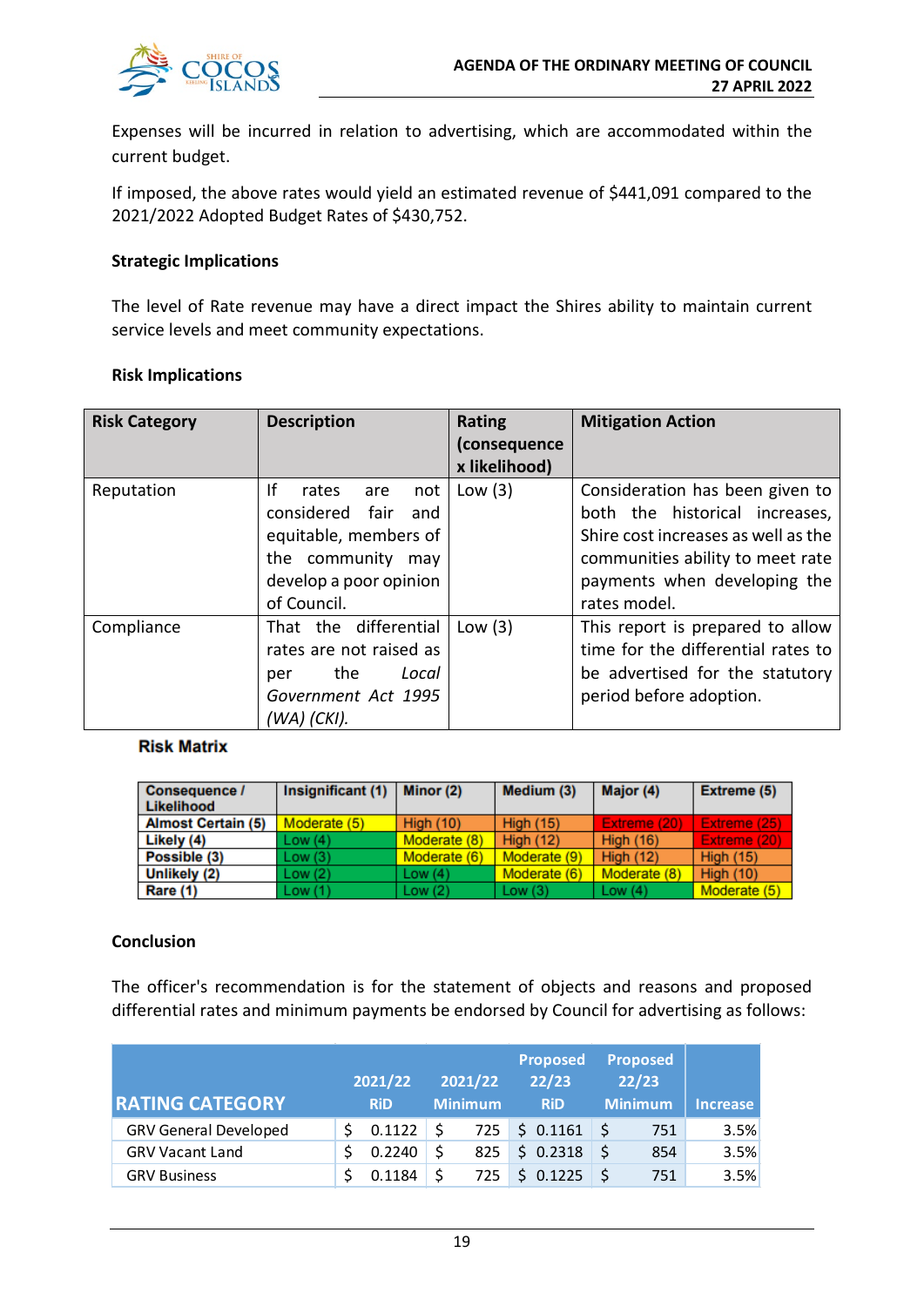

This is based on a general increase of 3.5% and amalgamating the GRV Business and GRV Holiday accommodation rating categories into one category – GRV Business. This is expected to result in an overall rates revenue for 2022/23 of \$441,091, noting that some adjustments may still occur and vary this result prior to billing.

#### **OFFICER RECOMMENDATION – ITEM NO 10.1.3.1**

#### **THAT COUNCIL, BY SIMPLE MAJORITY, PURSUANT TO SECTIONS 6.33, 6.35 AND 6.36 OF THE**  *LOCAL GOVERNMENT ACT 1995 (WA) (CKI)*

**1. ENDORSE THE ADVERTISING OF THE DIFFERENTIAL RATES AND MINIMUM PAYMENTS THAT ARE BEING PROPOSED FOR THE 2022/23 FINANCIAL YEAR AS FOLLOWS:**

| <b>RATING CATEGORY</b>       | <b>Proposed</b><br>22/23<br><b>RiD</b> | <b>Proposed</b><br>22/23<br><b>Minimum</b> |
|------------------------------|----------------------------------------|--------------------------------------------|
| <b>GRV General Developed</b> | \$0.1161                               | <sub>S</sub><br>751                        |
| <b>GRV Vacant Land</b>       | \$0.2318                               | Ŝ.<br>854                                  |
| <b>GRV Business</b>          | \$0.1225                               | 751                                        |

- **2. ADOPT THE SHIRE OF COCOS (KEELING) ISLANDS STATEMENT OF OBJECTS AND REASONS AS CONTAINED IN ATTACHMENT 10.1.3.1; AND**
- **3. COMMENCE THE PUBLIC SUBMISSION PERIOD, INCLUDING THE PUBLISHING OF NOTICE FROM 1 MAY 2022.**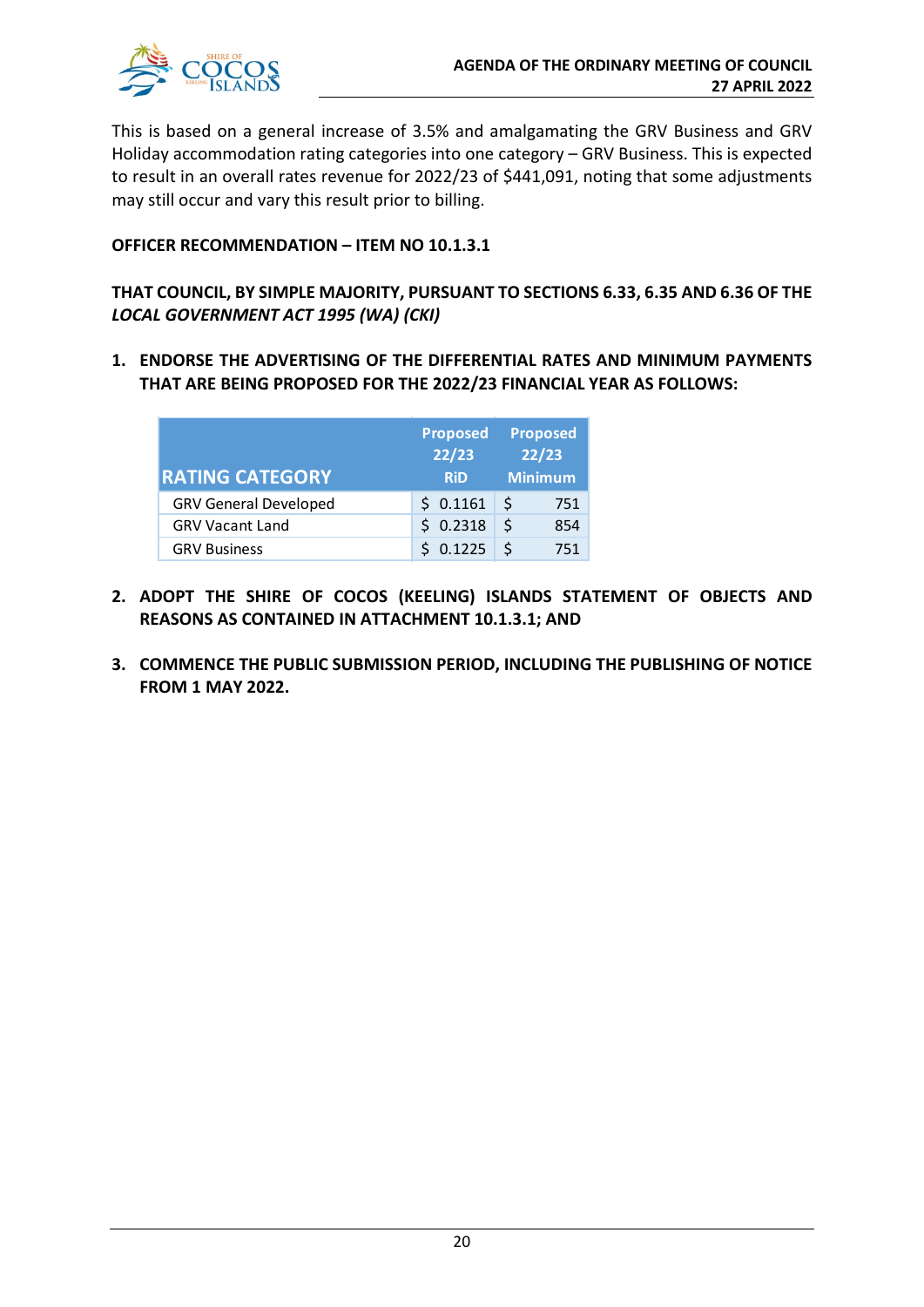

## **10.2 LEASES**

#### **10.3 PLANNING/BUILDING**

#### **10.3.1 SHIRE OF COCOS (KEELING) ISLANDS REPORT OF REVIEW – LPS1 SCHEME REVIEW**

#### **Report Information**

| Date:                       | 20 April 2022                                                       |
|-----------------------------|---------------------------------------------------------------------|
| Applicant:<br>File Ref:     | Shire of Cocos (Keeling) Islands                                    |
| Location:                   | Not Applicable                                                      |
| Disclosure of Interest: Nil |                                                                     |
| <b>Reporting Officer:</b>   | <b>Chief Executive Officer</b>                                      |
| Island:                     | Not Applicable                                                      |
| Attachments:                | 10.3.1.1 - Shire of Cocos (Keeling) Islands Report of Review - LPS1 |
|                             | <b>Scheme Review</b>                                                |

#### **Authority / Discretion**

#### **Definition**

|             | Advocacy           | when Council advocates on its own behalf or on behalf of its community<br>to another level of government/body/agency.                                                                                                                                                                                                                                     |
|-------------|--------------------|-----------------------------------------------------------------------------------------------------------------------------------------------------------------------------------------------------------------------------------------------------------------------------------------------------------------------------------------------------------|
|             | Executive          | the substantial direction setting and oversight role of the Council. E.g.<br>adopting plans and reports, accepting tenders, directing operations,<br>setting and amending budgets.                                                                                                                                                                        |
| $\boxtimes$ | Legislative        | includes adopting local laws, town planning schemes and policies.<br>Review when Council reviews decisions made by officers.                                                                                                                                                                                                                              |
|             | Quasi-<br>Judicial | when Council determines an application / matter that directly affects a<br>person's right and interest. The judicial character arises from the<br>obligations to abide by the principles of natural justice. Examples of<br>Quasi-Judicial authority include town planning applications, building<br>licenses, applications for other permits / licenses. |
|             | Information        | Includes items provides to Council for information purposes only that do<br>not require a decision of Council (i.e. - for noting).                                                                                                                                                                                                                        |

#### **Report Purpose**

The purpose of this report is to recommend that Council approve the Report of Review for Local Planning Scheme No 1 (LPS1) and forward a copy of the Report to the Western Australian Planning Commission (WAPC), which if approved by the WAPC will commence the process of reviewing LPS1 and developing a Local Planning Strategy.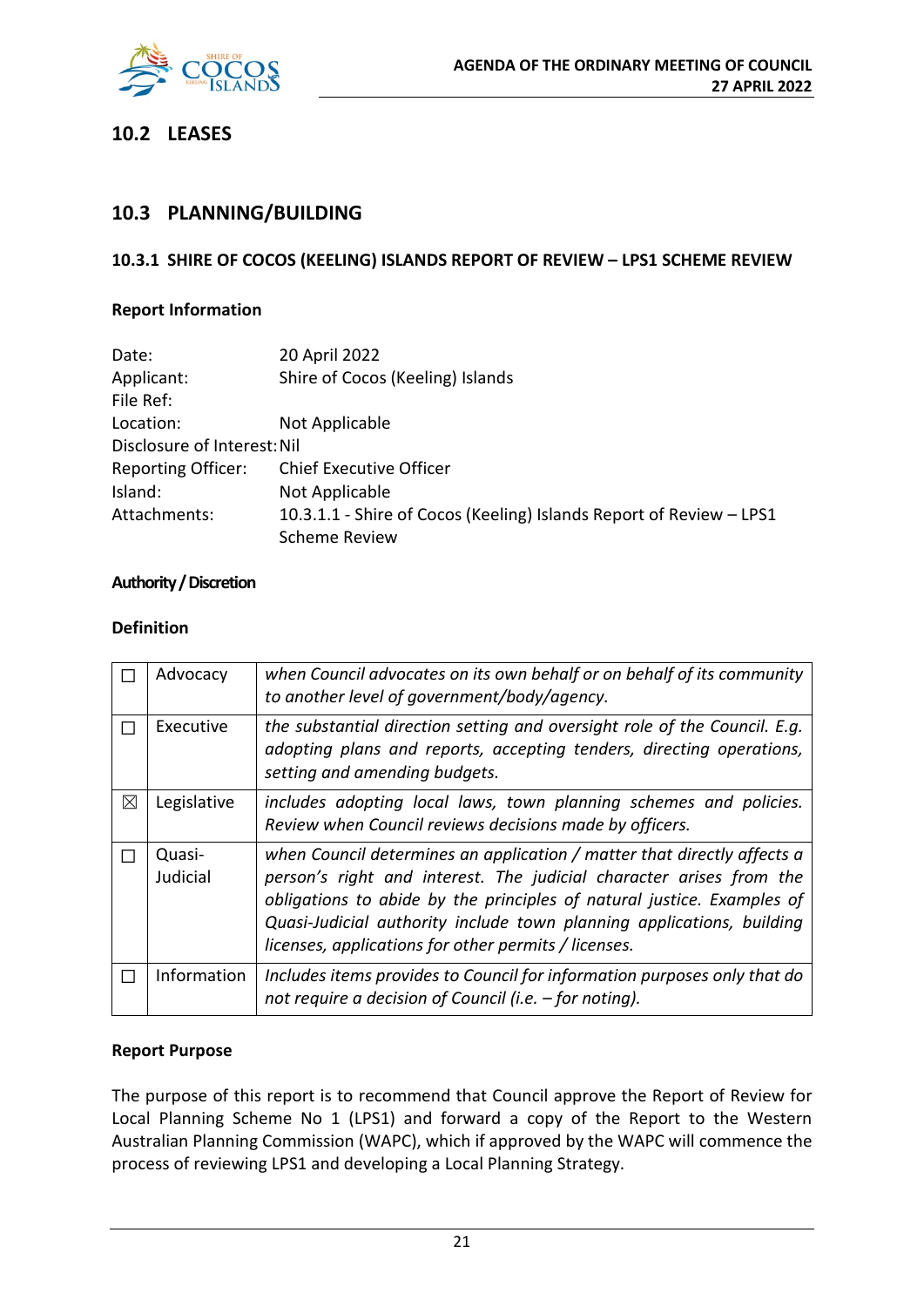

#### **Relevant Documents**

#### Available for viewing at the meeting

Nil

#### **Background**

The Shire of Cocos (Keeling) Islands' Local Planning Scheme No. 1 (LPS 1) has been operational since 2007.

In accordance with the *Planning and Development Act 2005 (WA) (CKI)* and associated *Planning and Development (Local Planning Schemes) Regulations 2015 (WA) (CKI)* (the Regulations), a local planning scheme must be reviewed every five years. In addition, each local planning scheme is to be supported by a local planning strategy prepared in accordance with Part 3 of the Regulations.

There is no local planning strategy associated with LPS 1, and a review of the Scheme has not yet been conducted.

A local planning strategy is a fundamental part of a local government's planning framework and sets the strategic direction for planning and development in the Shire over the next 10 to 15 years. The strategy provides the strategic basis for the preparation, implementation and amendments to a local planning scheme.

A local planning scheme is the primary mechanism to implement the strategy, through various provisions and subsidiary plans, such as local planning policies. Implementing a local planning strategy is a key point listed in the Cocos (Keeling) Islands Master Plan (2019).

#### **Comment**

The Report of Review for LPS 1, as contained in Attachment 10.3.1.1, has been prepared pursuant to Part 6 of the Regulations and is the first step in reviewing the local planning scheme and developing a local planning strategy.

To ensure the local planning framework remains responsive to the issues and opportunities faced by CKI, it is recommended a new local planning strategy and new local planning scheme be prepared in accordance with relevant planning legislation, policy and practices. It is essential that the new strategy and scheme address and achieve the following:

- the legislative requirements of the *Planning and Development Act 2005 (WA)(CKI)* and the *Planning and Development (Local Planning Schemes) Regulations 2015 (WA)(CKI)*;
- the objectives, policy measures, and *Guidelines* of State Planning Policies of the Western Australian Planning Commission<sup>[1](#page-21-0)</sup>;

<span id="page-21-0"></span><sup>1</sup> [https://www.wa.gov.au/organisation/department-of-planning-lands-and-heritage/state](https://www.wa.gov.au/organisation/department-of-planning-lands-and-heritage/state-planning-framework)[planning-framework](https://www.wa.gov.au/organisation/department-of-planning-lands-and-heritage/state-planning-framework)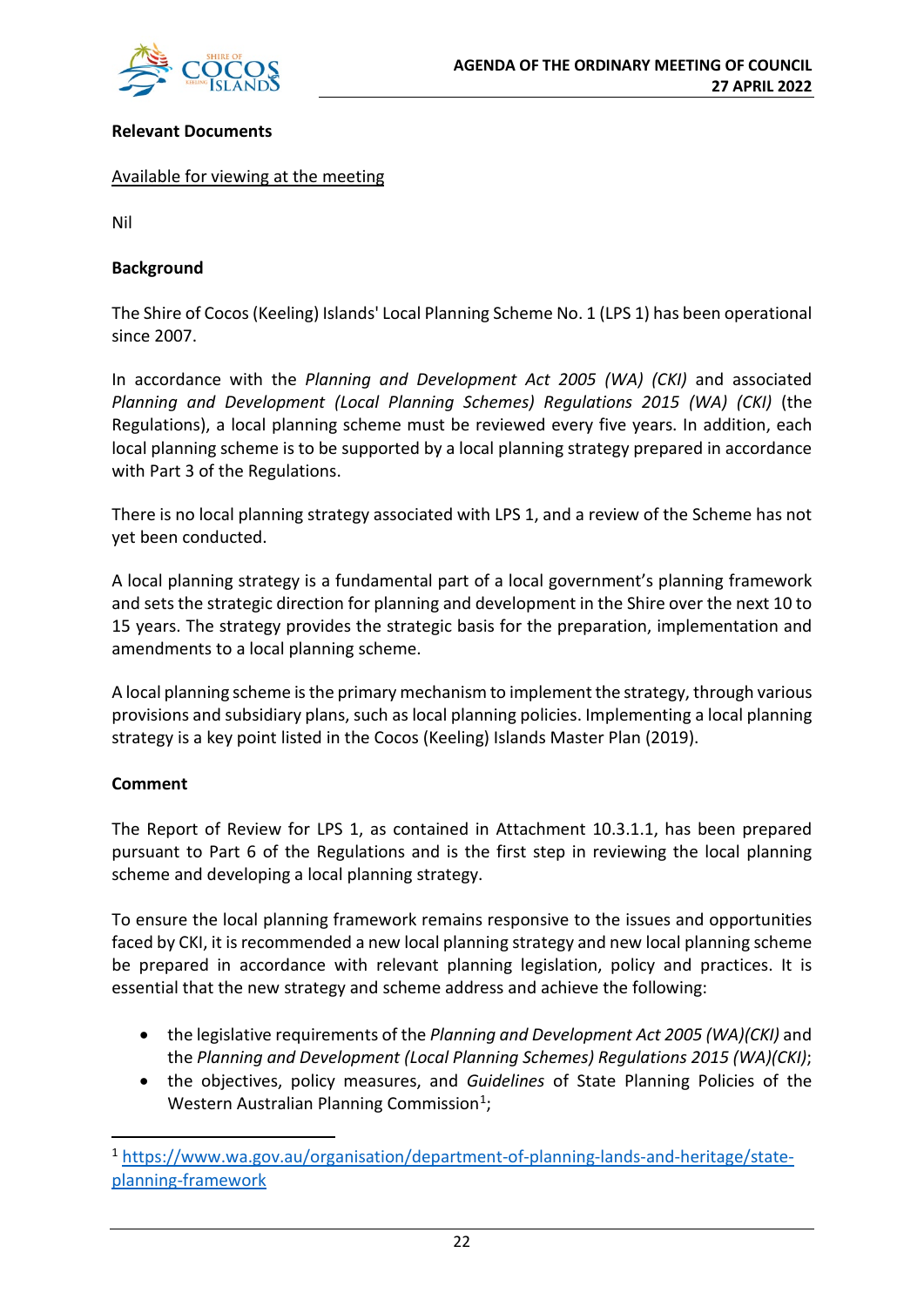

- the guidance (including structure and content for local planning strategies) provided in the Western Australian Planning Commission's *Local Planning Strategy Guidelines* (WAPC [2](#page-22-0)021)<sup>2</sup>;
- the Shire's responsibilities and outputs under the Integrated Planning and Reporting Framework (WALGA,  $2016$ )<sup>[3](#page-22-1)</sup>.

The strategy will be generally structured in the format detailed in the WAPC's *Local Planning Strategy Guidelines*, including spatial plans, and supporting documents and studies. The strategy will provide a framework for land use planning and development on CKI and the strategic basis and rationale for the new scheme. The strategy will set out the local government's objectives for future planning and development over the next 10 - 15 years and includes strategies and actions by which to pursue those objectives. The strategy will need to address the social, environmental, resource management and economic factors that affect, and are in turn affected by, land use and development.

The new scheme will be made under the *Planning and Development Act 2005 (WA)(CKI)* which sets out the general objects of schemes and the matters which may be addressed in schemes and comprise the principal statutory tool for implementing the objectives, strategies and actions of the new strategy to achieve the Shire's aims and objectives with respect to the development of its local area. The new scheme text and maps will be consistent with the model scheme format prescribed by Schedules 1 and 3 of the Regulations.

A key objective of the Shire will be effective community and stakeholder engagement in the preparation of the new strategy and scheme.

In the short-term, as a proactive measure to ensure the local planning framework addresses the CKI's vulnerability to coastal hazards (namely coastal inundation and erosion), the Shire will work closely with the CKI community and government stakeholders to undertake a Coastal Hazard Risk Management and Adaptation Planning (CHRMAP) that is consistent with the objectives, policy measures, and guidelines of State Planning Policy 2.6 - State Coastal Planning Policy (Western Australian Planning Commission, 2013; SPP 2.6)<sup>[4](#page-22-2)</sup>.

#### **Policy and Legislative Implications**

*Planning and Development (Local Planning Schemes) Regulations 2015 (WA)(CKI) – Part 4* 

#### *65. Review of local planning scheme*

<span id="page-22-0"></span><sup>2</sup> <https://www.wa.gov.au/system/files/2021-10/Local-Planning-Strategy-guidelines.pdf>

<span id="page-22-1"></span><sup>3</sup> [https://www.dlgsc.wa.gov.au/local-government/strengthening-local](https://www.dlgsc.wa.gov.au/local-government/strengthening-local-government/intergrated-planning-and-reporting)[government/intergrated-planning-and-reporting](https://www.dlgsc.wa.gov.au/local-government/strengthening-local-government/intergrated-planning-and-reporting)

<span id="page-22-2"></span><sup>4</sup> [https://www.wa.gov.au/government/publications/state-planning-policy-26-coastal](https://www.wa.gov.au/government/publications/state-planning-policy-26-coastal-planning)[planning](https://www.wa.gov.au/government/publications/state-planning-policy-26-coastal-planning)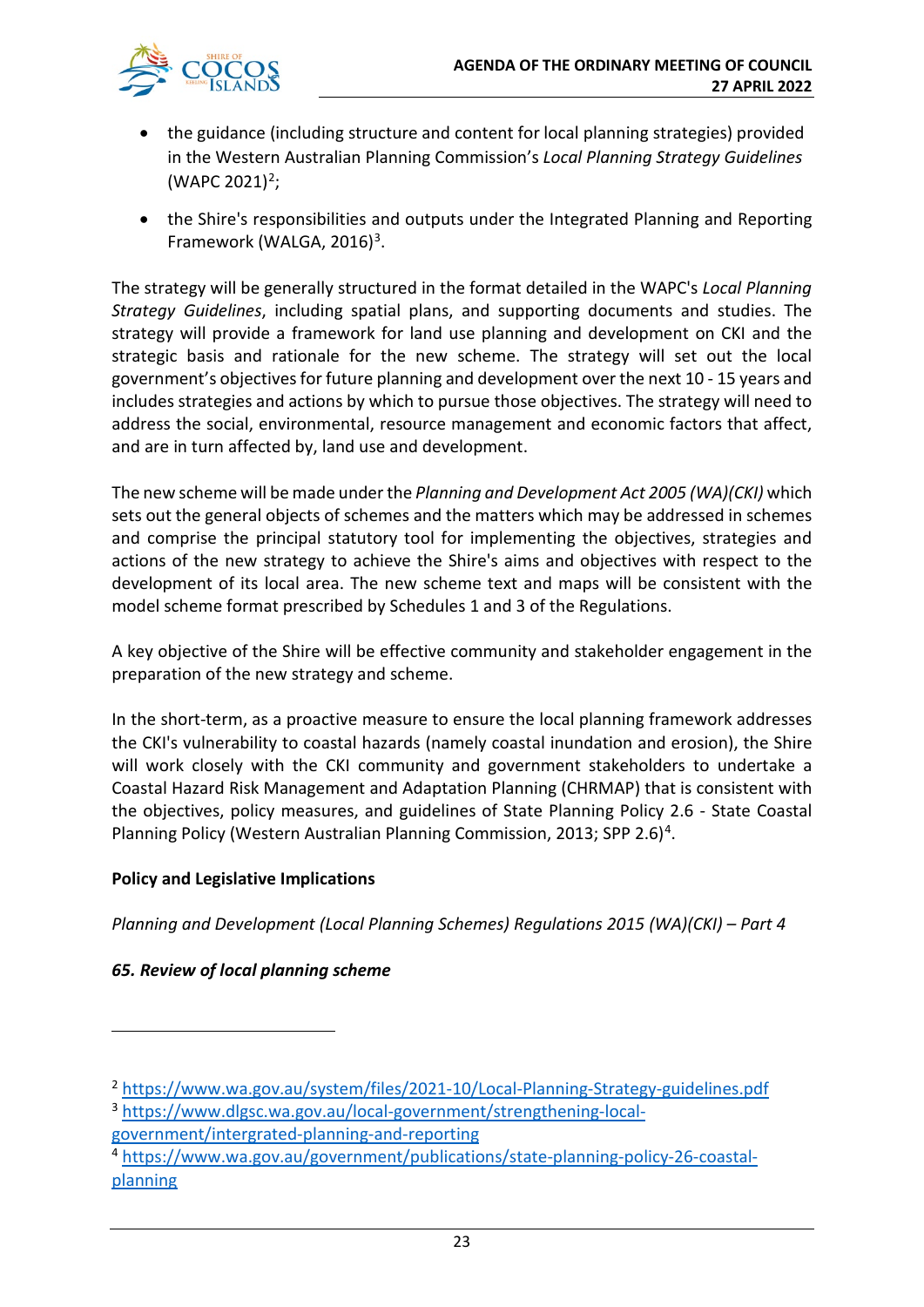*(1) A local government must carry out a review of each local planning scheme prepared by the local government —*

*(a) in the 5th year after the scheme is published in the Gazette under section 87(3) of the Act; and* 

*(b) in the 5th year after the completion of each review carried out under this Division.* 

*(2) Sub regulation (1) applies to a local planning scheme that was published in the Gazette more than 5 years before the commencement of this regulation as if it were published in the Gazette on the day that is 3 years before the day on which this regulation comes into operation.* 

*(3) The review must consider whether the local planning scheme is up-to-date and complies with these regulations.* 

*(4) The review may be undertaken in conjunction with the preparation of a consolidation of a scheme under Part 5 Division 5 of the Act.* 

#### *66. Report of review*

*(1) The local government must, no later than 6 months after the requirement to carry out the review of a local planning scheme arises under regulation 65, or such longer period as the Commission allows —*

*(a) prepare a report of the review; and* 

*(b) approve the report by resolution; and* 

*(c) provide the approved report to the Commission.* 

*(2) The report must be prepared in the manner and form approved by the Commission and must include the following information —*

*(a) the date on which the local planning scheme was published in the Gazette in accordance with section 87(3) of the Act;* 

*(b) the date on which each amendment made to the scheme was published in the Gazette in accordance with section 87(3) of the Act;* 

*(c) the date on which the scheme was last consolidated under Part 5 Division 5 of the Act;* 

*(d) an overview of the subdivision and development activity, lot take-up and population changes in the scheme area since the later of —*

*(i) the date on which the scheme was published in the Gazette in accordance with section 87(3) of the Act; and* 

*(ii) the date on which the scheme was last reviewed;* 

*(e) an overview of the extent to which the scheme has been amended to comply with the requirements of any relevant legislation, region planning scheme or State planning policy.* 

*(3) The report must make recommendations as to —*

*(a) whether the scheme —*

*(i) is satisfactory in its existing form; or (ii) should be amended; or*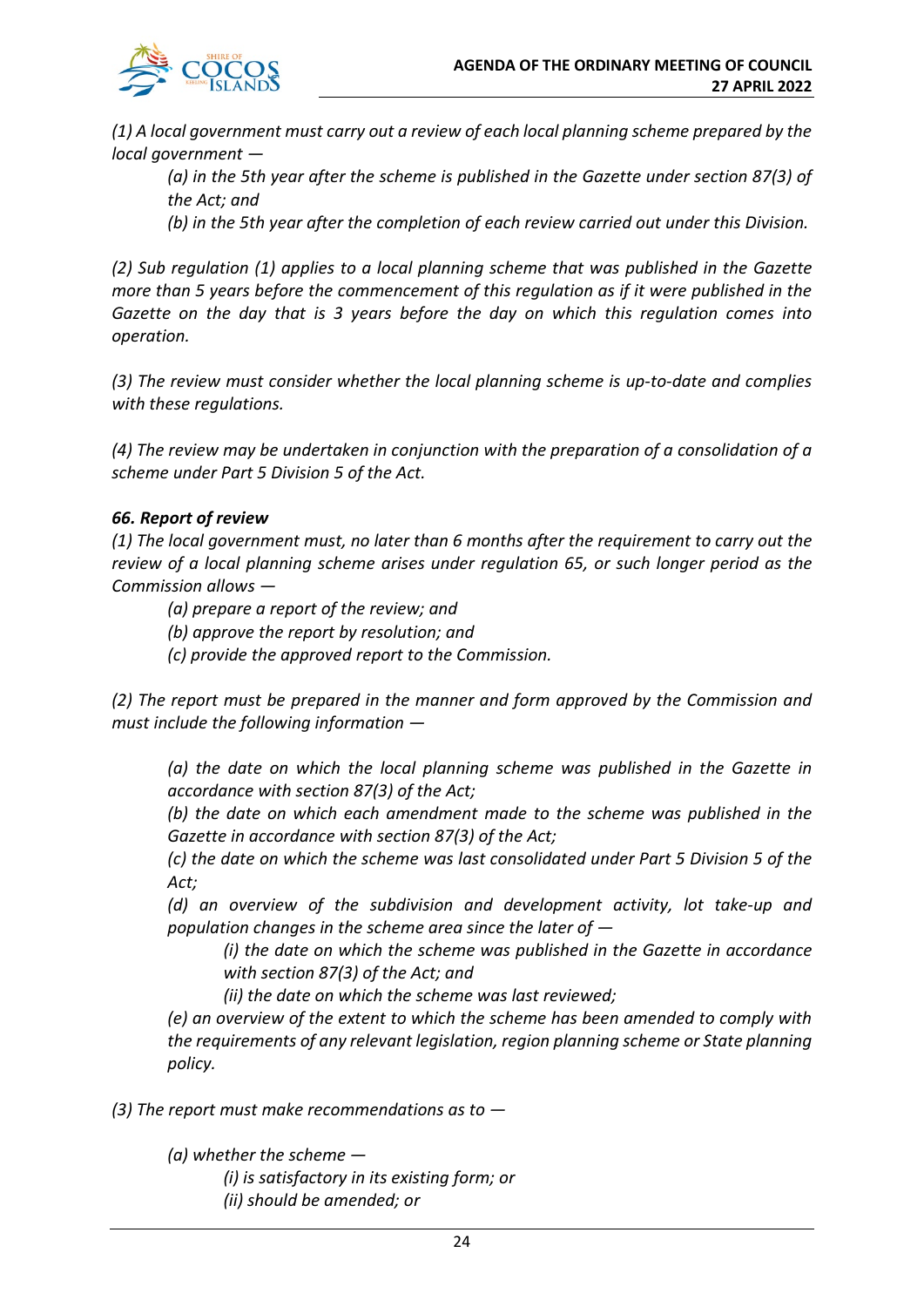

*(iii) should be repealed and a new scheme prepared in its place; and (b) whether the local planning strategy for the scheme — (i) is satisfactory in its existing form; or (ii) should be reviewed; or (iii) should be repealed and a new strategy prepared in its place.* 

#### *67. Decision of Commission*

*(1) Within 90 days of receiving a report of a review of a local planning scheme, or such longer period as the Minister or an authorised person allows, the Commission must consider the report and —*

*(a) decide whether the Commission agrees or disagrees with the recommendations in the report; and* 

*(b) notify the local government which prepared the report of the Commission's decision.* 

*(2) After receiving notification of the Commission's decision on a report of a review of a local planning scheme the local government must —*

*(a) publish the report and notice of the Commission's decision on the website of the local government or in any other manner approved by the Commission; and (b) make the report and notice of the Commission's decision available for inspection at the office of the local government.*

#### **Financial Implications**

The Report of Review was prepared by officers with the support of the Department of Planning, Lands and Heritage. If the WAPC supports the recommendations of the report, there will be financial implications for the Shire to prepare a new Scheme and Strategy. A budget allocation for the 2022/23 financial year will be proposed for the Shire to engage a consultant to undertake the community engagement and prepare the updated Strategy and Scheme documents. The process may take longer than 12 months and any unspent funds will be carried forward to the following financial year.

#### **Strategic Implications**

Shire of Cocos Keeling Islands Corporate Business Plan *Key Result Area 4 – Civic Leadership Objective 5 – Implement a proactive approach to planning*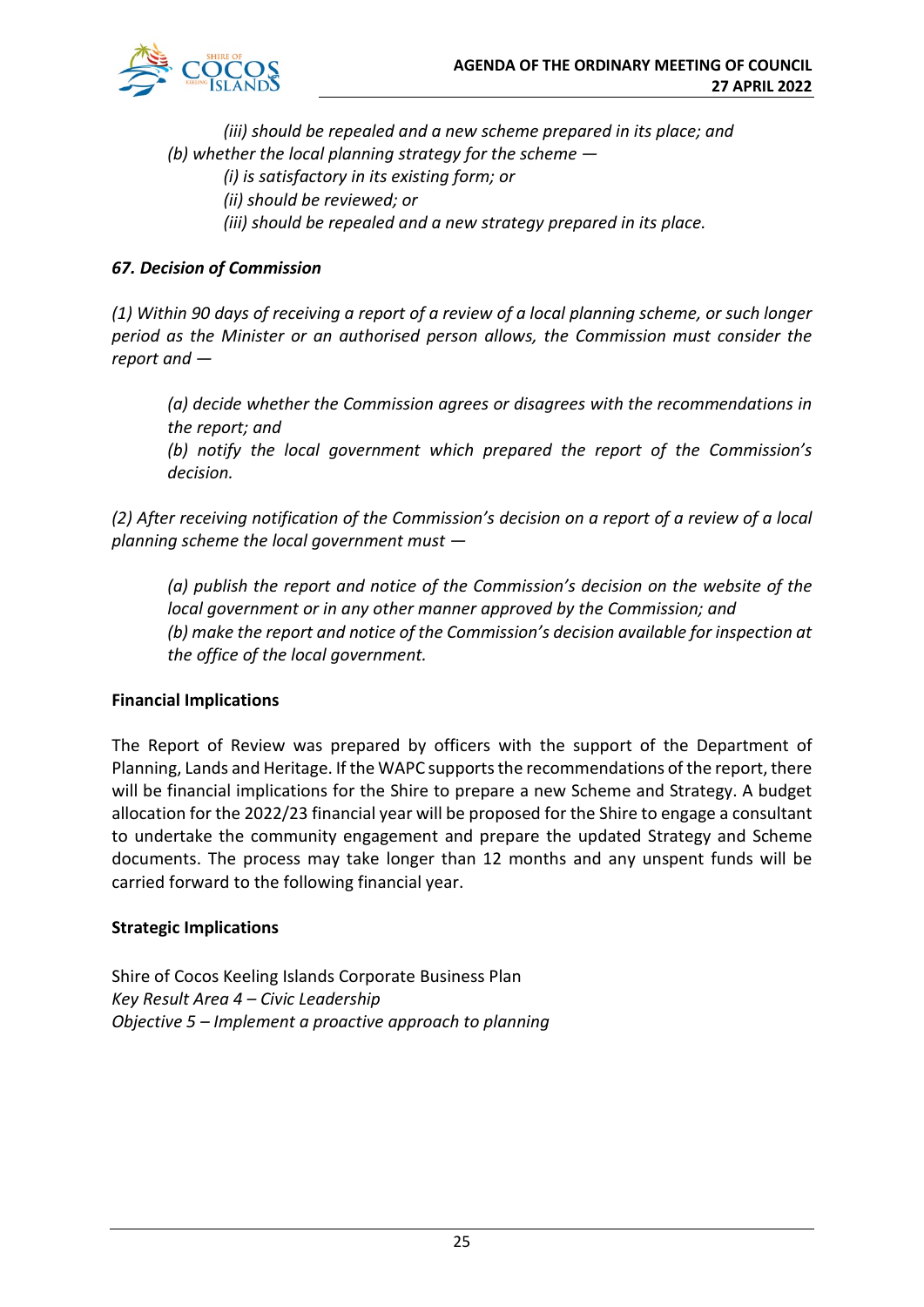

#### **Risk Implications**

| <b>Risk Category</b> | <b>Description</b>                                                   | <b>Rating (consequence x</b><br>likelihood) | <b>Mitigation Action</b>                                                                                                                                                                                                                                                                                                                                 |
|----------------------|----------------------------------------------------------------------|---------------------------------------------|----------------------------------------------------------------------------------------------------------------------------------------------------------------------------------------------------------------------------------------------------------------------------------------------------------------------------------------------------------|
| Compliance           | Council resolve not to<br>proceed<br>with<br>the<br>Report of Review | High (15)                                   | Regulations<br>The<br>require<br>that the local government<br>must perform a review of its<br>LPS within 6 months of the<br>fifth year that the Scheme<br>came into operation. If the<br>Report of Review was not<br>adopted, the<br>Shire<br>will<br>continue<br>be<br>to<br>not<br>compliant<br>the<br>with<br>of<br>provisions<br>the<br>Regulations. |
| Reputation           | Council resolve not to<br>with<br>proceed<br>the<br>Report of Review | Low $(12)$                                  | It is important that the Shire<br>has an up-to-date Local<br>Framework<br>Planning<br>to<br>ensure that it responding to<br>the needs to the community<br>and is consistent with State<br>policy. As the Scheme and<br>Strategy provide the basis<br>the<br>guiding<br>the<br>for<br>development around<br>the<br>Shire, it must be<br>kept<br>relevant. |

#### **Risk Matrix**

| <b>Consequence /</b><br>Likelihood | Insignificant (1) | Minor (2)        | Medium (3)       | Major (4)        | Extreme (5)      |
|------------------------------------|-------------------|------------------|------------------|------------------|------------------|
| <b>Almost Certain (5)</b>          | Moderate (5)      | <b>High (10)</b> | <b>High (15)</b> | Extreme (20)     | Extreme (25)     |
| Likely (4)                         | Low(4)            | Moderate (8)     | <b>High (12)</b> | <b>High (16)</b> | Extreme (20)     |
| Possible (3)                       | Low(3)            | Moderate (6)     | Moderate (9)     | <b>High (12)</b> | <b>High (15)</b> |
| Unlikely (2)                       | Low(2)            | Low $(4)$        | Moderate (6)     | Moderate (8)     | <b>High (10)</b> |
| Rare (1)                           | Low(1)            | Low(2)           | Low $(3)$        | Low $(4)$        | Moderate (5)     |

#### **Conclusion**

The officer's recommendation is for Council to endorse the Report of Review and make recommendations to the Western Australian Planning Commission in regard to preparing a new Local Planning Scheme and Local Planning Strategy.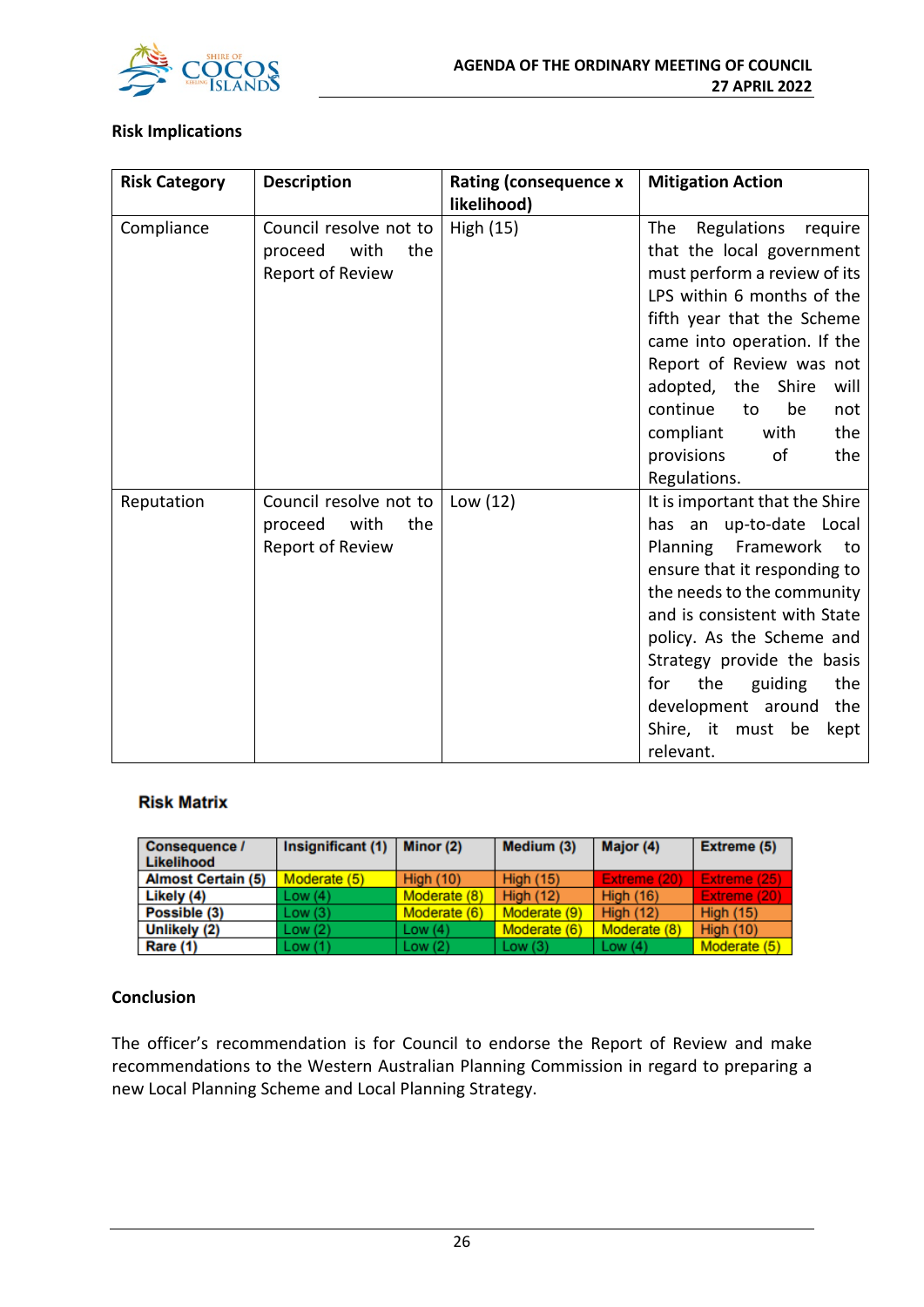

#### **OFFICER RECOMMENDATION –ITEM NO 10.3.1.1**

**THAT COUNCIL, BY SIMPLE MAJORITY:**

- **1. ENDORSES THE SHIRE OF COCOS (KEELING) ISLANDS REPORT OF REVIEW –LPS1 SCHEME REVIEW AS CONTAINED IN ATTACHMENT 10.3.1.1 AND FORWARD A COPY TO THE WESTERN AUSTRALIAN PLANNING COMMISSION;**
- **2. PURSUANT TO REGULATION 66(3)(A)(III) OF THE** *PLANNING AND DEVELOPMENT (LOCAL PLANNING SCHEMES) REGULATIONS 2015 (WA)(CKI)* **MAKE A RECOMMENDATION TO THE WESTERN AUSTRALIAN PLANNING COMMISSION THAT THE SHIRE OF COCOS (KEELING) ISLANDS' LOCAL PLANNING SCHEME NO. 1 BE REPEALED AND A NEW SCHEME BE PREPARED IN ITS PLACE; AND**
- **3. PURSUANT TO REGULATION 66(3)(B)(III) OF THE** *PLANNING AND DEVELOPMENT (LOCAL PLANNING SCHEMES) REGULATIONS 2015 (WA)(CKI)* **MAKE A RECOMMENDATION TO THE WESTERN AUSTRALIAN PLANNING COMMISSION THAT A NEW LOCAL PLANNING STRATEGY SHOULD BE PREPARED FOR THE NEW SCHEME.**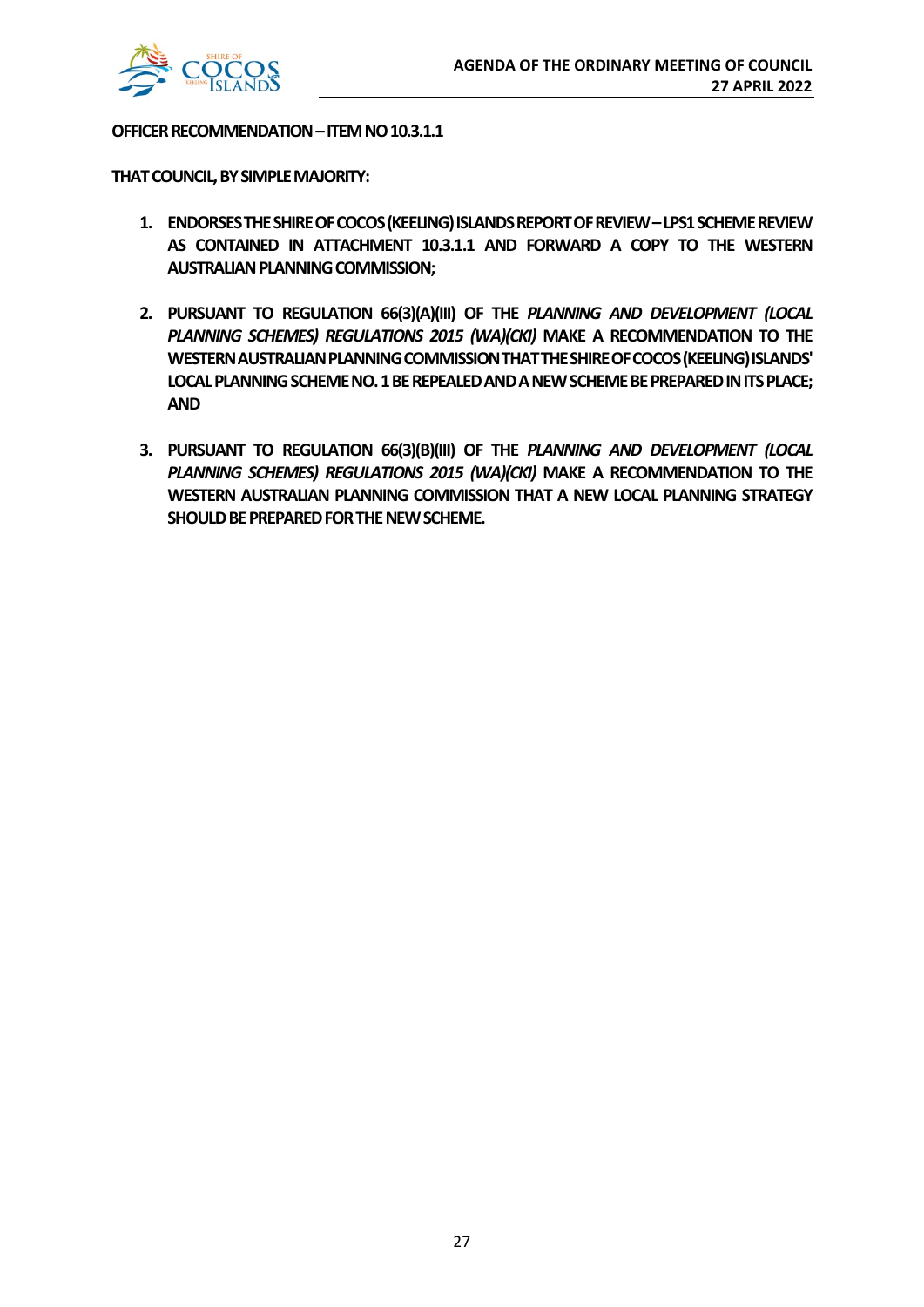

## **10.4 ADMINISTRATION**

#### **10.4.1 VACANT OFFICE OF COUNCIL MEMBER**

#### **Report Information**

Date: 13 April 2022 Applicant: Shire of Cocos (Keeling) Islands File Ref: Location: Not Applicable Disclosure of Interest: Nil Reporting Officer: Chief Executive Officer Island: Not Applicable Attachments: Nil

#### **Authority / Discretion**

#### **Definition**

|          | Advocacy       | when Council advocates on its own behalf or on behalf of its<br>community to another level of government/body/agency.                                                                                                                                                                                                                                     |
|----------|----------------|-----------------------------------------------------------------------------------------------------------------------------------------------------------------------------------------------------------------------------------------------------------------------------------------------------------------------------------------------------------|
| $\times$ | Executive      | the substantial direction setting and oversight role of the Council. E.g.<br>adopting plans and reports, accepting tenders, directing operations,<br>setting and amending budgets.                                                                                                                                                                        |
|          | Legislative    | includes adopting local laws, town planning schemes and policies.<br>Review when Council reviews decisions made by officers.                                                                                                                                                                                                                              |
|          | Quasi-Judicial | when Council determines an application / matter that directly affects<br>a person's right and interest. The judicial character arises from the<br>obligations to abide by the principles of natural justice. Examples of<br>Quasi-Judicial authority include town planning applications, building<br>licenses, applications for other permits / licenses. |
|          | Information    | Includes items provides to Council for information purposes only that<br>do not require a decision of Council (i.e. - for noting).                                                                                                                                                                                                                        |

#### **Report Purpose**

For Council to consider the vacant position of Council and to determine to hold an extraordinary election or to apply to have the position remain vacant until the next ordinary elections of Council.

#### **Relevant Documents**

#### Available for viewing at the meeting

Nil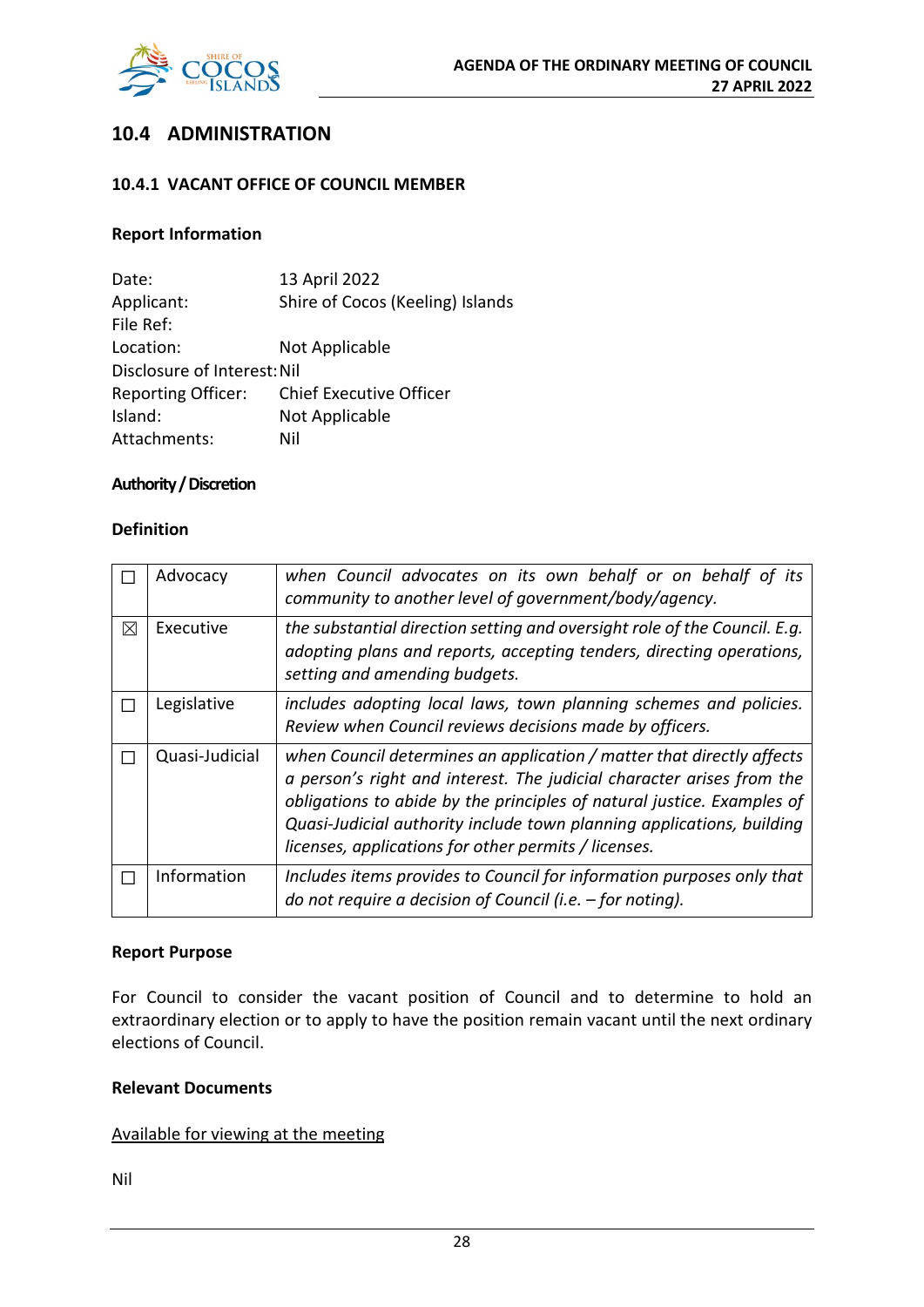

#### **Background**

On 25 April 2022, Jamil Ibram's disqualification from office due to failure to attend three (3) consecutive ordinary council meetings, without obtaining leave of absence, was confirmed. In accordance with section 2.32 of the *Local Government Act 1995 (WA) (CKI) (the Act)*, this has resulted in the office of councillor becoming vacant (extraordinary vacancy).

#### **Comment**

When a vacancy of office occurs, section 4.8 of the Act requires an extraordinary election to be held not later than four (4) months after the vacancy occurs. Council may, with the approval of the Electoral Commissioner apply for the position to remain vacant until the next ordinary local government election under section 4.17 of the Act where the office is for a district that has no wards; and at least 80% of the number of offices of member of the council in the district are still filled.

The Shire has seven (7) elected member offices, and the district is not made up of wards. Keeping the elected member office vacant will result in six (6) offices filled and one (1) vacant, equating to 85.7% of offices remaining filled – continuing to provide a fair representation of the community on Council.

The next local government ordinary election is due to be held in October 2023.

Should Council resolve to hold an extraordinary election of Council to fill the vacancy, it is likely that the full costs of a local government ordinary election would be incurred. In 2021, the ordinary election costs totalled \$25,536. At the time the ordinary elections costs were covered under a Service Delivery Agreement (SDA) between the Commonwealth Government and the Western Australian Electoral Commission. As at 21 April 2022, confirmation has not been provided as to whether extraordinary elections are funded under this SDA and the Shire could expect to incur the same level of cost to fill this vacancy in addition to staff time and resources.

#### **Policy and Legislative Implications**

*Local Government Act 1995 (WA) (CKI):*

#### *2.25. Disqualification for failure to attend meetings*

*(4) A member who is absent, without obtaining leave of the council, throughout 3 consecutive ordinary meetings of the council is disqualified from continuing his or her membership of the council, unless all of the meetings are within a 2-month period.*

*2.32. How extraordinary vacancies occur in offices elected by electors The office of a member of a council as an elector mayor or president or as a councillor becomes vacant if the member —*

*(a) dies; or* 

*(b) resigns from the office; or* 

*(c) does not make the declaration required by section 2.29(1) within 2 months after being declared elected to the office; or*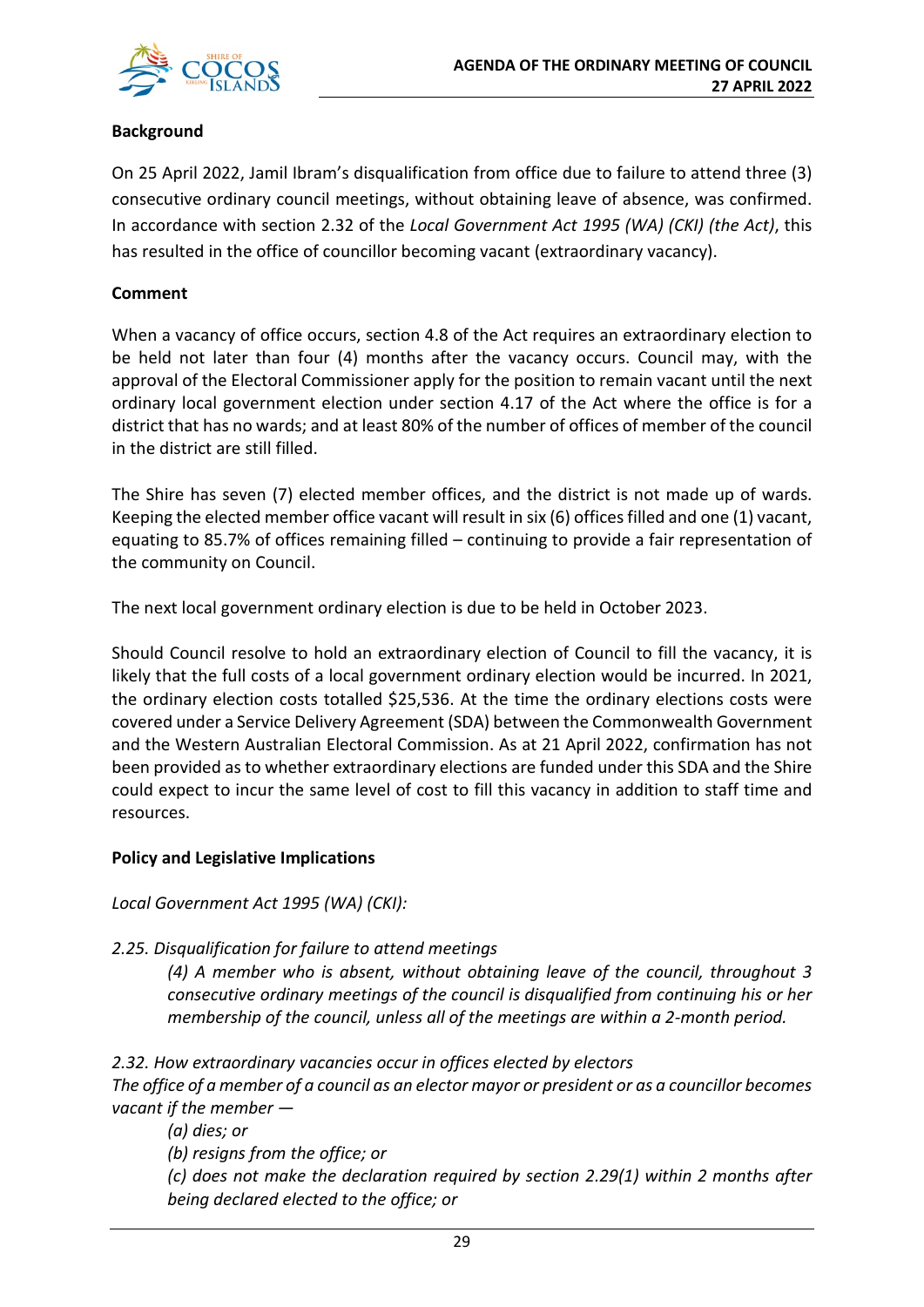

*(d) advises or accepts under section 2.27 that he or she is disqualified, or is declared to be disqualified by the State Administrative Tribunal acting on an application under section 2.27; or* 

*(da) is disqualified by an order under section 5.113, 5.117 or 5.119 from holding office as a member of a council; or* 

*(db) is dismissed under section 8.15L or 8.25(2); or* 

*(e) becomes the holder of any office or position in the employment of the local government; or* 

*(f) having been elected to an office of councillor, is elected by the electors to the office of mayor or president of the council.*

#### *4.8. Extraordinary elections*

*(1) If the office of a councillor or of an elector mayor or president becomes vacant under section 2.32 an election to fill the office is to be held.* 

*(2) An election is also to be held under this section if section 4.57 or 4.58 so requires.* 

*(3) An election under this section is called an extraordinary election.*

#### *4.17. Cases in which vacant offices can remain unfilled*

*(3) If a councillor's office becomes vacant under section 2.32 and under subsection (4A) this subsection applies, the council may, with the approval of the Electoral Commissioner, allow\* the vacancy to remain unfilled and, subject to subsection (4), in that case, the term of the member who held the office is to be regarded in section 4.6 as ending on the day on which it would have ended if the vacancy had not occurred.*

*\* Absolute majority required.* 

*(4A) Subsection (3) applies —*

*(a) if —*

*(i) the office is for a district that has no wards; and (ii) at least 80% of the number of offices of member of the council in the district are still filled; or* 

*(b) if —*

*(i) the office is for a ward for which there are 5 or more offices of councillor; and* 

*(ii) at least 80% of the number of offices of councillor for the ward are still filled.* 

*(4) If an ordinary or an extraordinary election is to be held in a district then an election to fill any vacancy in the office of councillor in that district that was allowed to remain unfilled under subsection (3) is to be held on the same election day and Division 9 applies to those elections as if they were one election to fill all the offices of councillor for the district or ward that need to be filled.*

#### **Financial Implications**

Should Council resolve to hold an extraordinary election, unbudgeted electoral costs will be incurred. The previous ordinary election costs totaled \$25,536. The ordinary local government elections are funded by the Commonwealth Government through a Service Delivery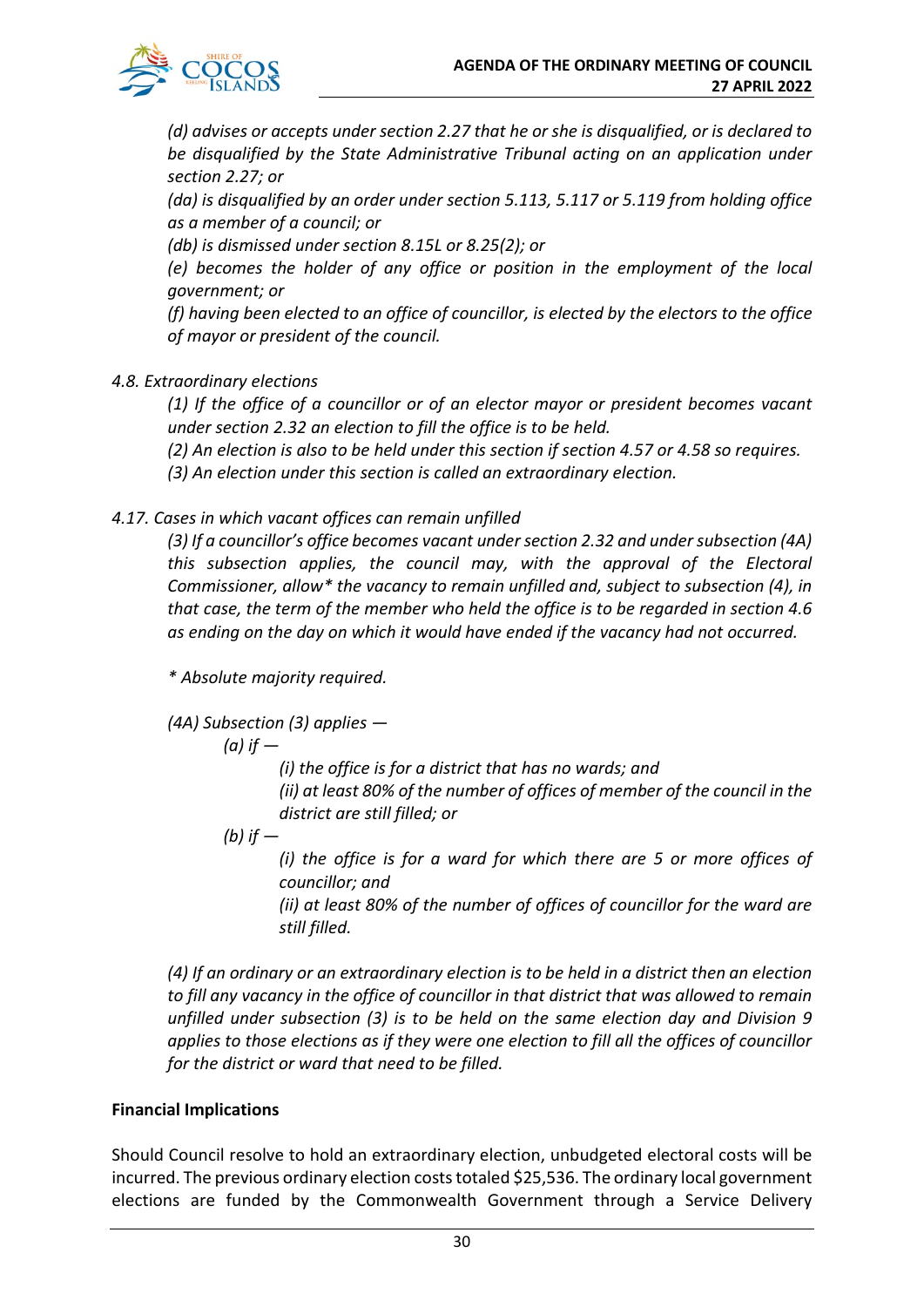

Arrangement (SDA) with the Western Australian Electoral Commission. As at 21 April 2022, confirmation has not been provided as to whether extraordinary elections are funded under this SDA. Holding an extraordinary election may result in the Shire expending an equivalent amount as the local government ordinary election, \$25,000 in addition to staff time and resources.

#### **Strategic Implications**

Shire of Cocos Keeling Islands Corporate Business Plan *Key Result Area 4 – Civic Leadership Objective 1 – Attract and retain quality staff and elected members.*

#### **Risk Implications**

| <b>Risk Category</b> | <b>Description</b>                                                                                                                                                                                                                             | <b>Rating (consequence x</b><br>likelihood) | <b>Mitigation Action</b>                                                                                                                                          |
|----------------------|------------------------------------------------------------------------------------------------------------------------------------------------------------------------------------------------------------------------------------------------|---------------------------------------------|-------------------------------------------------------------------------------------------------------------------------------------------------------------------|
| Financial            | That an extraordinary<br>election<br>held<br>is<br>incurring unbudgeted<br>funds.                                                                                                                                                              | Moderate (6)                                | Should this decision be<br>taken, savings will have<br>to be identified in other<br>areas or funds drawn<br>from reserve subject to<br>Council approval.          |
| Reputation           | Council determine not<br>hold<br>to<br>an<br>extraordinary election,<br>the<br>leaving<br>office<br>vacant until October<br>2023 elections<br>may<br>the<br>result<br>-in<br>community feeling as<br>though a the vacancy<br>should be filled. | Low $(4)$                                   | Communicate with the<br>community reasons for<br>decision<br>the<br>and<br>process in place to<br>council<br>ensure<br>decisions remain valid<br>and transparent. |

#### **Risk Matrix**

| Consequence /<br><b>Likelihood</b> | Insignificant (1) | Minor (2)        | Medium (3)       | Major (4)        | Extreme (5)      |
|------------------------------------|-------------------|------------------|------------------|------------------|------------------|
| <b>Almost Certain (5)</b>          | Moderate (5)      | <b>High (10)</b> | <b>High (15)</b> | Extreme (20)     | Extreme (25)     |
| Likely (4)                         | Low(4)            | Moderate (8)     | High $(12)$      | <b>High (16)</b> | Extreme (20)     |
| Possible (3)                       | Low(3)            | Moderate (6)     | Moderate (9)     | <b>High (12)</b> | <b>High (15)</b> |
| Unlikely (2)                       | Low (2)           | Low $(4)$        | Moderate (6)     | Moderate (8)     | <b>High (10)</b> |
| Rare (1)                           | Low (1)           | Low(2)           | Low $(3)$        | Low $(4)$        | Moderate (5)     |

#### **Conclusion**

That given Council meets the criteria in section 4.17 (3) and (4a) of the *Local Government Act 1995 (WA)(CKI),* continues to have a fair representation of the community on Council, and to reduce any cost impost on the Shire, the Officer recommendation is that Council apply to the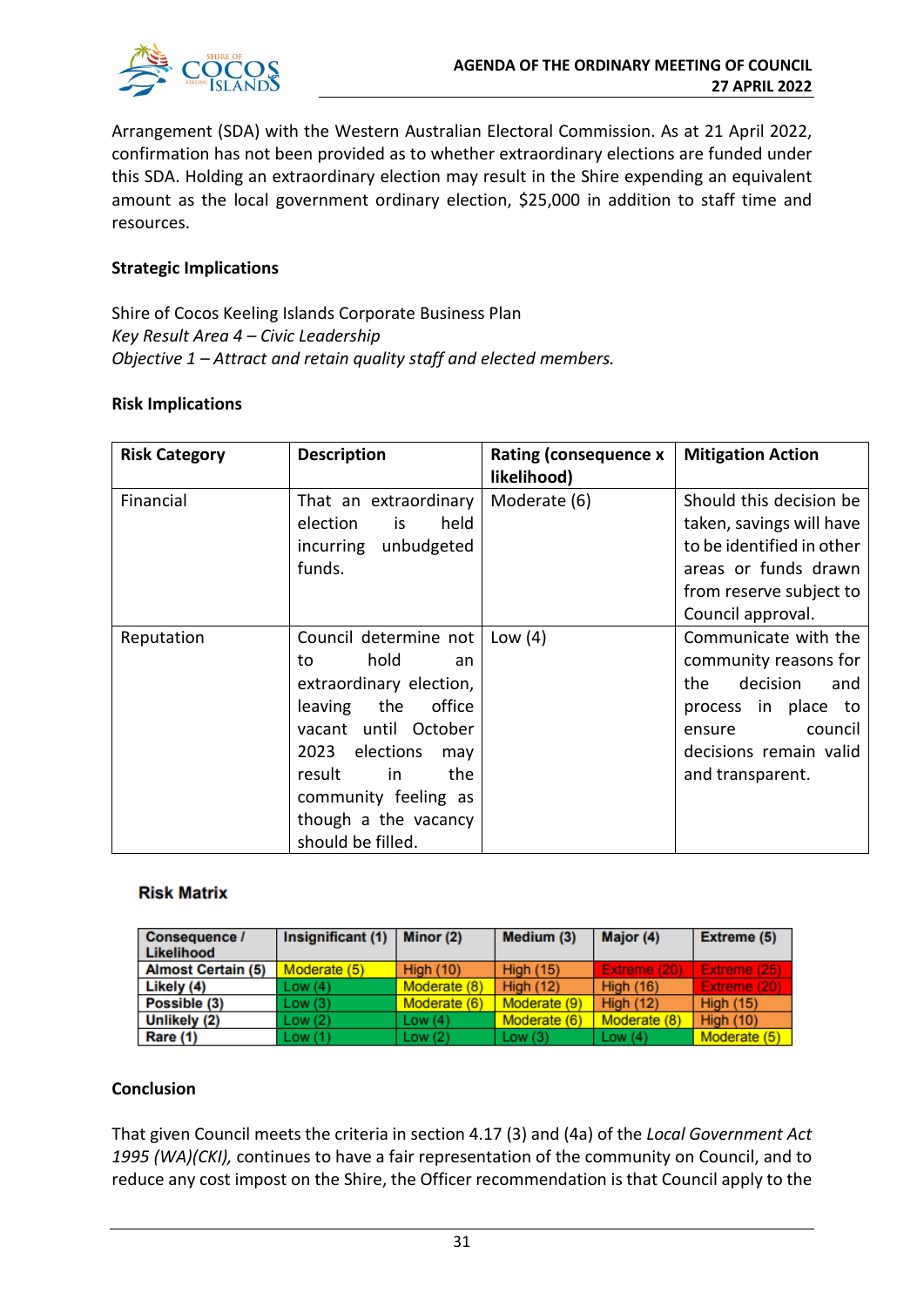

Electoral Commissioner to hold the office vacant until the next ordinary elections of Council to be held in October 2023.

#### **OFFICER RECOMMENDATION –ITEM NO 10.4.1**

**THAT COUNCIL, BY ABSOLUTE MAJORITY, PURSUANT TO SECTION 4.17(3) OF THE** *LOCAL GOVERNMENT ACT 1995 (WA) (CKI)***:**

- **1. ACKNOWLEDGE THE CONTRIBUTION TO COUNCIL MR JAMIL IBRAM HAS MADE DURING HIS TERM; AND**
- **2. APPLY TO THE ELECTORAL COMMISSIONER TO HOLD THE COUNCIL MEMBER OFFICE VACANT UNTIL THE ORDINARY ELECTIONS TO BE HELD IN OCTOBER 2023.**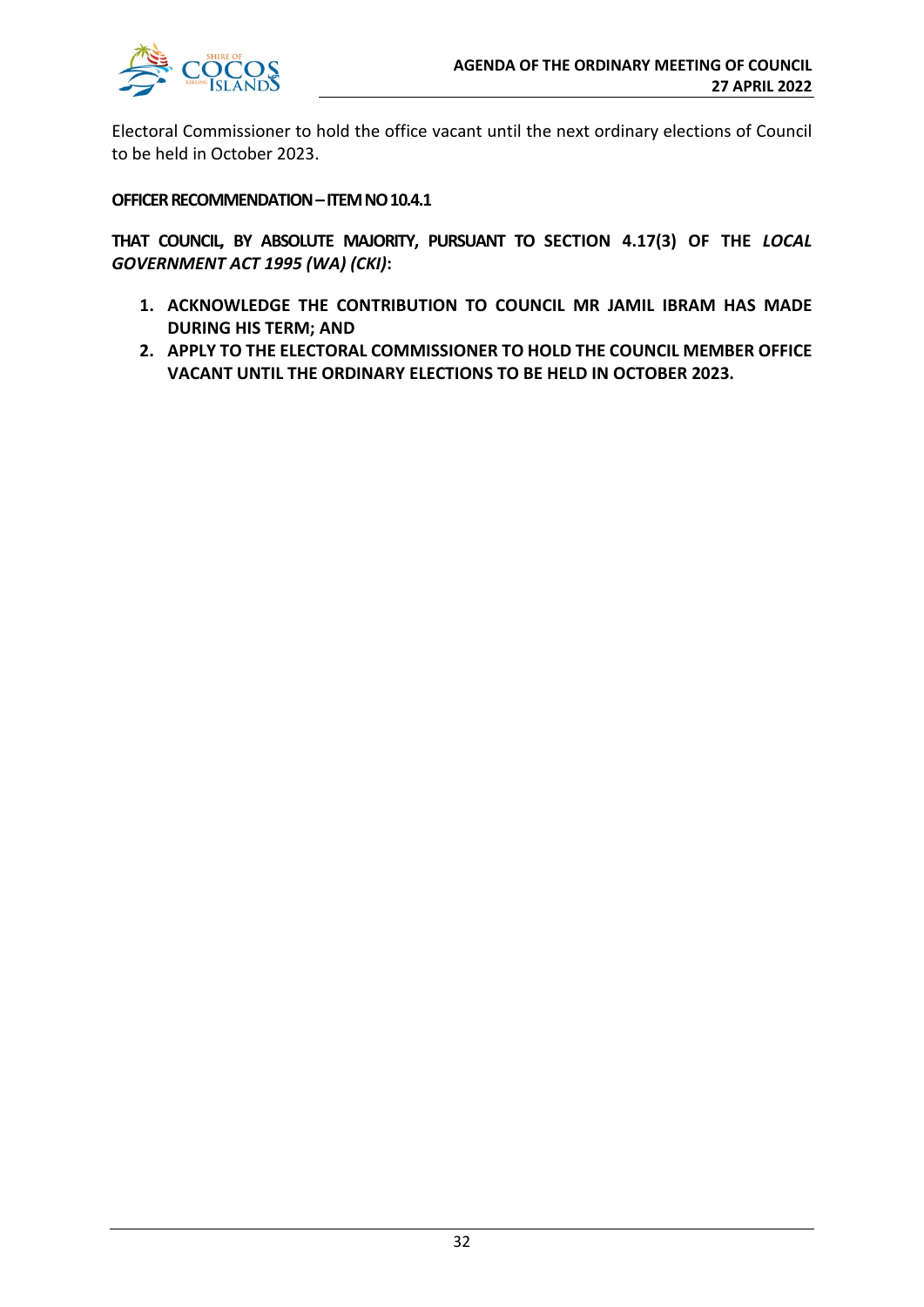

#### **10.4.2 POLICY MANUAL REVIEW 2022 – PART ONE**

| Date:                       | 21 April 2022                                                     |
|-----------------------------|-------------------------------------------------------------------|
| Location:                   | Not applicable                                                    |
| Applicant:                  | Shire of Cocos (Keeling) Islands                                  |
| File Ref:                   |                                                                   |
| Disclosure of Interest: Nil |                                                                   |
| <b>Reporting Officer:</b>   | <b>Chief Executive Officer</b>                                    |
| Island:                     | Shire Wide                                                        |
| Attachments:                | 10.4.2.1 - Shire of Cocos (Keeling) Islands Policy Manual with    |
|                             | <b>Tracked Changes</b>                                            |
|                             | 10.4.2.2 – Shire of Cocos (Keeling) Islands Policy Manual Changes |
|                             | Accepted                                                          |

#### **Authority / Discretion**

#### **Definition**

|   | Advocacy       | When Council advocates on its own behalf or on behalf of its         |
|---|----------------|----------------------------------------------------------------------|
|   |                | community to another level of government/body/agency.                |
|   | Executive      | The substantial direction setting and oversight role of the          |
|   |                | Council. E.g. adopting plans and reports, accepting tenders,         |
|   |                | directing operations, setting and amending budgets.                  |
| 冈 | Legislative    | Includes adopting local laws, town planning schemes and              |
|   |                | policies. Review when Council reviews decisions made by              |
|   |                | officers.                                                            |
|   | Quasi-Judicial | When Council determines an application / matter that directly        |
|   |                | affects a person's right and interest. The judicial character arises |
|   |                | from the obligations to abide by the principles of natural justice.  |
|   |                | Examples of Quasi-Judicial authority include town planning           |
|   |                | applications, building licenses, applications for other permits /    |
|   |                | licenses.                                                            |
|   | Information    | Includes items provides to Council for information purposes only     |
|   |                | that do not require a decision of Council (i.e. $-$ for noting).     |

#### **Report Purpose**

This report brings Part one of the reviewed and updated Policy Manual before Council for consideration. To enable a thorough review of the policy manual the review has been broken down into two parts. Part one of the review is presented in this report for Council consideration, Part two will be presented at a Council Meeting in the near future.

#### **Relevant Documents**

Available for viewing at the meeting.

Nil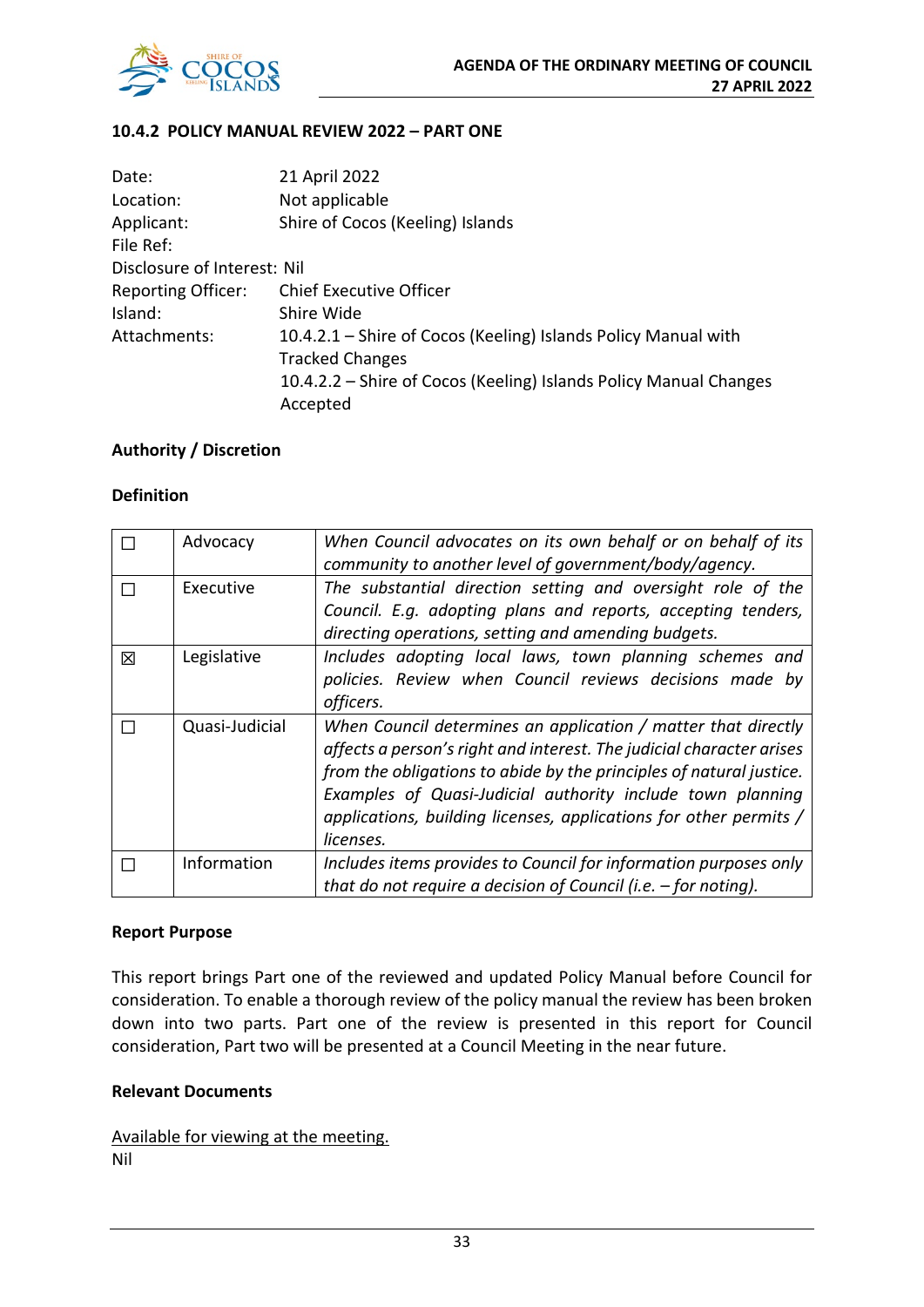

#### **Background**

Section 2.7 of the *Local Government Act (WA) (CKI)* 1995 prescribes part of the role of a Council is to "determine the local government's policies".

Policies provide guidance to Council, staff and our community and aim to articulate and communicate Council position on matters affecting the good governance of the Shire and to enable the effective and efficient management of Shire resources. They assist in ensuring sound and equitable decision-making.

Policies are not binding on Council, instead they provide a structure to avoid ad-hoc decision making. Generally, policies are living documents that evolve through a process of review and refinement in respond to internal and external environment changes.

The last full review and adoption of Council Policies occurred in April 2021.

#### **Comment**

Attachment 10.4.2.1 contains the review of each policy (with tracked changes) including a summary page of the review and amendment undertaken for each policy reviewed. For ease of reading, Attachment 10.4.2.2 contains the revised policy manual with no tracked changes.

The following policies have been included in this review and are proposed to remain in the Policy Manual:

- Approval of leave for Chief Executive Officer and Acting Chief Executive Officer CPA1
- After Hours Use of Shire Vehicles Policy CPA2
- Communications and Social Media Policy- CPA3
- Designated Senior Employees Policy CPA5
- Public Communications Policy CPA8
- Recognition of Service and Retirement Policy CPA9
- Legal Representation for Council Members and Employees Policy CPA10
- New Councillor Training and Continuing Professional Development Policy CPA11
- Use of Council Chambers Policy CPA12
- e-Meetings Policy CPA13
- Attendance at Events Policy CPA14
- Complaints Handling and Public Interest Disclosures Policy CPA15
- Importation of Poultry and other Species to Cocos (Keeling) Islands Policy CPC1
- Motor Vehicles on Home Island Policy CPC2
- Prevention of Cats Being Imported to Cocos (Keeling) Islands Policy CPC3
- Shipping and/or Sea Containers Policy CPC4
- Community Funding Program CPC5
- Camping Policy CPC7
- Business Improvement Grants Policy CPC8
- Publishing of Delegated Legislation and State-wide Public Notices Policy CPP2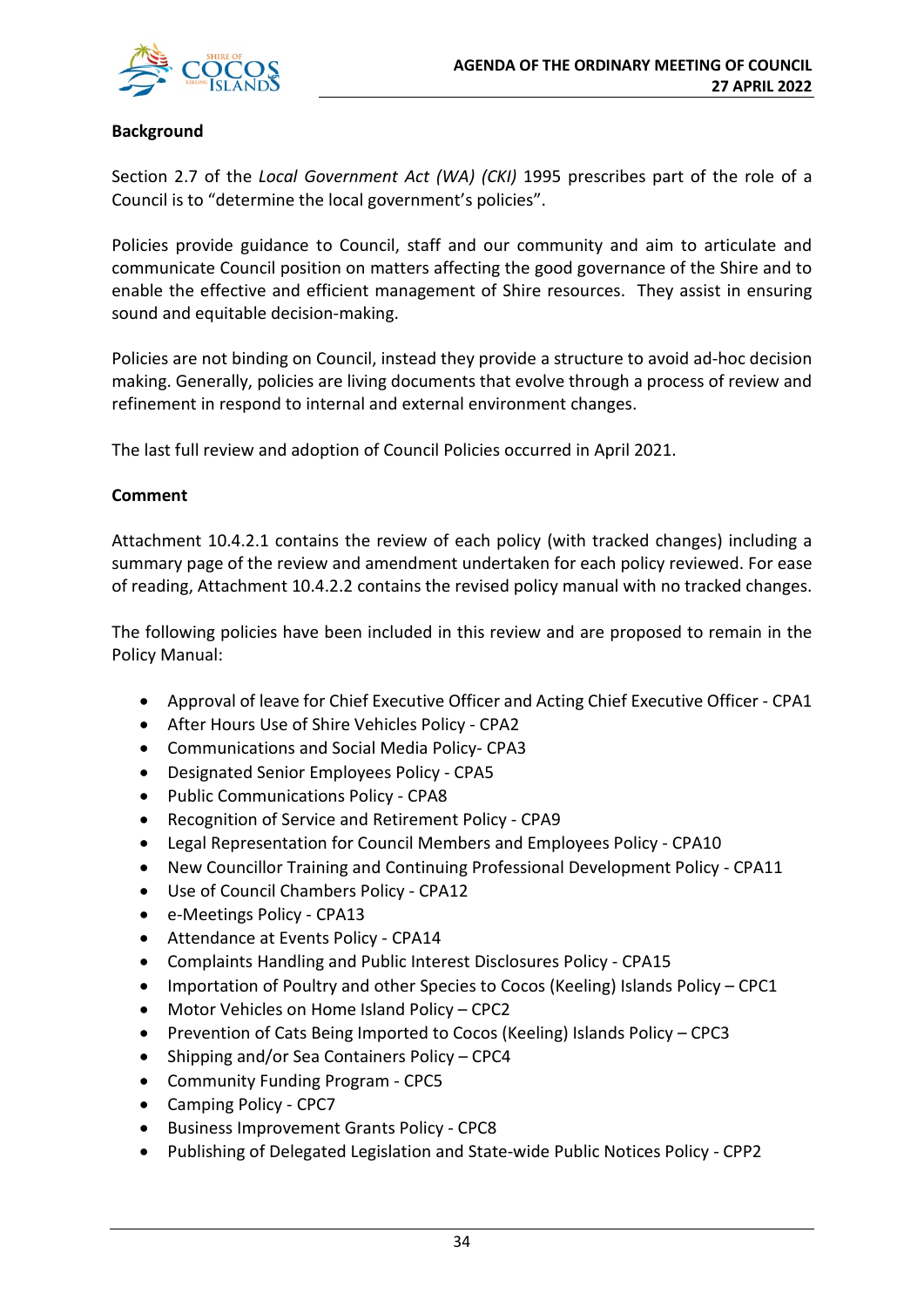

The following policies have been identified as HR Policies and are not Council Policies. HR Policies are to be reviewed and maintained by the CEO as an Administrative function:

- Dealing with Family Members Policy CPA4
- Drug & Alcohol Policy CPA6
- Office Dress Standards Policy CPA7
- Annual Airfares Entitlement Policy CPE1
- Ferry Travel Allowance Policy CPE2
- Fitness for Work Policy CPE3
- Internet and Email Usage Policy CPE4
- Shire Employees Undertaking Secondary Employment Policy CPE5
- Superannuation Contribution Policy CPE6
- Travel Allowance Policy CPE7
- Recruitment and Selection Policy CPE8
- Occupational Safety and Health Policy CPR1
- Personal Protective Equipment and Clothing Policy CPR2

The following policies have been identified as not being a Council policy and are standalone documents, and are to be removed from the Policy Manual, however, will remain as corporate documents and be available on the Shire's website:

- Customer Service Charter
- Customer Service Feedback Form

Policies that are still requiring review and will be presented to Council at an Ordinary Council Meeting in the near future as Part two of the review are:

- Home Island Housing Policy CPC6
- Corporate Credit Card Policy CPF1
- Funding Contributions Resident Further Education Policy CPF2
- Investment Policy CPF3
- Purchasing Policy CPF4
- Related Party Transactions Disclosure Policy CPF5
- COVID-19 Financial Hardships Policy CPF6
- Recovery of Sundry Debts Policy CPF7
- Building Heights Policy CPR3
- Temporary Signs Policy CPR4
- Caretaker's Dwelling Policy CPR5
- Asset Management Policy CPR6
- Naming of Roads, Reserves and Structures Policy CPP1
- South End Precinct Commercial Development Policy CPP3
- New Bed and Breakfast Establishments Policy CPP4
- New Holiday Homes Policy CPP5
- Coastal Development Policy CPP6
- Growth & Essential Services Policy CPP7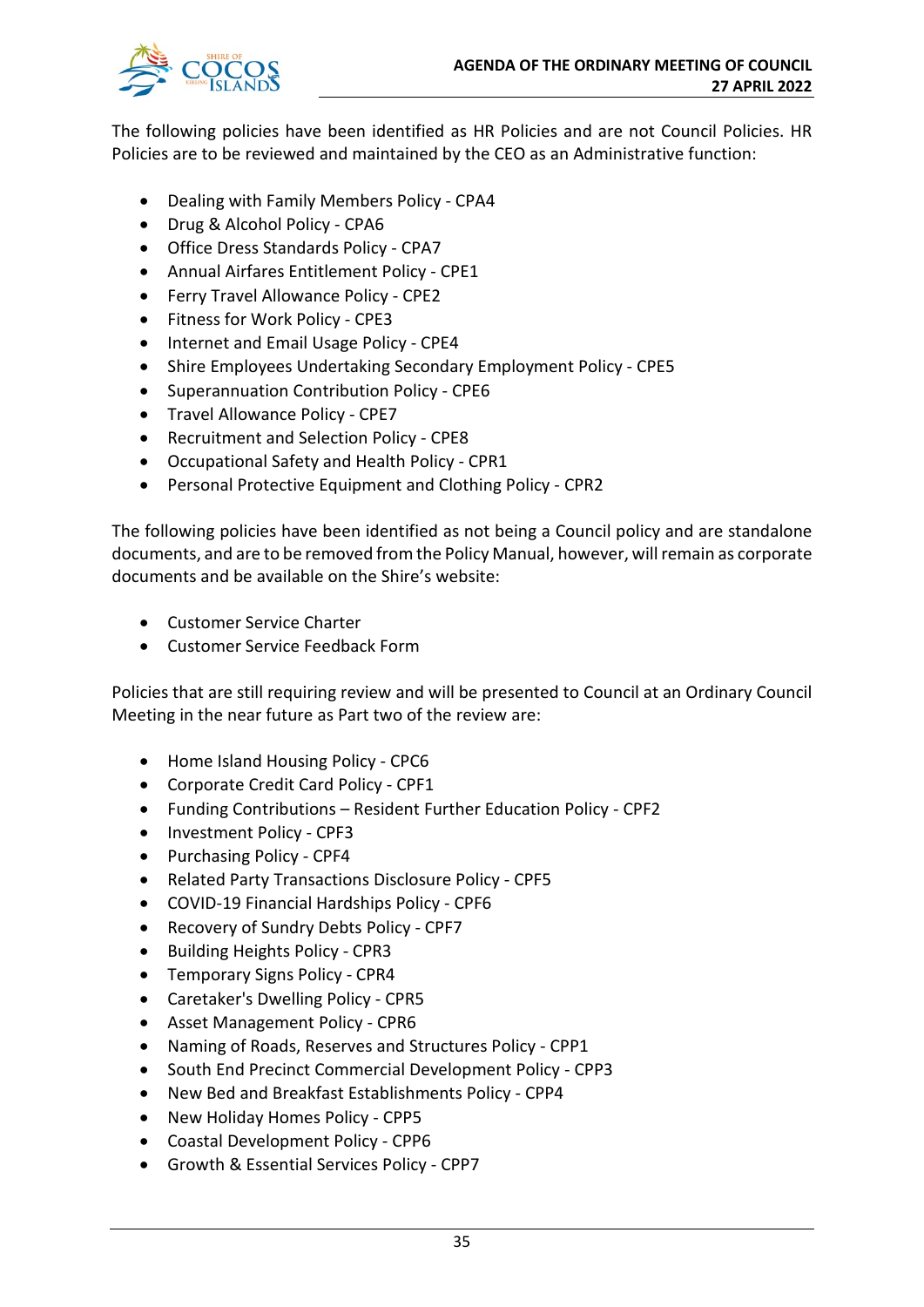

#### Future Policy Reviews

A review of every policy is to be made at least every three years by the Chief Executive Officer and presented to Council for consideration at a Councillor Workshop in each review year with an intent to adopt the updated policies at an Ordinary Meeting of Council. Where required, policies will be reviewed outside of this timeframe.

To ensure in-depth reviews can occur for each policy a rotation of categories will be adopted for review unless an interim review of an individual or group of policies is required:

2022 – All Policies Reviewed 2023 – Finance & Risk 2024 – Administrative 2025 – Community & Planning 2024 – Finance & Risk 2025 onwards – Continue with Cycle

#### **Policy and Legislative Implications**

Section 2.7 of the *Local Government Act (WA) (CKI)* 1995 prescribes part of the role of a Council is to "determine the local government's policies".

Sections 5.128, 5.90A and 5.39 relate to specific polices relating to Council and require an Absolute Majority of Council decision.

#### **Strategic Implications**

Shire of Cocos Keeling Islands Corporate Business Plan *Key Result Area 4 – Civic Leadership Objective 2 – Provide quality information for Council Decision Making Objective 4 - Ensure efficient and effective management of the organization and financial resources*

#### **Risk Implications**

| <b>Risk Category</b>    | <b>Description</b>                                                                                                                                                 | <b>Rating (consequence x</b><br>likelihood) | <b>Mitigation Action</b>                                                                                                                                                                                                     |
|-------------------------|--------------------------------------------------------------------------------------------------------------------------------------------------------------------|---------------------------------------------|------------------------------------------------------------------------------------------------------------------------------------------------------------------------------------------------------------------------------|
| Reputation              | Lack of transparency in<br>decision making.<br>Inconsistent decision.<br>Perception<br>that<br>decisions are based on<br>personalities rather<br>than good policy. | High (16)                                   | Carefully<br>considered<br>and<br>communicated<br>policies that<br>guide<br>administrative action<br>and Council decisions<br>and inform Council of a<br>policy position rather<br>than a response to a<br>specific enquiry. |
| Service<br>Interruption | Decisions held up due<br>of<br>policy<br>lack<br>to                                                                                                                | Moderate 8                                  | policies<br>Good<br>to<br>smooth and fast track                                                                                                                                                                              |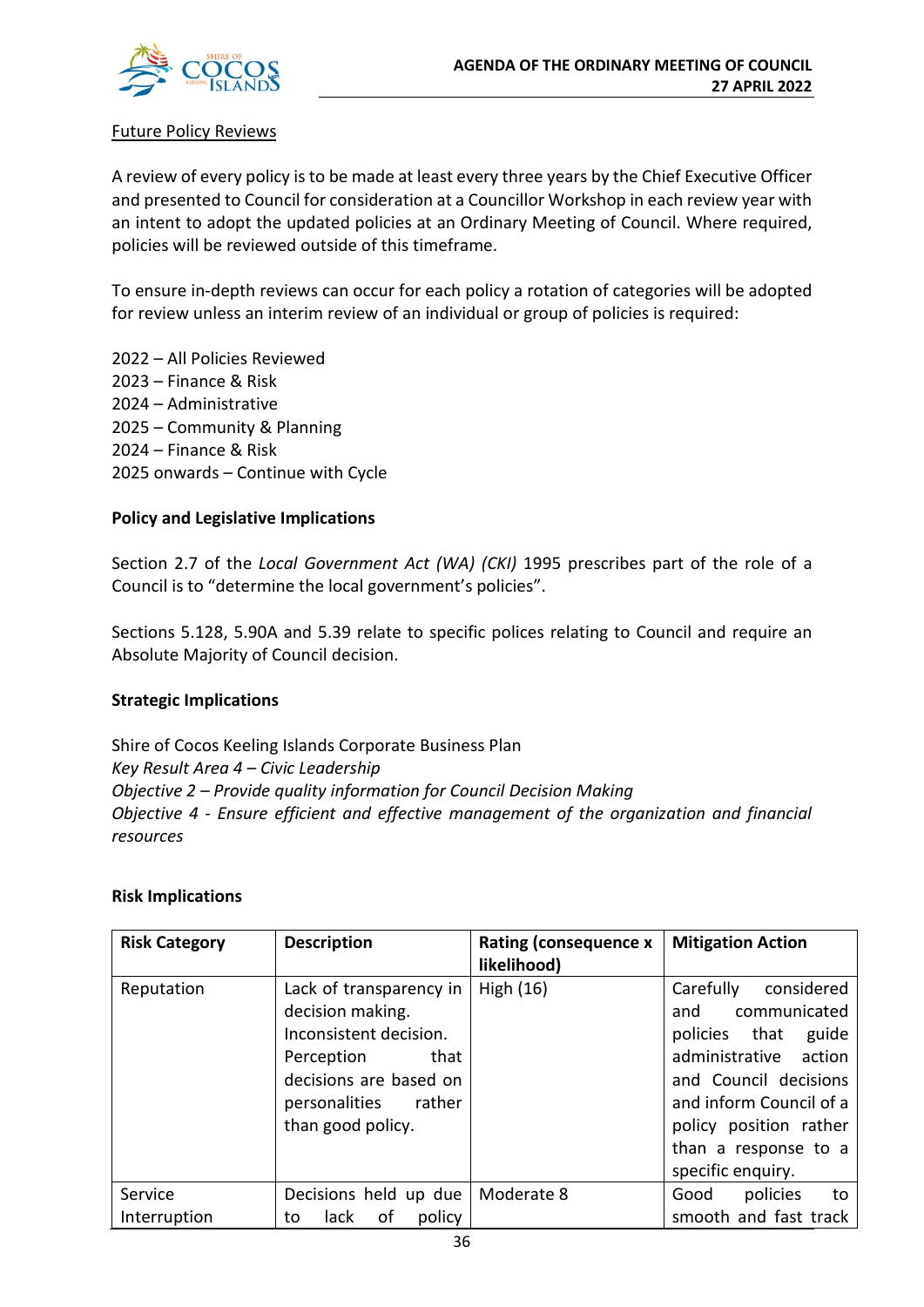

|            | position $-$ reinventing |                  | decision making and    |        |
|------------|--------------------------|------------------|------------------------|--------|
|            | the wheel                |                  | actions.               |        |
| Compliance | <b>Decisions</b>         | not   Moderate 8 | Policies that          | ensure |
|            | with<br>consistent       |                  | legislative compliance |        |
|            | legislation              |                  |                        |        |

#### **Risk Matrix**

| <b>Consequence /</b><br>Likelihood | Insignificant (1) | Minor $(2)$      | Medium (3)       | Major (4)        | <b>Extreme (5)</b> |
|------------------------------------|-------------------|------------------|------------------|------------------|--------------------|
| <b>Almost Certain (5)</b>          | Moderate (5)      | <b>High (10)</b> | <b>High (15)</b> | Extreme (20)     | Extreme (25)       |
| Likely (4)                         | Low(4)            | Moderate (8)     | High $(12)$      | <b>High (16)</b> | Extreme (20)       |
| Possible (3)                       | Low(3)            | Moderate (6)     | Moderate (9)     | <b>High (12)</b> | <b>High (15)</b>   |
| Unlikely (2)                       | Low (2)           | Low $(4)$        | Moderate (6)     | Moderate (8)     | <b>High (10)</b>   |
| Rare (1)                           | Low (1)           | Low(2)           | Low $(3)$        | Low $(4)$        | Moderate (5)       |

#### **Voting Requirements**

Absolute Majority

#### **Conclusion**

The draft updated Shire of Cocos (Keeling) Islands Policy Manual is presented to Council after Part one of a thorough review. The officer's recommendation is that Council adopts the proposed Shire of Cocos (Keeling) Islands Policy Manual as contained in Attachment 10.4.2.2

#### **OFFICER RECOMMENDATION – ITEM NO 10.4.1**

**THAT COUNCIL, BY ABSOLUTE MAJORITY, PURSUANT TO SECTION 2.7, 5.128, 5.90A, 5.39** *OF THE LOCAL GOVERNMENT ACT 1995 (WA) (CKI)* **RESOLVES TO ADOPT THE AMENDMENTS IN PART ONE OF POLICY MANUAL REVIEW, RESULTING IN THE SHIRE OF COCOS (KEELING) ISLANDS POLICY MANUAL AS CONTAINED IN ATTACHMENT 10.4.2.2**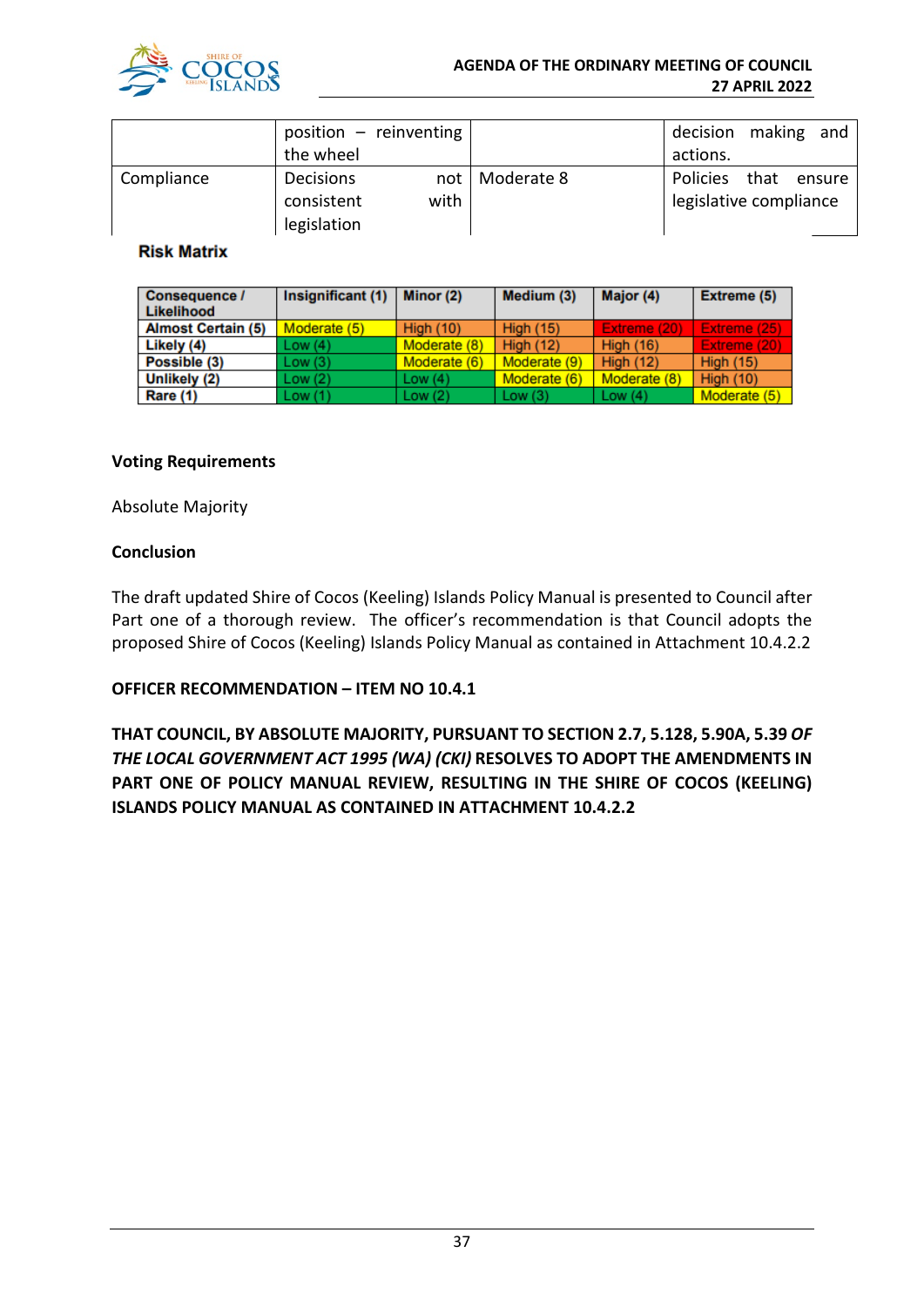

## **11. MINUTES TO BE RECEIVED**

#### **11.1 MINUTES FROM CEO RECRUITMENT AND SELECTION COMMITTEE MEETING TO BE RECEIVED**

#### **Report Information**

| Date:                       | 20 April 2022                                            |  |  |
|-----------------------------|----------------------------------------------------------|--|--|
| Applicant:                  | Shire of Cocos (Keeling) Islands                         |  |  |
| File Ref:                   |                                                          |  |  |
| Location:                   | N/A                                                      |  |  |
| Disclosure of Interest: Nil |                                                          |  |  |
| <b>Reporting Officer:</b>   | Governance and Risk Coordinator                          |  |  |
| Island:                     | Shire Wide                                               |  |  |
| Attachments:                | 11.1.1 – CEO Recruitment and Selection Committee Meeting |  |  |
|                             | Minutes (Confirmed) 1 March 2022                         |  |  |

#### **Authority / Discretion**

#### **Definition**

| Advocacy       | When Council advocates on its own behalf or on behalf of its<br>community to another level of government/body/agency.                                                                                                                                                                                                                                                   |
|----------------|-------------------------------------------------------------------------------------------------------------------------------------------------------------------------------------------------------------------------------------------------------------------------------------------------------------------------------------------------------------------------|
| Executive      | The substantial direction setting and oversight role of the Council.<br>E.g. adopting plans and reports, accepting tenders, directing<br>operations, setting and amending budgets.                                                                                                                                                                                      |
| Legislative    | Includes adopting local laws, town planning schemes and policies.<br>Review when Council reviews decisions made by officers.                                                                                                                                                                                                                                            |
| Quasi-Judicial | When Council determines an application / matter that directly<br>affects a person's right and interest. The judicial character arises<br>from the obligations to abide by the principles of natural justice.<br>Examples of Quasi-Judicial authority include town planning<br>$ $ applications, building licenses, applications for other permits $\wedge$<br>licenses. |
| Information    | Includes items provides to Council for information purposes only<br>that do not require a decision of Council (i.e. $-$ for noting).                                                                                                                                                                                                                                    |

#### **Summary**

The report formally presents the (Confirmed) minutes of CEO Recruitment and Selection Committee of Council from the previous meeting.

#### **Background**

The Shire has established the CEO Recruitment and Selection Committee as a Committee of Council. The CEO Recruitment and Selection Committee does not have any delegated authority; therefore, any recommendations requiring a Council decision that result from this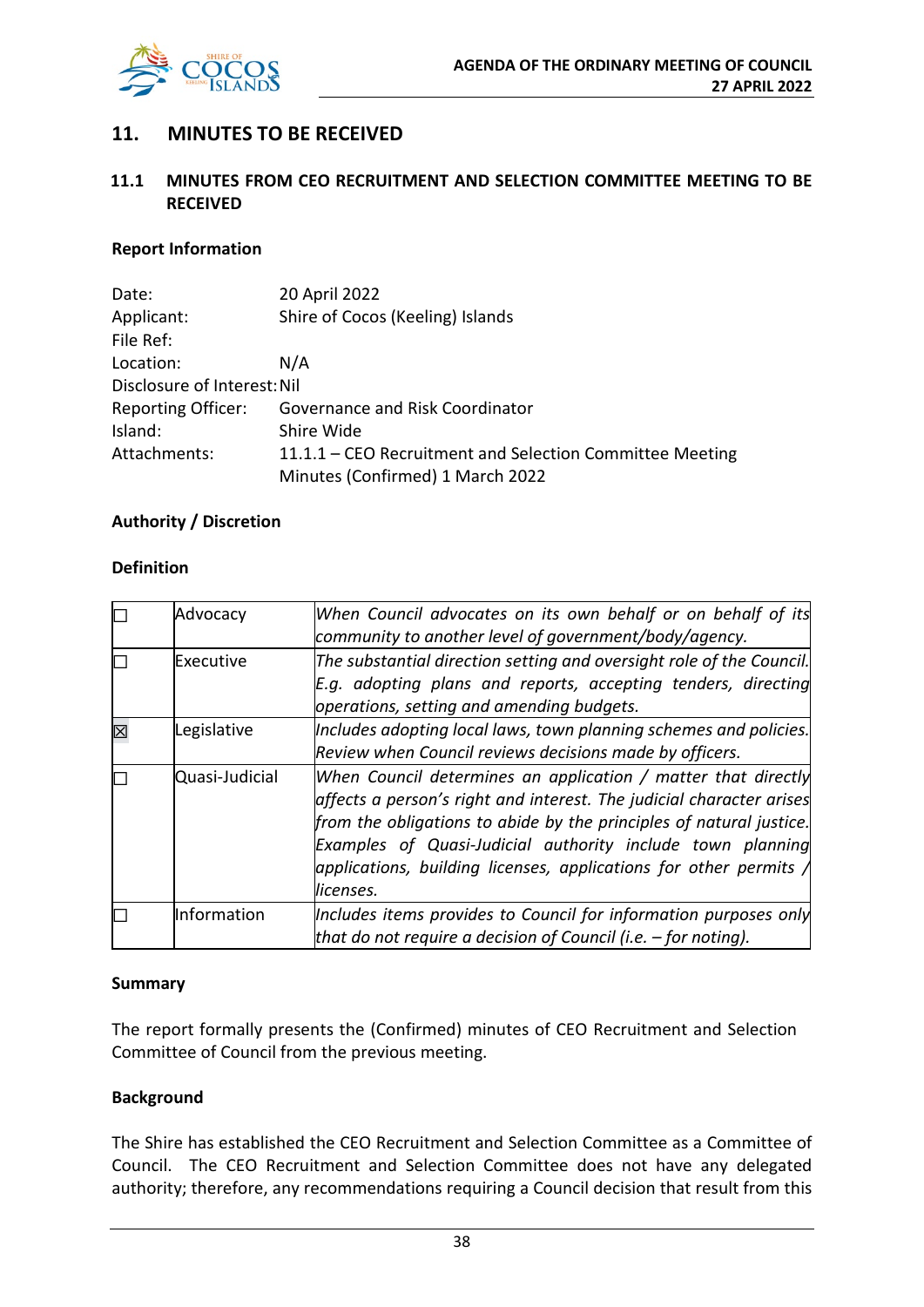

Committee meeting must be brought before Council. This will be done via agenda items to Council.

#### **Comment**

The attached minutes are the confirmed minutes of the meeting of CEO Recruitment and Selection Committee of Council held on the 1 March 2022.

#### **Consultation**

N/A

#### **Financial Implications**

The Officer's recommendation for Council to receive the minutes of Committee meetings carries no financial commitment for Council. Should any recommendation require a financial commitment or have any implication outside the CEO's delegated authority, the matter will be referred to Council as a specific agenda item.

#### **Risk Implications**

Nil

#### **Policy Implications**

Nil

#### **Statutory Implications**

Administration regulation 11 sets out the content that the minutes of council or committee meetings must contain, including:

- the names of members present at the meeting;
- details of each motion moved, the mover and the outcome of the motion;
- details of each decision made at the meeting; and
	- written reasons for each decision made at a meeting that is significantly different from the committee's or council employee's recommendation.

*Section 5.22(2) and (3) of the Act* requires that the minutes of a council or committee meeting are to go to the next meeting of the council or committee for confirmation and signing by the person presiding to certify the confirmation.

#### **Strategic Implications**

Shire of Cocos (Keeling) Islands Strategic Community Plan 2013 *– Outcome 4.1.2 Continue to improve organisational planning.*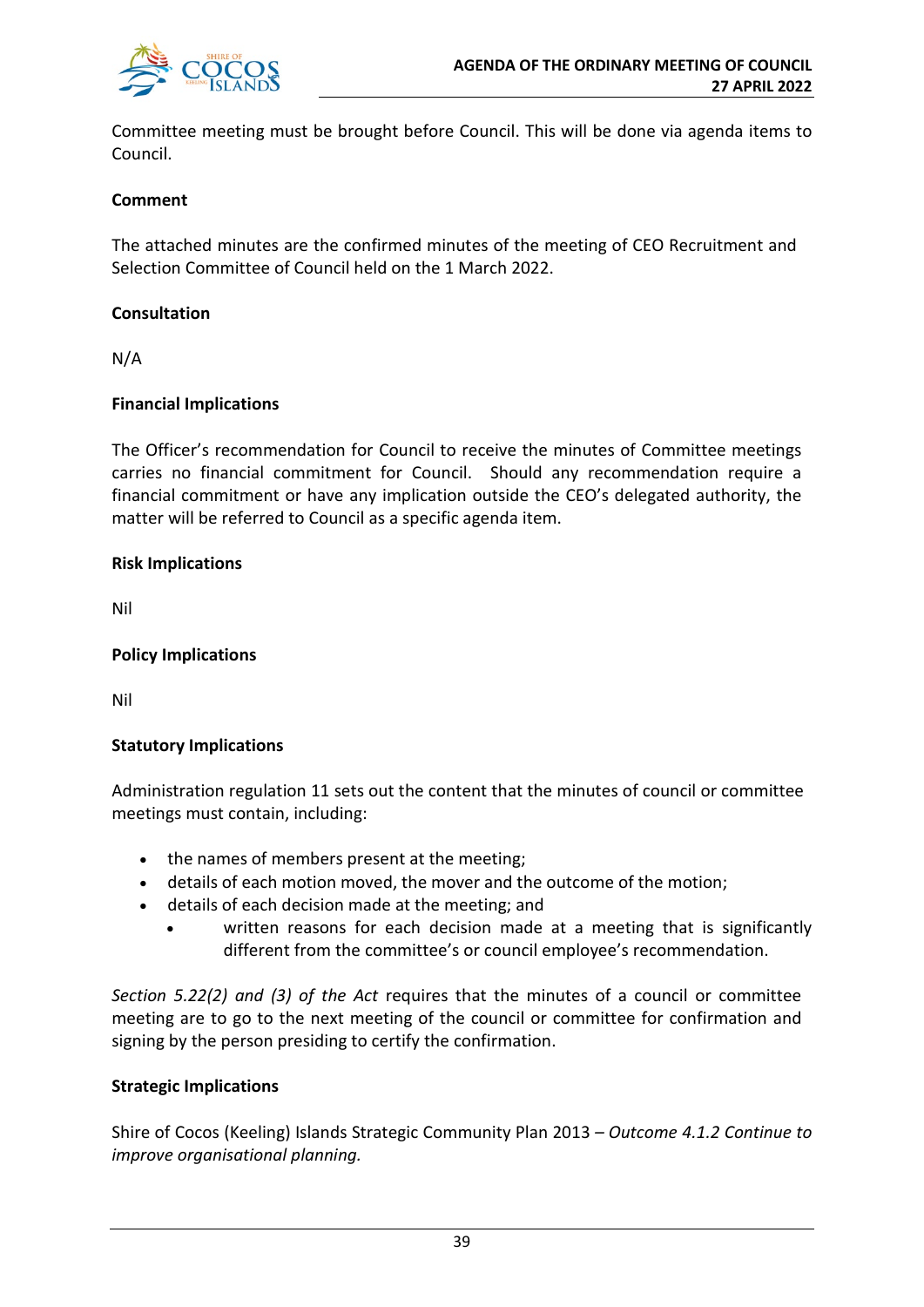

#### **Voting Requirements**

Simple majority

#### **Conclusion**

That the minutes of the CEO Recruitment and Selection Committee meeting held on the 1 March 2022 be received.

**OFFICER RECOMMENDATION – ITEM NO 11.1**

**THAT COUNCIL, BY SIMPLE MAJORITY PURSUANT TO** *SECTION 3.18 OF THE LOCAL GOVERNMENT ACT 1995* **RESOLVES TO RECEIVE THE MINUTES OF THE CEO RECRUITMENT AND SELECTION COMMITTEE MEETING HELD ON 1 MARCH 2022.**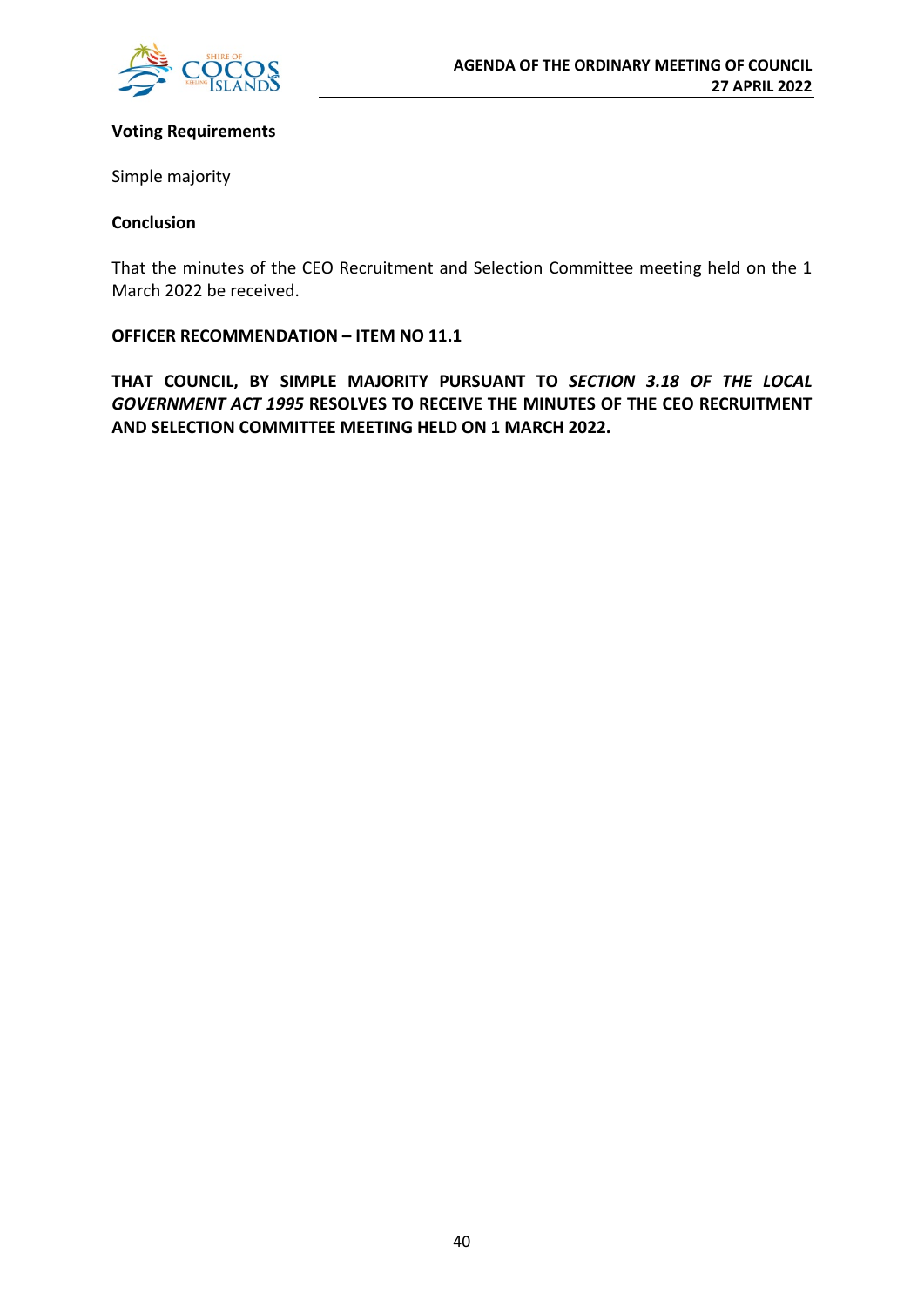

- **12. ELECTED MEMBERS MOTION OF WHICH PREVIOUS NOTICE HAS BEEN GIVEN**
- **13. MOTIONS WITHOUT NOTICE WITH LEAVE OF COUNCIL**
- **14. MATTERS BEHIND CLOSED DOORS**
- **15. MATTERS RELATING TO THE LAND TRUSTS**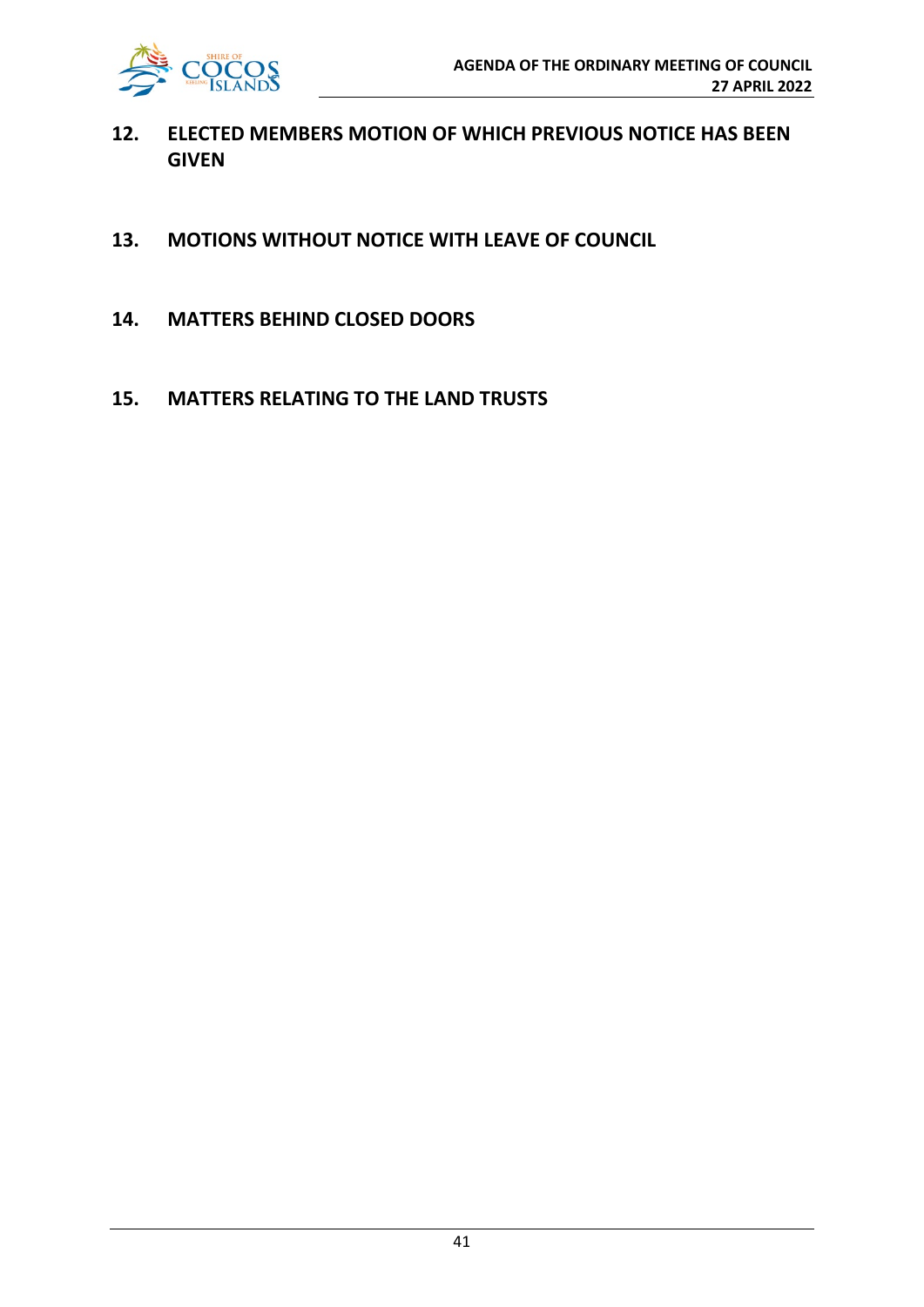



## MATTERS RELATING TO THE LAND TRUST 1979 AND LAND TRUST 1984

The Australian Government transferred ownership of portions of land on the Cocos (Keeling) Islands, under two separate deeds, to the Territory's local government being the Cocos (Keeling) Islands Council. On 1 July 1992, the Territories Law Reform Act came into effect by which the Commonwealth Government applied Western Australian laws to the Cocos (Keeling) Islands. The *Local Government (Transition) Ordinance 1992* established the Shire of the Cocos (Keeling) Islands by absorbing the Cocos (Keeling) Islands Council. By this arrangement, the body corporate called the Shire of Cocos (Keeling) Islands became the Trustee for both Land Trusts. Decisions relating to the Trust are made by Council as the decision-making arm of the body corporate.

**The 1979 Deed:** The 1979 Trust Deed applies to all of the land above the high-water mark on Home Island, except Lot 13, Lot 14 and Pulu Gangsa (Cemetery Island). The Deed states that the land is to be held 'upon trust for the benefit, advancement and wellbeing of the community formed by the Kampong residents.' No other terms were expressed in the Deed. 'Kampong residents' were described in the 1979 Trust Deed as 'the residents from time to time of the Kampong area'.

**The 1984 Deed:** The 1984 Trust Deed applies to all parcels of land situated and being above high-water mark within the Cocos (Keeling) Islands, including North Keeling Island, but not including parcels of land as described in the First Schedule of the 1984 Trust Deed. This transferred land was to be held by the Council (and later, by its successor, the Shire) 'upon trust for the benefit, advancement and wellbeing of the Cocos (Keeling) Islander's resident in the Territory on land owned by the Council."